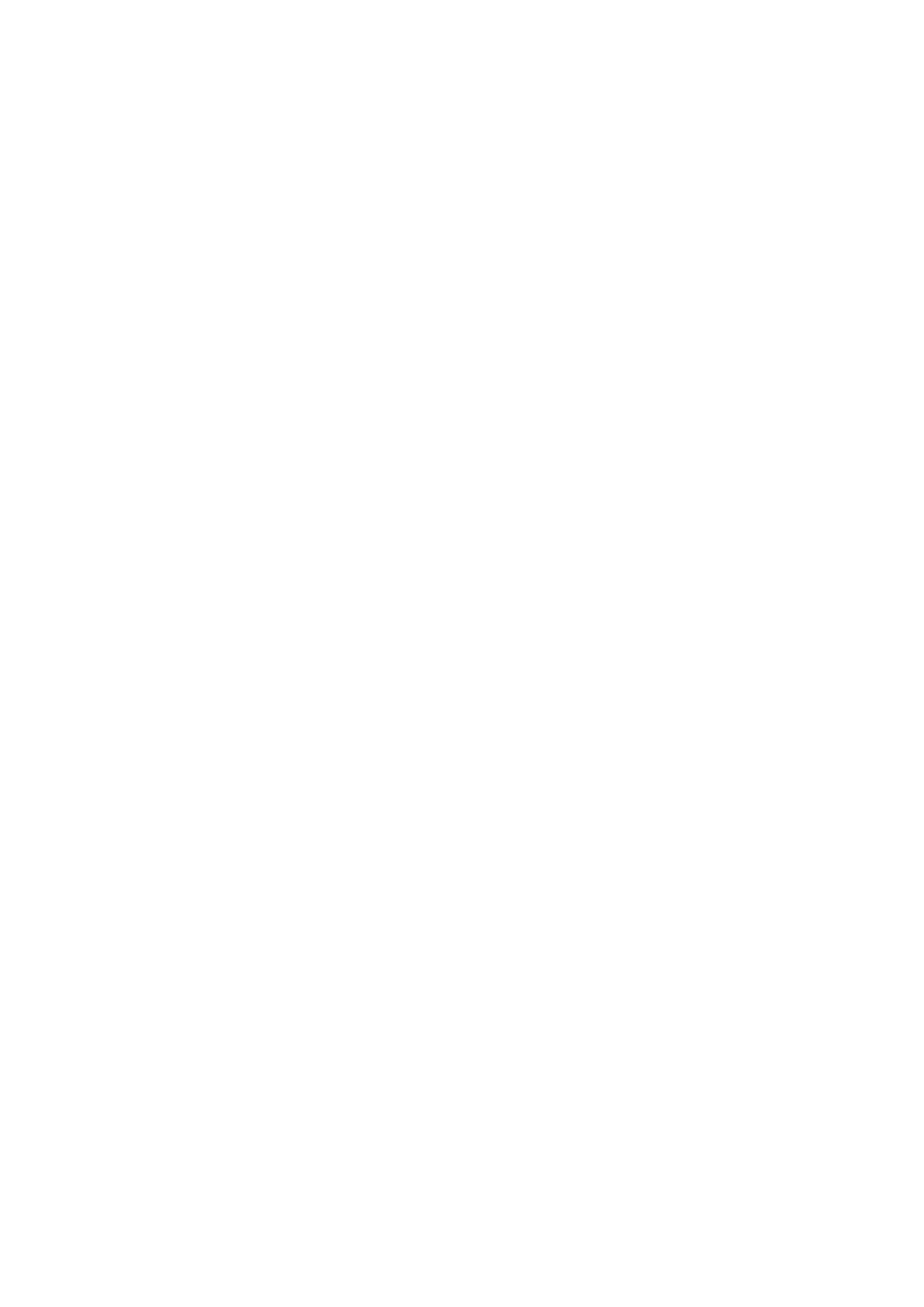

# <span id="page-2-0"></span>Jersey Teachers' Superannuation Fund

### <span id="page-2-1"></span>Actuarial valuation at 31 December 2018

**Signed** 

Prepared for JTSF Management Board Prepared by Jonathan Teasdale Date 17 December 2019

> Jonathan Teasdale FIA jonathan.teasdale@aon.com

Copyright © 2019 Aon Hewitt Limited. All rights reserved.

aon.com Aon Hewitt Limited is authorised and regulated by the Financial Conduct Authority. Registered in England & Wales No. 4396810

Registered office: The Aon Centre | The Leadenhall Building | 122 Leadenhall Street | London | EC3V 4AN

This report and any enclosures or attachments are prepared on the understanding that it is solely for the benefit of the addressee(s). Unless we provide express prior written consent no part of this report should be reproduced, distributed or communicated to anyone else and, in providing this report, we do not accept or assume any responsibility for any other purpose or to anyone other than the addressee(s) of this report.



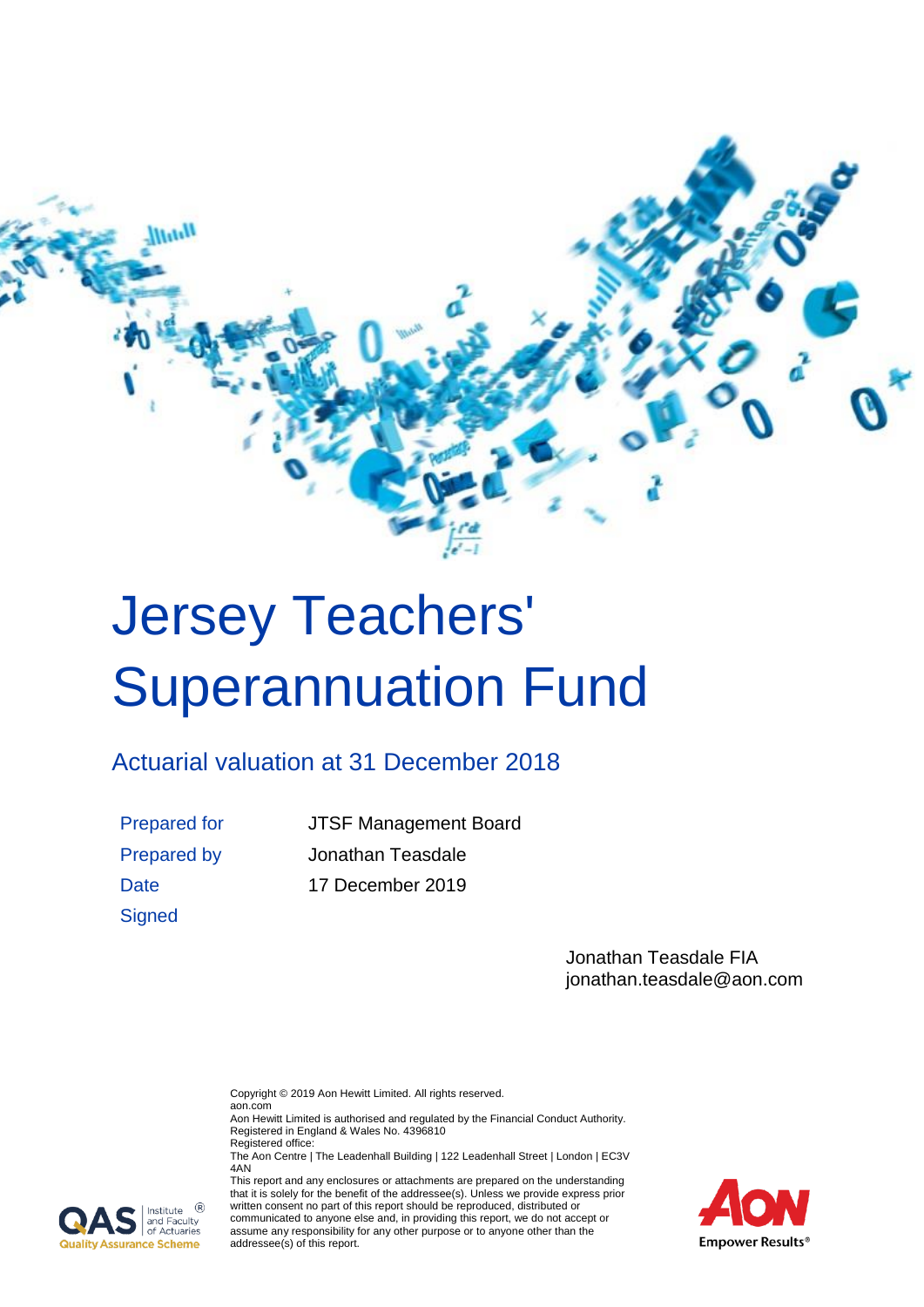### Executive Summary

*The key conclusions from the actuarial valuation at 31 December 2018 are set out below.*

### **There was a surplus of £45.8M based on the assumptions adopted for the valuation**

We have carried out a valuation of the Jersey Teachers' Superannuation Fund (the Fund) as at 31 December 2018. The purpose of the valuation is to review the operation of the Fund since the previous valuation, and to report on the financial condition of the Fund and the adequacy or otherwise of the contributions to support the benefits of the Fund.

Following advice from ourselves, the Management Board has confirmed that the assumptions adopted to determine the funding target for the Fund should be bestestimate assumptions. Under best-estimate assumptions the future outcome is just as likely to be better or worse than assumed. The rationale for using best-estimate assumptions is discussed in Appendix 4.

The main conclusions from the valuation are that:

- **•** There is a past service surplus of £95.0M as at 31 December 2018.
- **•** The value of anticipated future contributions is less than the value of future service benefits in respect of active members as at 31 December 2018, giving rise to a future service deficiency of £49.2M.
- **•** Putting these two elements together, the Fund's overall surplus as at 31 December 2018 is £45.8M, equivalent to a **funding ratio** of 107.8%.

A key feature underlying the valuation results is that we have assumed the pension increase debt, amounting to £120.1M as at 31 December 2018, for which provision has been made in the Government balance sheet, is repaid in full by the Government over an appropriate period of time. There is currently no formal agreement between the Management Board and the Government of Jersey regarding the repayment of the pension increase debt.

#### **Developments since the valuation date**

The current funding position is estimated to be broadly similar to the position at the valuation date. The funding position has improved because investment returns since the valuation date have been above those assumed in the valuation but this has been offset by a reduction in expected future investment returns.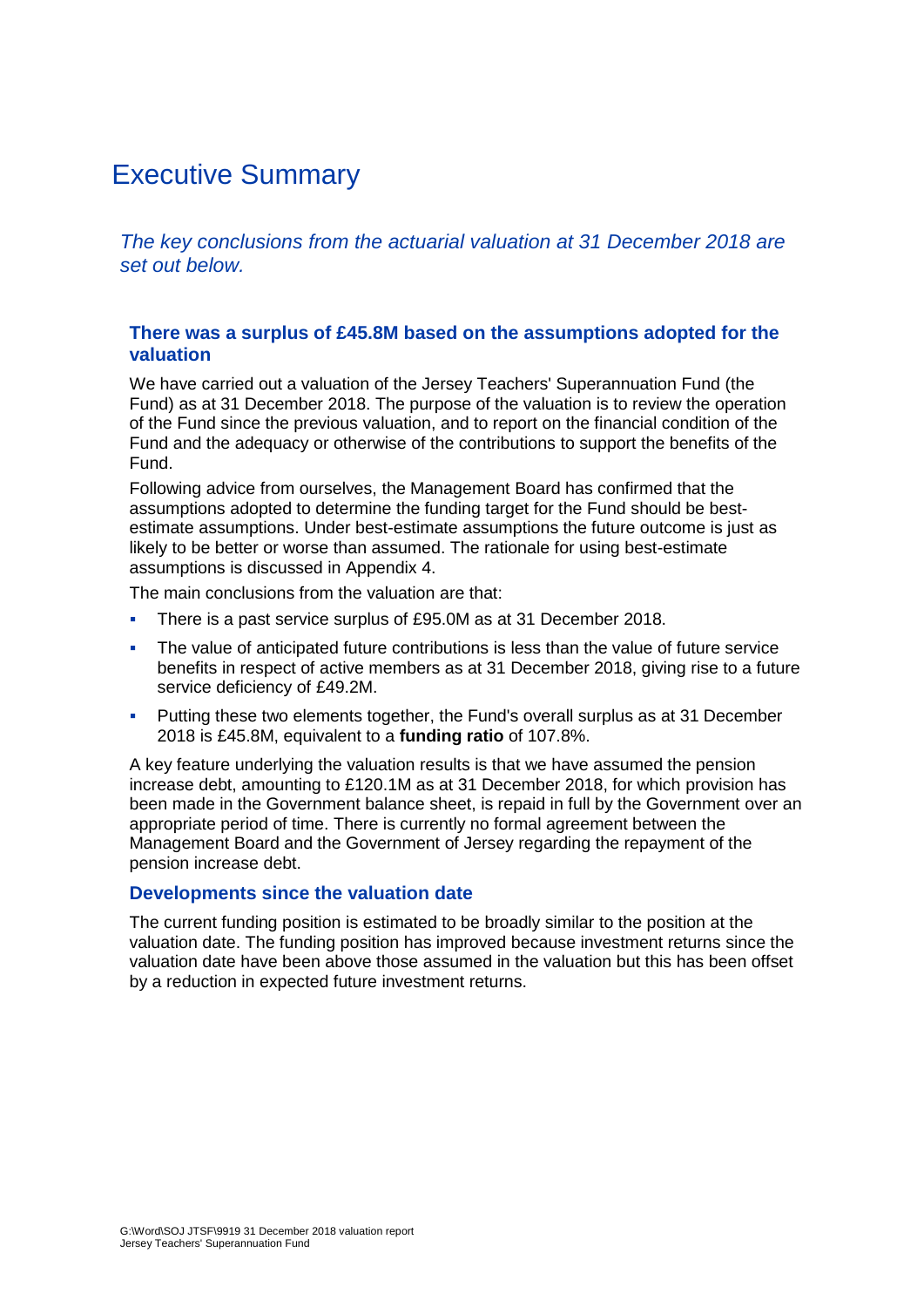### **The surplus may be retained as a buffer against future adverse experience**

Article 18(4) of the Teachers' Superannuation (Administration) (Jersey) Order 2007 requires the Chief Minister, within 3 months of this report being laid before the States of Jersey, to consult with the Management Board and to submit to the States proposals for disposing of the surplus. The proposals may consist of (but are not limited to) the following:

- **.** If the surplus appears to be of a temporary nature, a recommendation that no action should be taken;
- **•** The retention of a surplus no larger than the Actuary advises is a prudent reserve; or
- An increase in the benefits under the Fund.

Our advice to the Management Board is that the surplus of £45.8M is no larger than we would advise is a prudent reserve against future adverse experience. In particular, this takes account of the following:

- **•** The funding strain expected when new members join the Fund, due to contributions being lower than the cost of accrual. The strain in relation to new entrants over the next 10 years may be of the order of £25M in total;
- **•** There is currently no formal agreement between the Management Board and the Government of Jersey regarding the repayment of the pension increase debt; and
- The volatility inherent in the value of the Fund's assets relative to liabilities.

We therefore recommend the surplus is retained as a buffer against future adverse experience.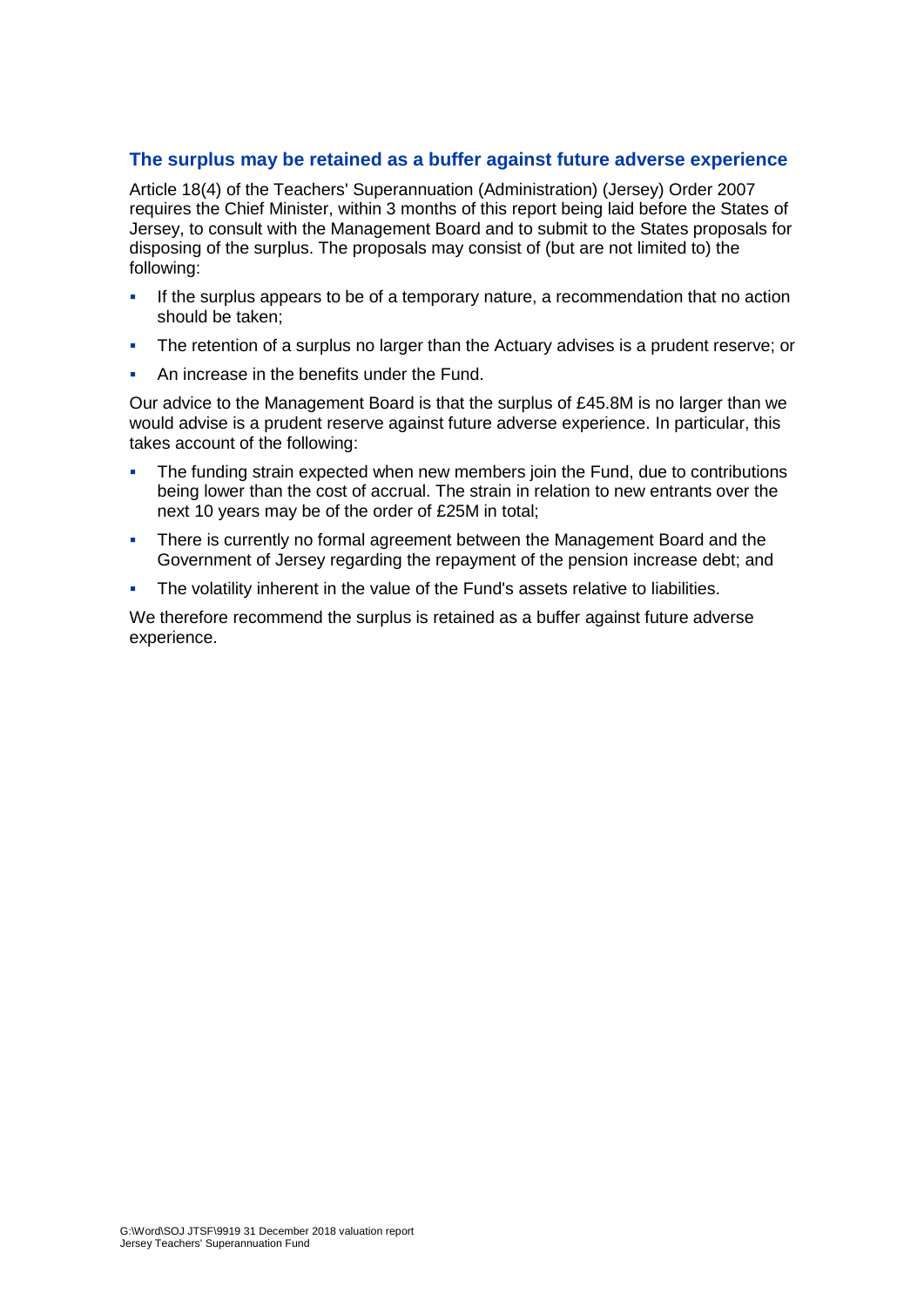# [Jersey Teachers' Superannuation Fund](#page-2-0) [Actuarial valuation at 31](#page-2-1) December 2018

### **Contents**

| <b>Introduction</b>                                 | 1              |
|-----------------------------------------------------|----------------|
| Developments since the previous valuation           | 3              |
| <b>Information used</b>                             | 4              |
| <b>Valuation approach</b>                           | $\overline{7}$ |
| <b>Asset data</b>                                   | 11             |
| <b>Valuation results</b>                            | 12             |
| <b>Reasons for change in funding position</b>       | 13             |
| <b>New entrant cost</b>                             | 14             |
| <b>Risks and sensitivity analysis</b>               | 15             |
| <b>Summary and conclusions</b>                      | 17             |
| <b>Appendix 1: Scope of advice</b>                  | 19             |
| <b>Appendix 2: Provisions of Fund</b>               | 20             |
| <b>Appendix 3: Membership data</b>                  | 25             |
| Appendix 4: Rationale for best-estimate assumptions | 27             |
| <b>Appendix 5: Valuation method</b>                 | 29             |
| <b>Appendix 6: Financial assumptions</b>            | 30             |
| <b>Appendix 7: Demographic assumptions</b>          | 34             |
| <b>Appendix 8: Summary of assumptions</b>           | 41             |
| <b>Appendix 9: Discontinuance test</b>              | 43             |
| <b>Glossary</b>                                     | 46             |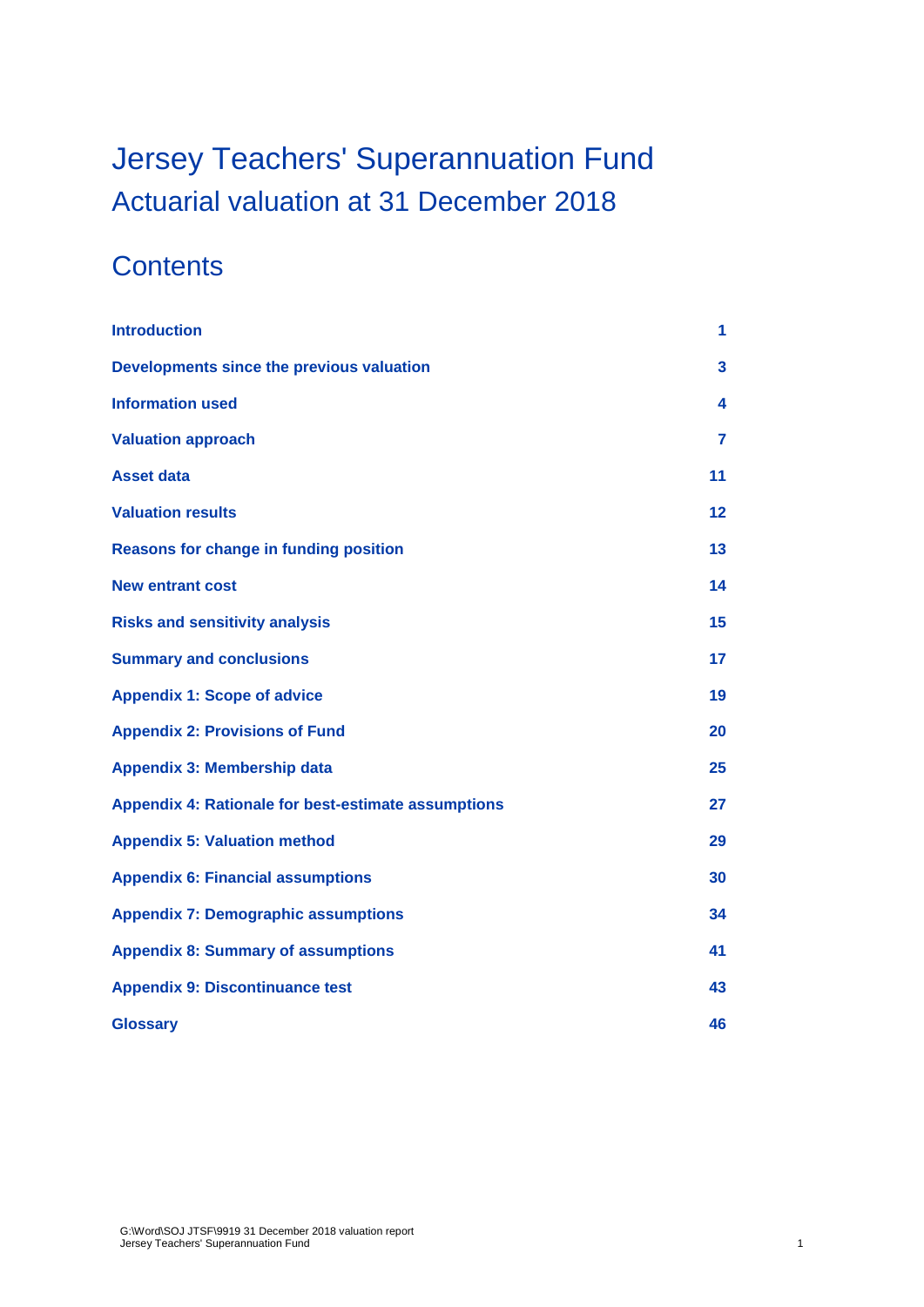### <span id="page-6-0"></span>**Introduction**

*This report has been prepared for the Management Board. It considers the financial position of the Fund as at 31 December 2018.*

### **Legislation**

In accordance with Article 3(13) of the Teachers' Superannuation (Jersey) Law 1979, we have carried out a valuation of the Jersey Teachers' Superannuation Fund (the Fund) as at 31 December 2018.

Under the legislation, valuations of the Fund are required at least once every five years. However, it is the policy of the Management Board to require valuations at least every three years so as to keep the finances of the Fund under more frequent scrutiny. This valuation has been carried out two years after the previous valuation in order to achieve alignment with the timing of valuations of the Public Employees Pension Fund.

The results of the valuation are based on the Orders of the Fund in force at the valuation date.

#### **Purpose**

The purpose of the valuation is to review the operation of the Fund since the previous valuation, and to report on the financial condition of the Fund and the adequacy or otherwise of the contributions to support the pensions and other benefits of the Fund.

#### **Previous valuation**

Our valuation report dated 23 February 2018 considered the financial position of the Fund as at 31 December 2016.

#### **Contributions since the previous valuation**

Since the previous valuation contributions have continued to be paid at the rates specified in the Fund's Orders.

#### **Next valuation**

In accordance with the policy of the Management Board, the next valuation is due to be carried out as at 31 December 2021.

### **Scope of advice**

The report is prepared for the Management Board. Please see Appendix 1 for further details of the scope of advice.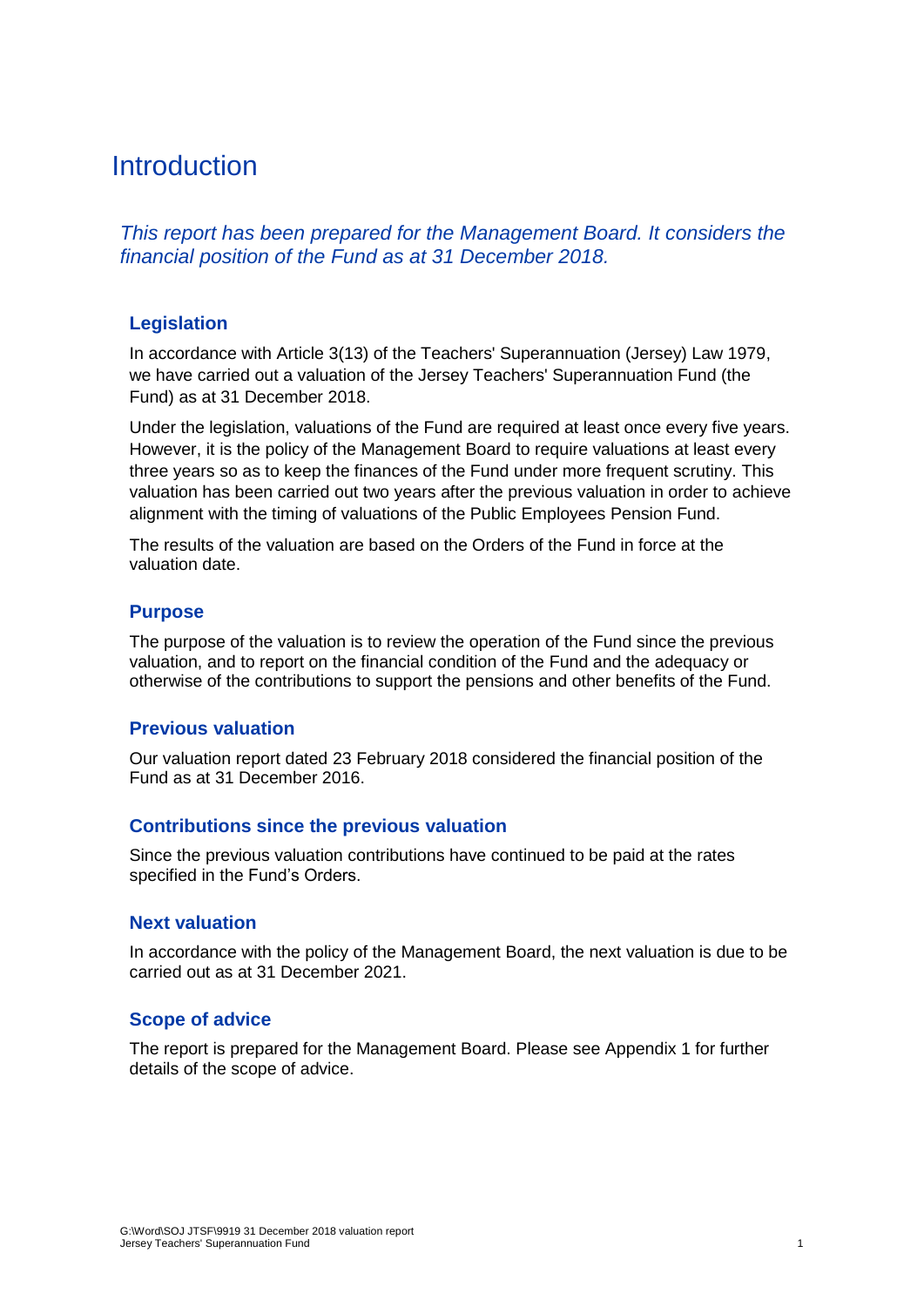### **Words used**

Our report includes some technical pension terms. The words shown in **bold print** are explained further in the glossary.

For brevity, we have also used the following shorthand:

| <b>Shorthand</b>  | What it means                            |
|-------------------|------------------------------------------|
| Jersey RPI        | All Items Retail Prices Index for Jersey |
| <b>Orders</b>     | See Appendix 2                           |
| Salaries, Service | As defined in the Orders                 |
| Fund              | Jersey Teachers' Superannuation Fund     |
| Valuation date    | 31 December 2018                         |

### **Snapshot view**

The report concentrates on the Fund's financial position at the valuation date. As time moves on, the Fund's finances will fluctuate. If you are reading this report some time after it was produced, the Fund's financial position could have changed significantly.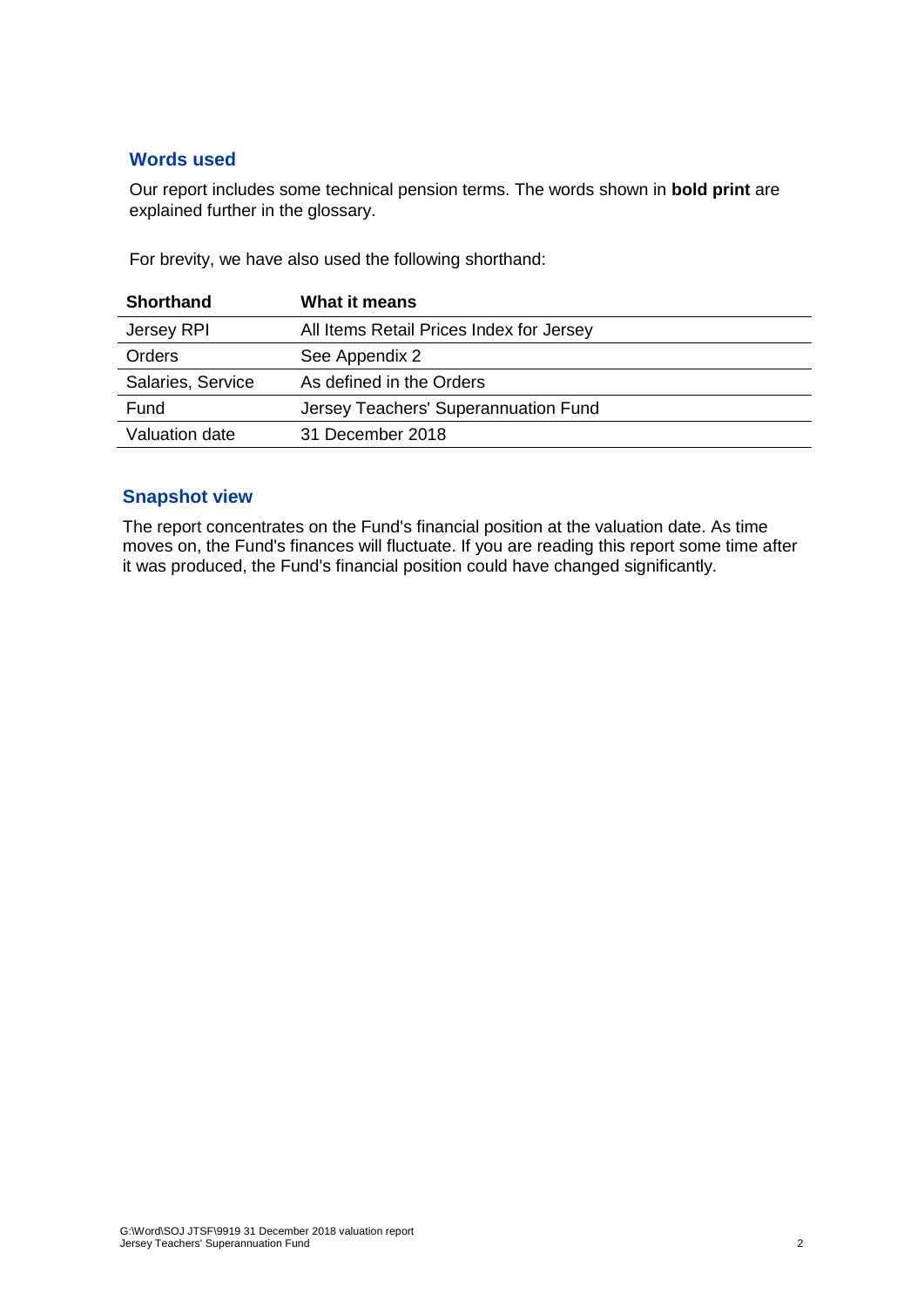### <span id="page-8-0"></span>Developments since the previous valuation

### *This section summarises the key developments since the previous valuation.*

The financial health of the Fund depends fundamentally on how much cash is paid in, how well the assets perform, and on what benefits are paid out. The key developments since the previous valuation therefore include:

- **•** The amount of contributions paid to the Fund.
- **The actual returns on the Fund's investments.**
- Whether there are changes to future expectations of benefit payments or investment returns.

These items are discussed later in this report. As well as these high level points, please note the developments below.

### **Dealing with the 2016 valuation surplus**

The valuation as at 31 December 2016 revealed a surplus of £35.1M based on future increases in pensions and deferred pensions in line with the annual increase in the Jersey RPI.

Where a surplus is disclosed at a valuation, the Orders governing the Fund require proposals to be submitted to the States to dispose of any surplus. It was agreed that the surplus in the Fund be retained as a buffer against future adverse experience.

### **Changes to Fund Orders**

Some minor amendments have been made to the Fund Orders since the previous valuation but none of these changes have had a material impact on the funding position of the Fund.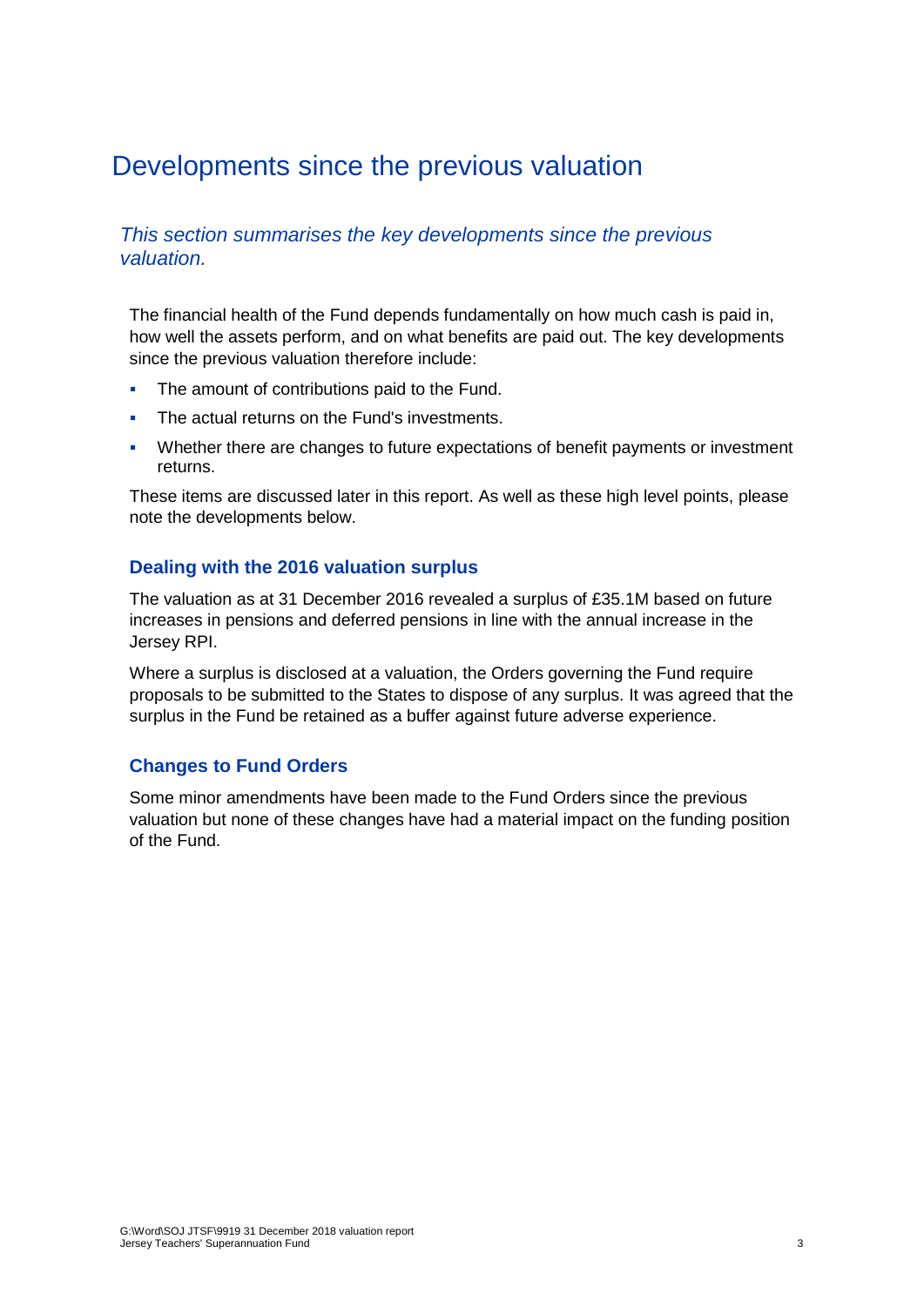### <span id="page-9-0"></span>Information used

### *The information used for the valuation is summarised below.*

To carry out the valuation, we have obtained information on:

- **•** The assets held by the Fund.
- How benefit entitlements are calculated.
- Member data.

This section sets out a high level summary of the information used. Further details are included in Appendices 2 and 3.

### **Assets**

The Scheme's assets (excluding AVCs) had an audited market value of £516.4M at the valuation date.

For further details, please see the Asset Data section.

### **Benefits valued**

Members are entitled to benefits defined in the Orders. We are not aware of any established practice of granting additional discretionary benefits and no allowance for such benefits has been made in this valuation. A summary of the benefits valued is set out in Appendix 2.

### **Pension increase debt**

The Fund provides pensions and other benefits which are subject to increases based on the rate of inflation. Prior to 2007, the cost of these pension increases was met on a "pay-as-you-go" basis by the employer as opposed to being funded in advance within the Fund.

As a result of a decision by the Government of Jersey effective in 2007 to pay pension increases (both those already awarded, and those due in future) from the Fund, a shortfall arose in respect of the indexation of benefits accrued before 2007. The total deficit in the Fund was assessed as £91.6M as at 31 December 2010. This deficit became known as the 'pension increase debt' and it was recognised (via a provision in the Government balance sheet) that this debt should be paid into the Fund over a period of time.

The debt should vary over time to reflect interest on the debt (which would increase the debt) and additional contributions (which would reduce the debt). However, the precise details of such a mechanism have yet to be formally agreed between the Management Board and the Government of Jersey. We have calculated the pension increase debt as at 31 December 2018 to be £120.1M based on the proposals submitted by the Management Board to the Government of Jersey in 2012.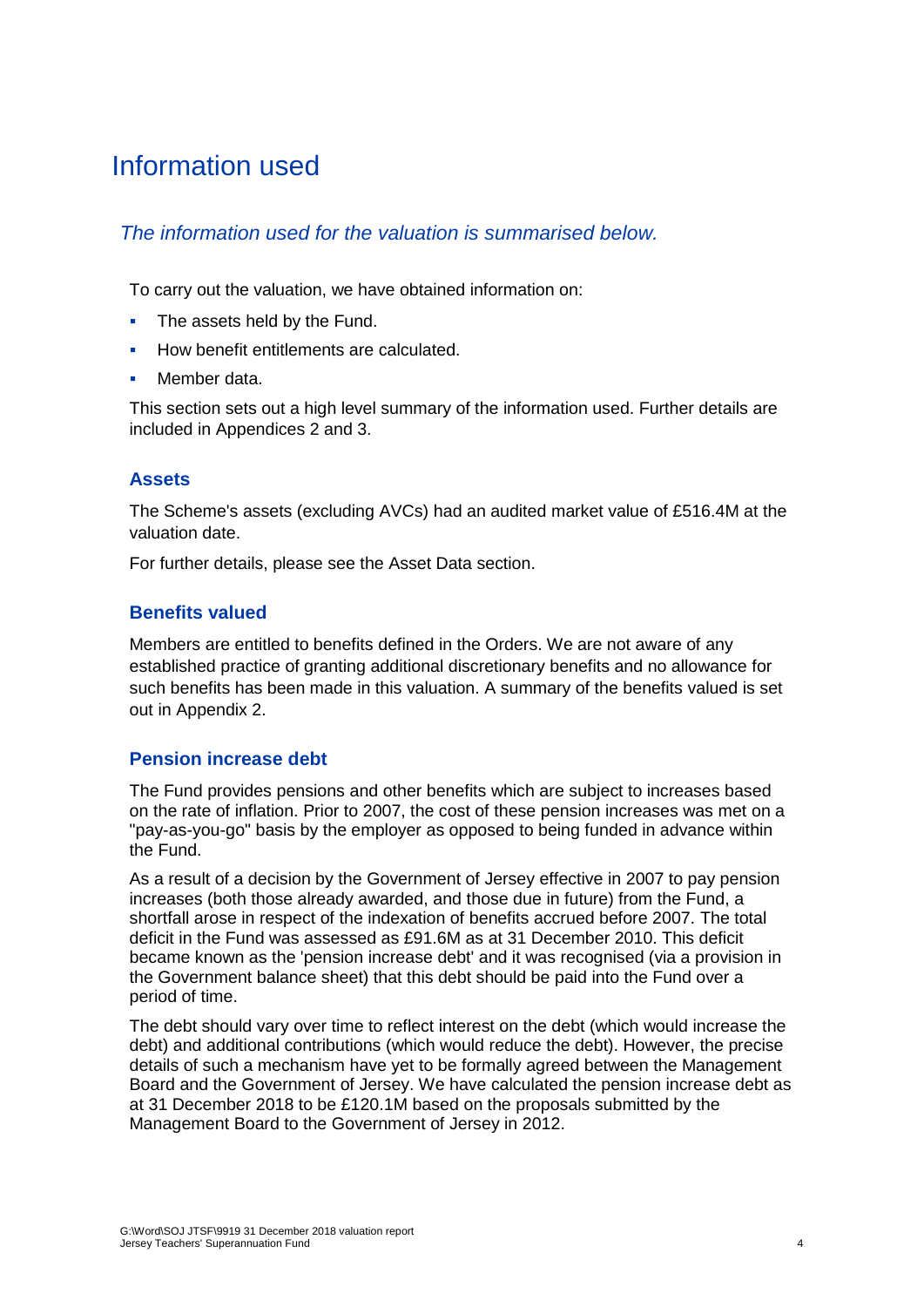For the purpose of this valuation, we have taken account of the pension increase debt as an asset of the Fund in line with its calculated value at 31 December 2018 of £120.1M.

Whilst the mechanics of the debt repayment mechanism have not yet been formally agreed between the Management Board and the Government, the Government has publicly recognised a provision within its annual accounts for the debt to be settled in full and so it seems reasonable to rely on this for the purposes of the valuation.

The Management Board needs to be aware that, if it becomes clear at a future valuation that part or all of the debt will not ultimately be repaid, this may have a significant adverse effect on the Fund's financial position and, potentially, on members' future pension increases from that point on.

### **Membership data**

The valuation calculations use membership data supplied by the Public Employees Pension Team of the Government Treasury Department at 31 December 2018.

The following chart illustrates how the membership profile is evolving. Please see Appendix 3 for a more comprehensive summary of the data.



The illustration shows that there has been an increase in the number of members in each of the membership categories since the last valuation.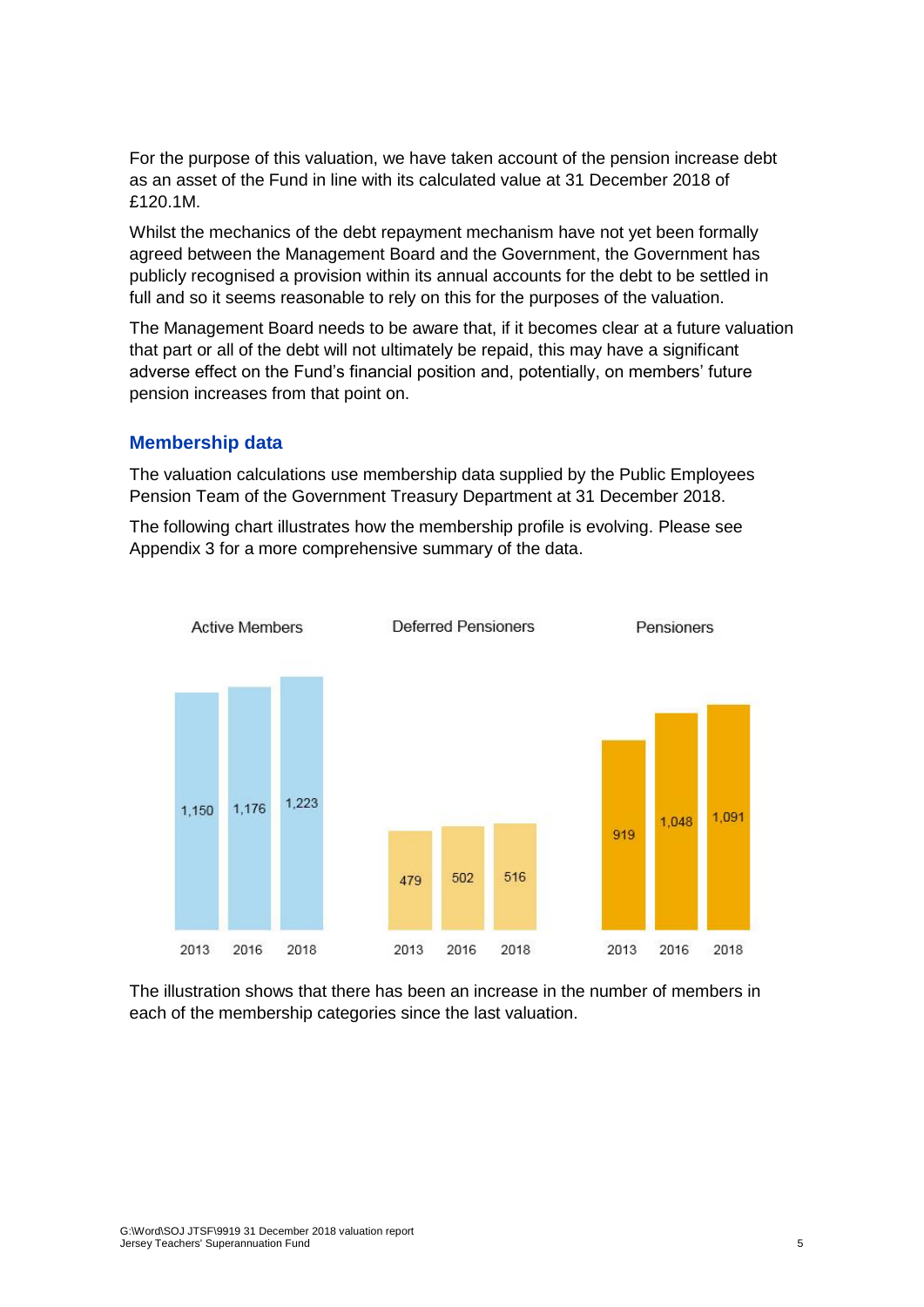### **Reliability of information**

We have carried out general checks to satisfy ourselves that:

- **•** The information used for this valuation is sensible compared with the information used for the previous valuation.
- **•** The results of this valuation can be traced from the results of the previous valuation.

However, the results in our report rely entirely on the accuracy of the information supplied.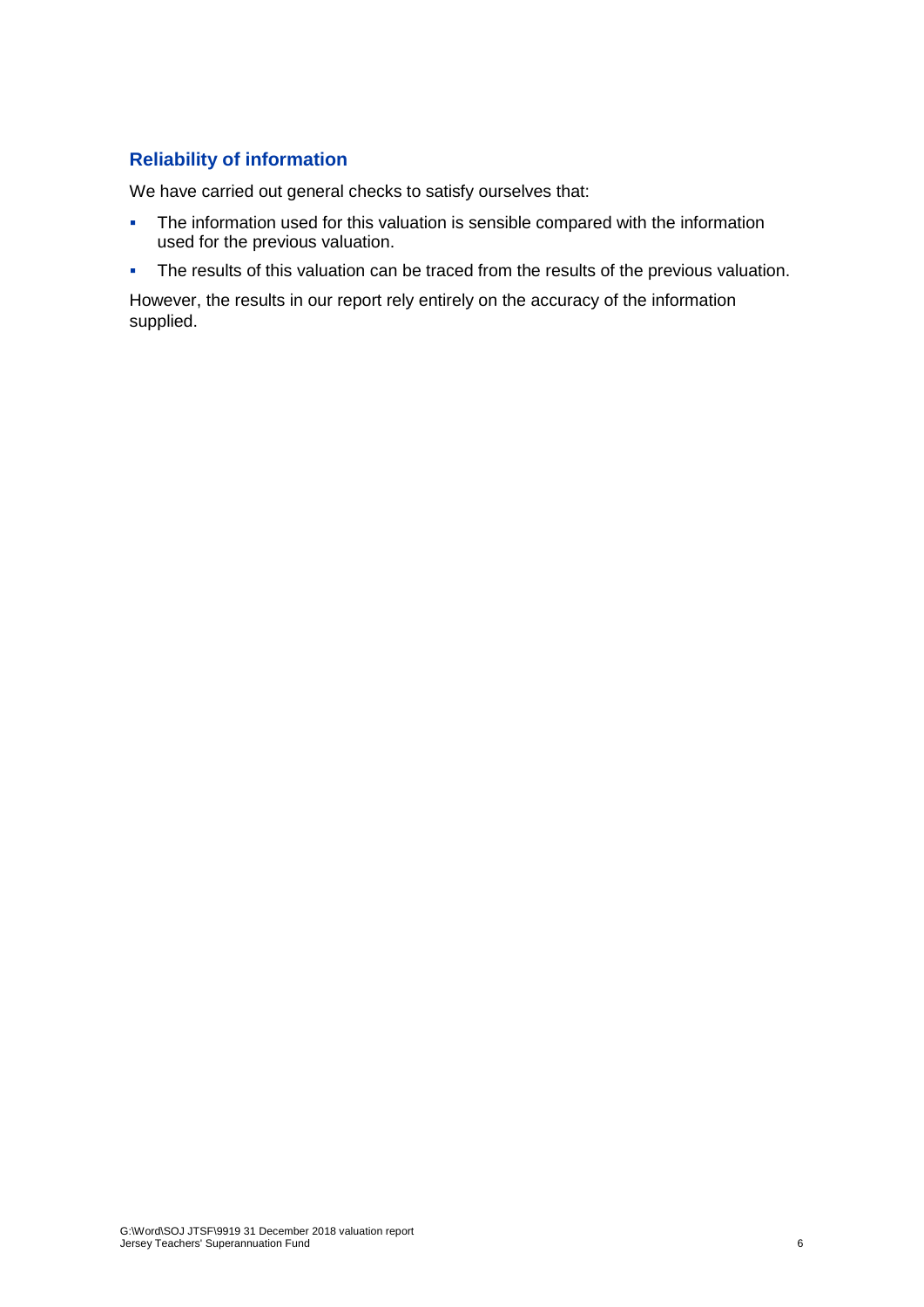### <span id="page-12-0"></span>Valuation approach

*This section describes the approach taken for the valuation calculations.*

### **Adequacy of contributions**

The contributions to the Fund are specified in the Orders governing the Fund and are paid so as to provide the benefits which will become payable to members when they retire or otherwise leave the Fund.

The factors affecting the Fund's finances are open to changing circumstances. Consequently it is necessary to review the operation of the Fund from time to time, by means of an actuarial valuation, to determine the adequacy or otherwise of the contributions to support the benefits payable under the Fund.

### **Funding target and funding objective**

In our review we start with the known facts about the Fund at the valuation date, i.e. the benefit and contribution structure, the membership and the assets. We then must make assumptions about the factors affecting the Fund's future finances such as investment returns, pay increases and rates of mortality, leaving service and retirement.

In order to calculate the value placed on the benefits, the benefits paid out by the Fund are estimated for each year into the future. The estimated benefit payments are then 'discounted back' to the valuation date using an assumed investment return known as the **discount rate**.

The benefit payments from the Fund are expected to be made for a very long period and Fund cashflows are linked to future levels of inflation – the chart below shows the cashflow pattern for a typical pension scheme.



For the purpose of assessing whether the contributions are adequate to support the current benefits, it is appropriate to set a "**funding target**" and "funding objective".

The terms "surplus" and "deficiency" are referred to in the Fund's Orders but are not explicitly defined. In practice, we say there is a surplus if the **funding target** is more than fully met and we say there is a deficiency if the **funding target** is less than fully met.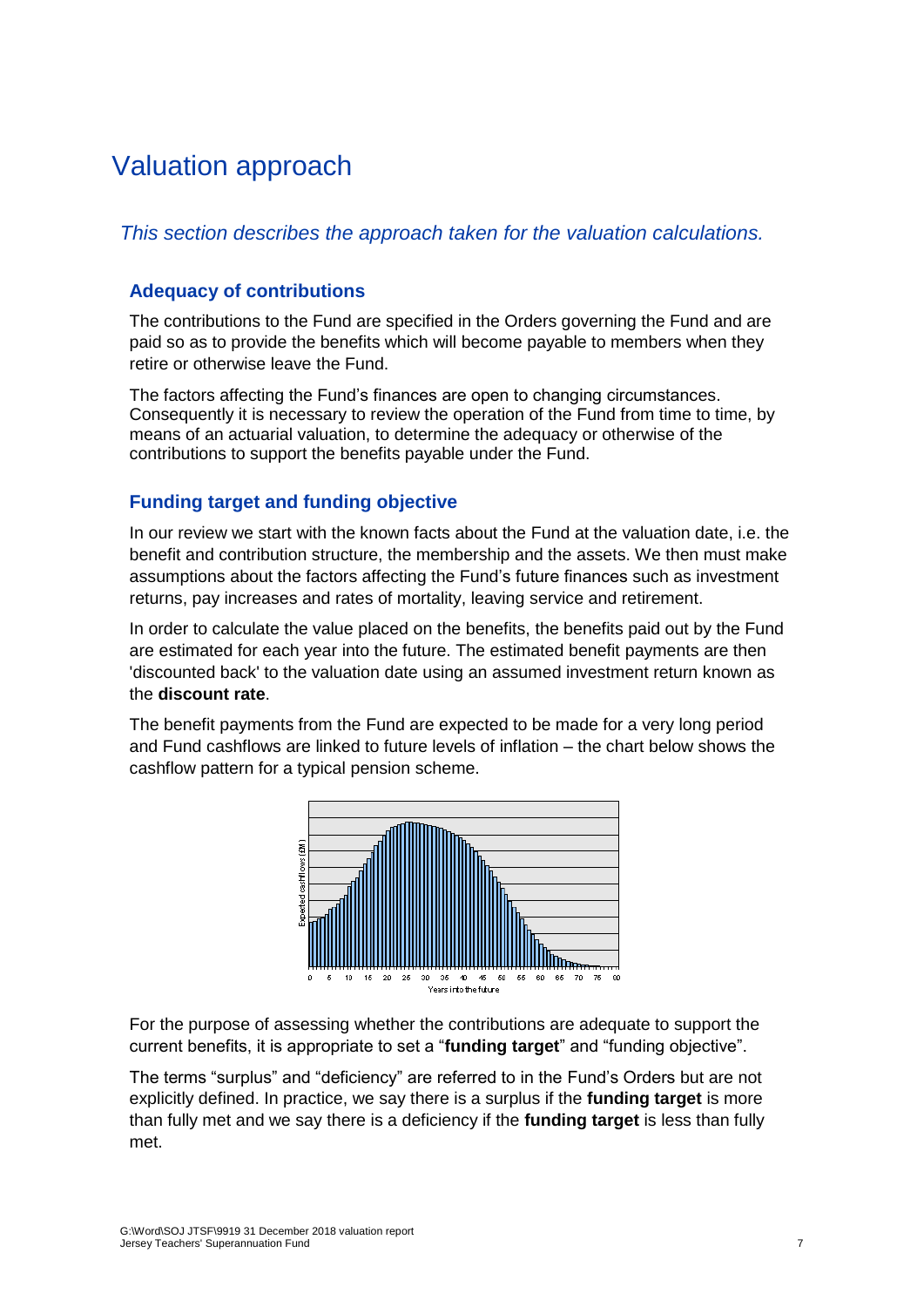The Management Board has determined the following **funding target** and funding objective:

- The **funding target** is that, based on best estimate assumptions, the assets and future contributions (including any contributions allocated to meet the pension increase debt) should be sufficient over the long term to support the benefits payable from the Fund in respect of the current members of the Fund.
- The funding objective is that the **funding target** should be met and that any variations in outcome should be dealt with following each valuation in accordance with the Orders, by adjustments to contributions and/or benefits or by carrying forward surpluses and deficiencies where appropriate.

Under best-estimate assumptions the future outcome is just as likely to be better or worse than assumed. The rationale for using best-estimate assumptions is discussed in Appendix 4.

For the purposes of assessing suitable assumptions at this valuation, the Management Board agreed that the Actuary should make allowance for continued future investment in growth assets, such as equities, by assuming that liabilities will be backed by assets in line with the Fund's strategic benchmark at the valuation date (as summarised within Appendix 6).

### **Changes from previous valuation**

The funding objective is unchanged from the previous valuation although there have been changes to the assumptions used, as discussed below.

### **Valuation method**

A description of the method used for the valuation calculations is set out in Appendix 5.

For previous valuations, the Management Board specified that contributions equal to 5.6% of salaries should be allocated to meet the pension increase debt, leaving employer contributions of 10.8% of salaries to cover the cost of future benefit accrual and administration expenses.

This approach has been retained for this valuation. The contributions to meet the pension increase debt are included in the value of assets used in calculating the past service surplus / deficiency, and employer contributions equal to 10.8% of salaries are allowed for in calculating the future service surplus / deficiency.

### **Valuation assumptions**

The results of a valuation are very sensitive to the assumptions made. The financial assumptions have a significant effect on the results of a valuation. However, the other assumptions, particularly the mortality assumptions, are also very important.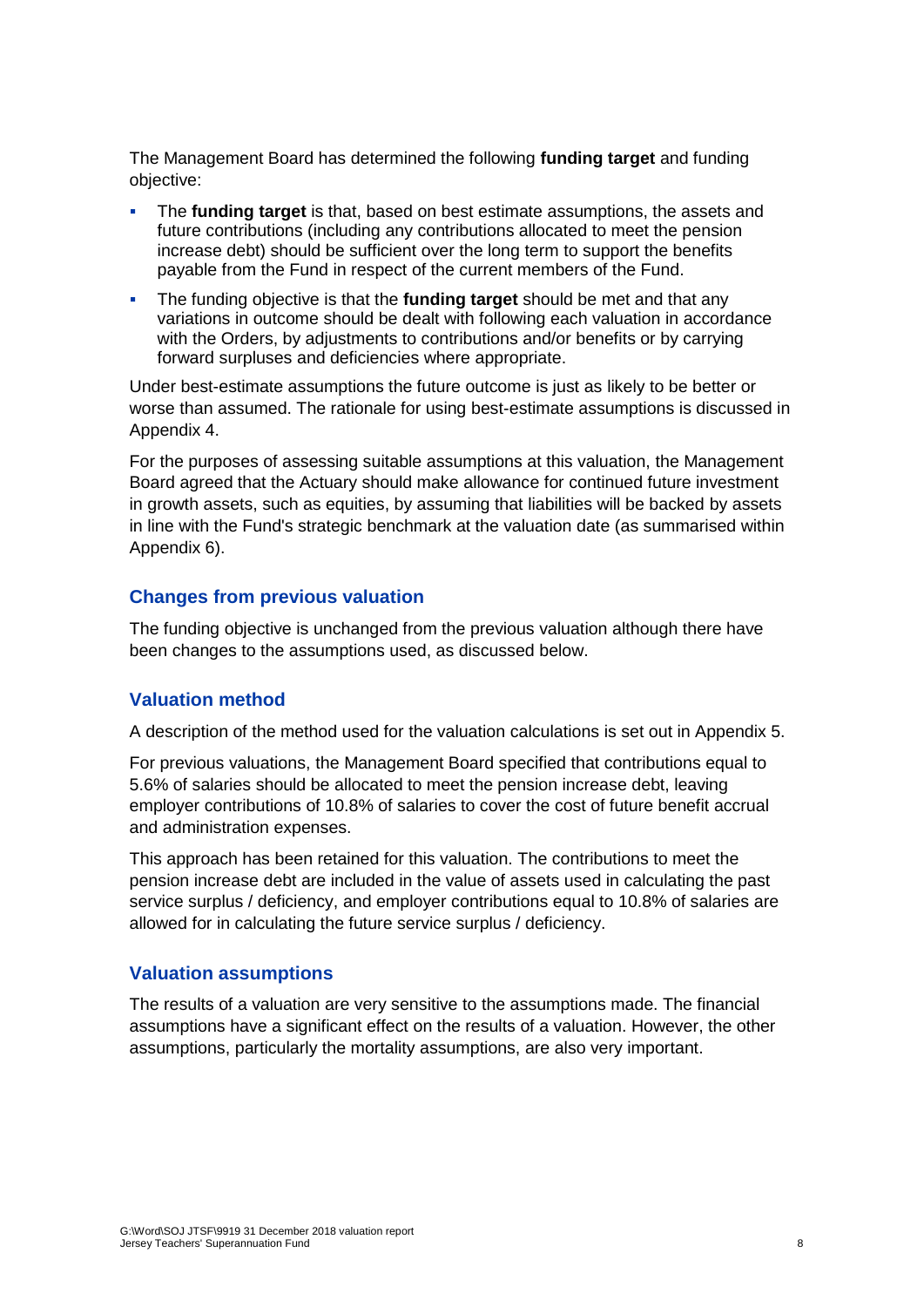### **Use of market-led financial assumptions**

We have adopted a market-led approach, which involves:

- market-led financial assumptions for valuing the liabilities and future contributions; and
- valuing the assets at market value.

### **Key financial assumptions**

The following table shows the key financial assumptions used for this valuation, with the assumptions used for the previous valuation shown alongside for comparison. Important points to bear in mind are:

- **•** The differences between the rates have a bigger impact on the results of the valuation than the absolute levels of each assumption.
- **•** The assumptions were derived from market yields at the valuation date to ensure compatibility with the market value of the assets.

|                                                                                                              | 2018<br>(% p.a.) | 2016<br>(% p.a.) |
|--------------------------------------------------------------------------------------------------------------|------------------|------------------|
| <b>Discount rate (investment return)</b>                                                                     | 5.75             | 5.70             |
| <b>Jersey RPI</b>                                                                                            | 2.95             | 2.85             |
| Increases to pensions in payment and in<br>deferment (excluding allowance for re-entry to<br>active service) | 2.95             | 2.85             |
| <b>General salary increases</b><br>(in addition to promotional increases)                                    | 3.95             | 3.85             |

Full details of the financial assumptions used for this valuation, and the reasons for the changes compared to the previous valuation, are set out in Appendix 6 to this report.

### **Comparison of financial assumptions with 2016 valuation**

Overall (ignoring any changes to the demographic assumptions), the financial assumptions we have used result in a slightly lower surplus than if the assumptions used for the 2016 valuation had been retained. The main reason for this is the small decrease in the discount rate (relative to Jersey RPI) used to value the liabilities.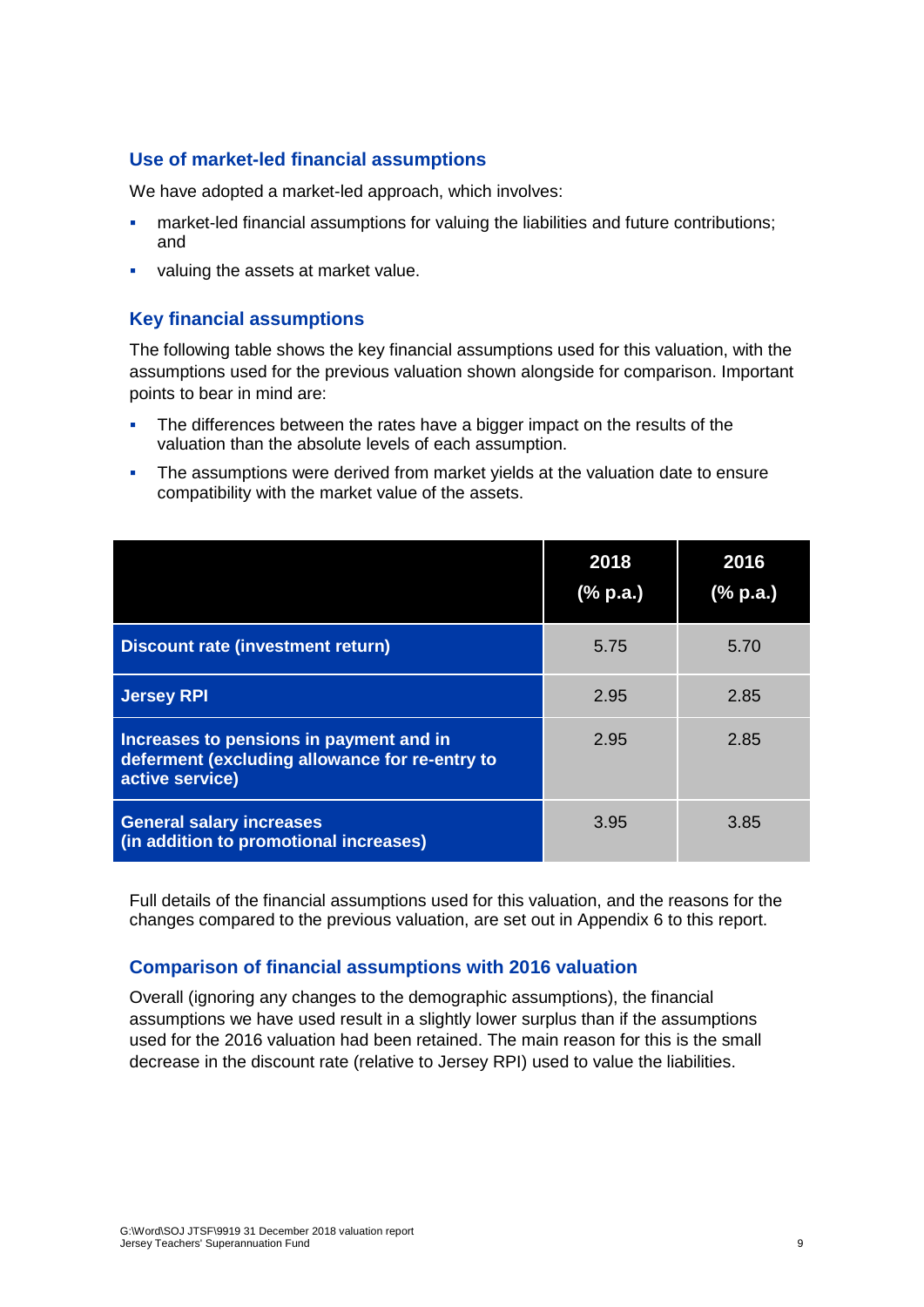### **Demographic assumptions**

Other important assumptions used to value the liabilities include:

- the assumed future rates of mortality;
- the allowance made for the extent to which members will choose to exchange pension for a cash lump sum at retirement (at the rate of £13.50 cash lump sum for each £1 annual pension given up);
- the allowance for additional increases to salaries due to promotion, service or seniority; and
- the allowance made for the age at which members in each membership category will retire in future.

### **Comparison of demographic assumptions with 2016 valuation**

We have reviewed the extent to which the demographic assumptions adopted for the 2016 valuation of the Fund remain appropriate for the current valuation as at 31 December 2018 after analysing the experience of the Fund during the 5 years 2014- 2018 and taking account of other relevant data. Full details of the demographic assumptions used for this valuation, and the reasons for any changes compared to the previous valuation, are set out in Appendix 7 to this report.

In the light of this review we have made some changes to the demographic assumptions. The overall effect of these changes is to slightly increase the surplus.

### **General comments on the assumptions**

In our opinion, the financial and demographic assumptions, taken as a whole, are an entirely reasonable best-estimate basis for assessing the funding position of the Fund.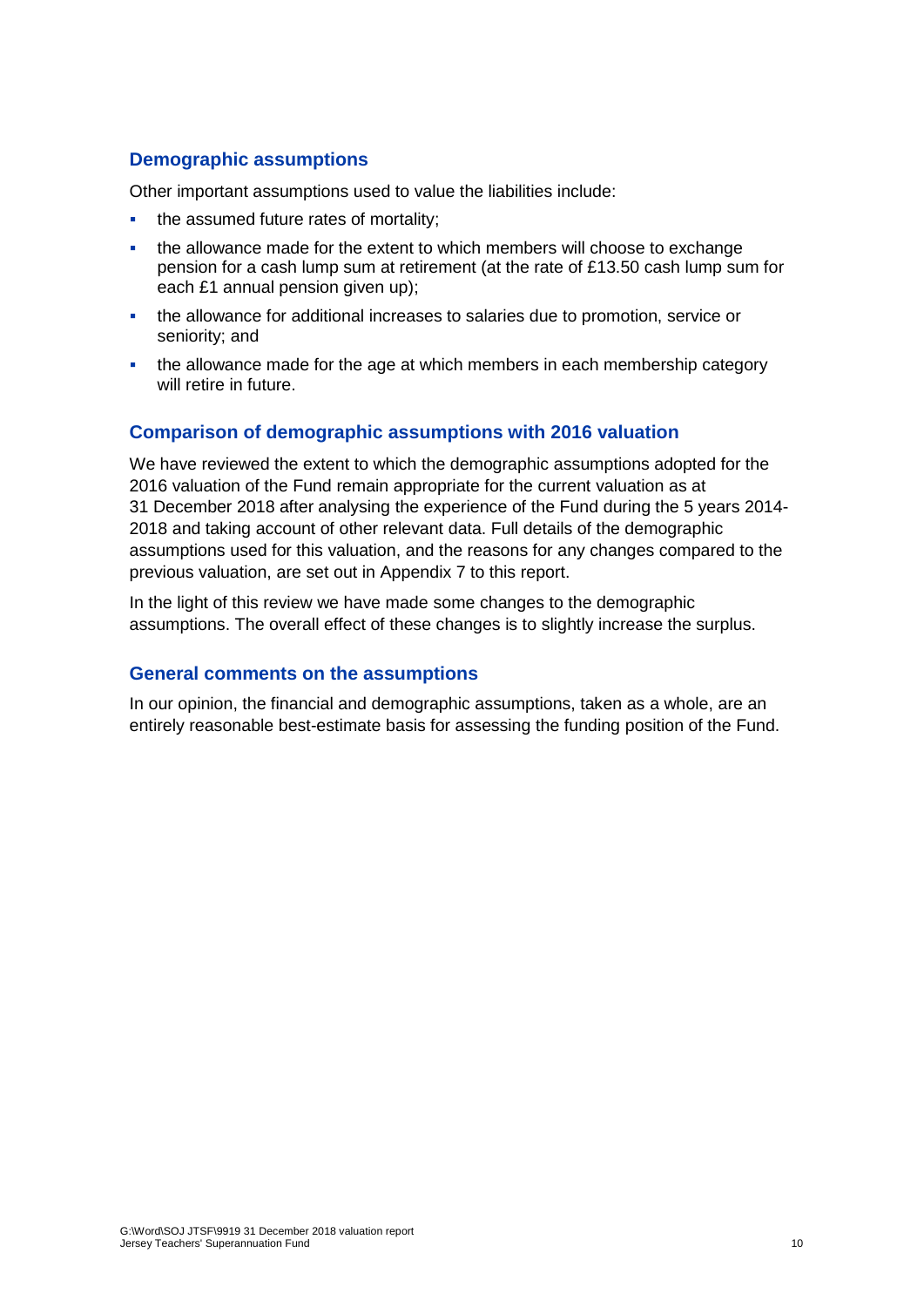### <span id="page-16-0"></span>Asset data

### *The audited accounts for the Fund for the year ended 31 December 2018 show the assets were £517.4M of which £1.0M related to AVC assets.*

The Fund's assets are held separately from those of the Government of Jersey. The audited Fund accounts for the year ended 31 December 2018 show its assets as £517.4M, of which £1.0M related to AVC assets.



The balance of the assets of £516.4M can be categorised as follows: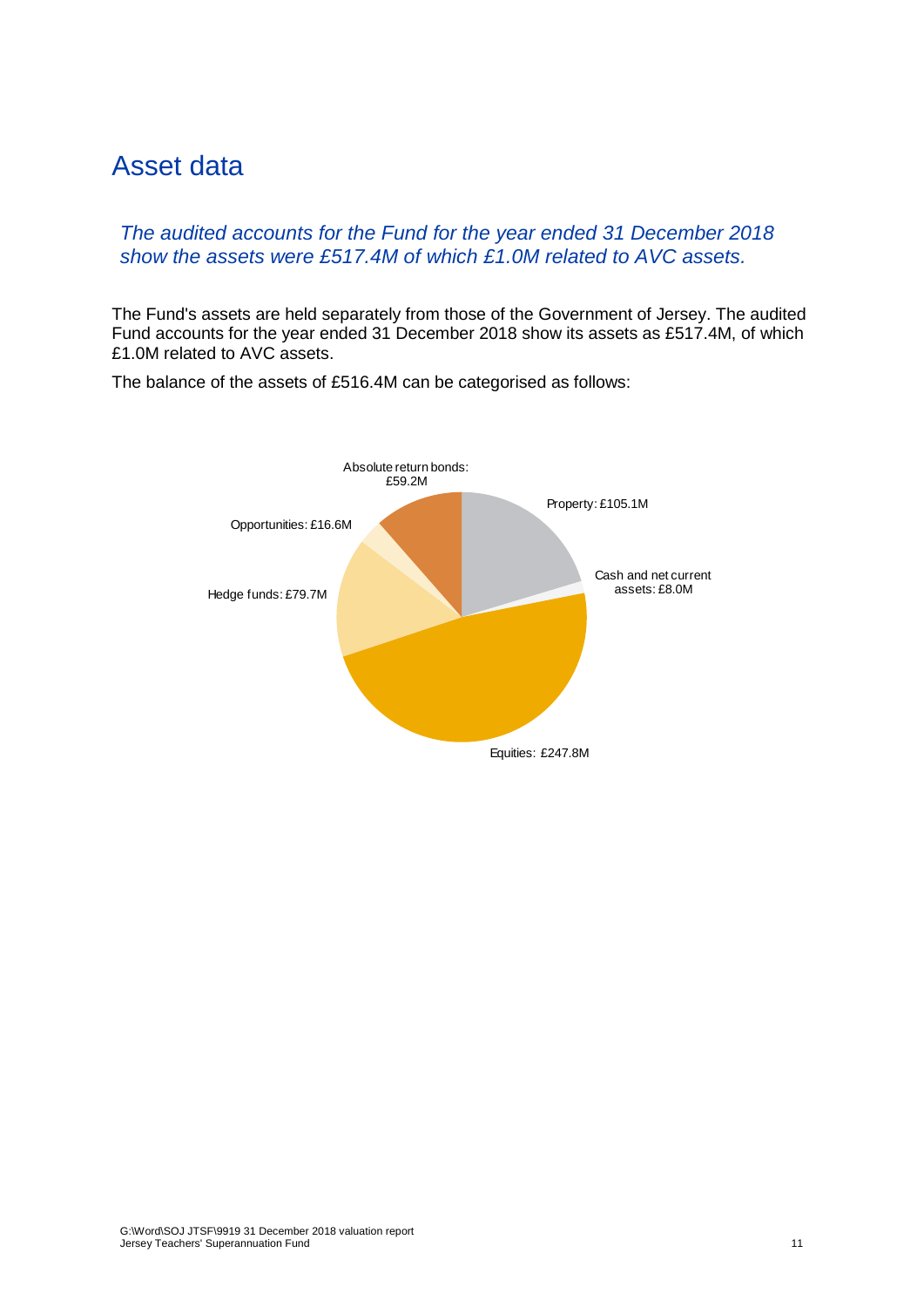### <span id="page-17-0"></span>Valuation results

*Based on the assumptions set out in the Valuation Approach section, the Fund surplus at 31 December 2018 is £45.8M, equivalent to a funding ratio of 107.8%.*

A detailed breakdown of the results of the main valuation calculations is given below.

|                                       | £Μ     |
|---------------------------------------|--------|
| <b>Actives</b>                        | 188.0  |
| <b>Deferred pensioners</b>            | 52.3   |
| <b>Pensioners</b>                     | 301.2  |
| <b>Value of past service benefits</b> | 541.5  |
| Value of investments                  | 516.4  |
| Value of pension increase debt        | 120.1  |
| <b>Total value of assets</b>          | 636.5  |
| Past service surplus / (deficiency)   | 95.0   |
| Future service surplus / (deficiency) | (49.2) |
| <b>Fund surplus / (deficiency)</b>    | 45.8   |
| <b>Funding ratio</b>                  | 107.8% |

The above table shows there is a past service surplus of £95.0M at 31 December 2018.

There is also a future service deficiency of £49.2M, i.e. the value of future contributions anticipated from employers and employees (disregarding any component of the employer contributions assumed to be allocated to meet the pension increase debt) is £49.2M less than the value of future benefit accrual in respect of current active members.

Putting this together, the overall Fund surplus at 31 December 2018 is £45.8M, equivalent to a **funding ratio** of 107.8%.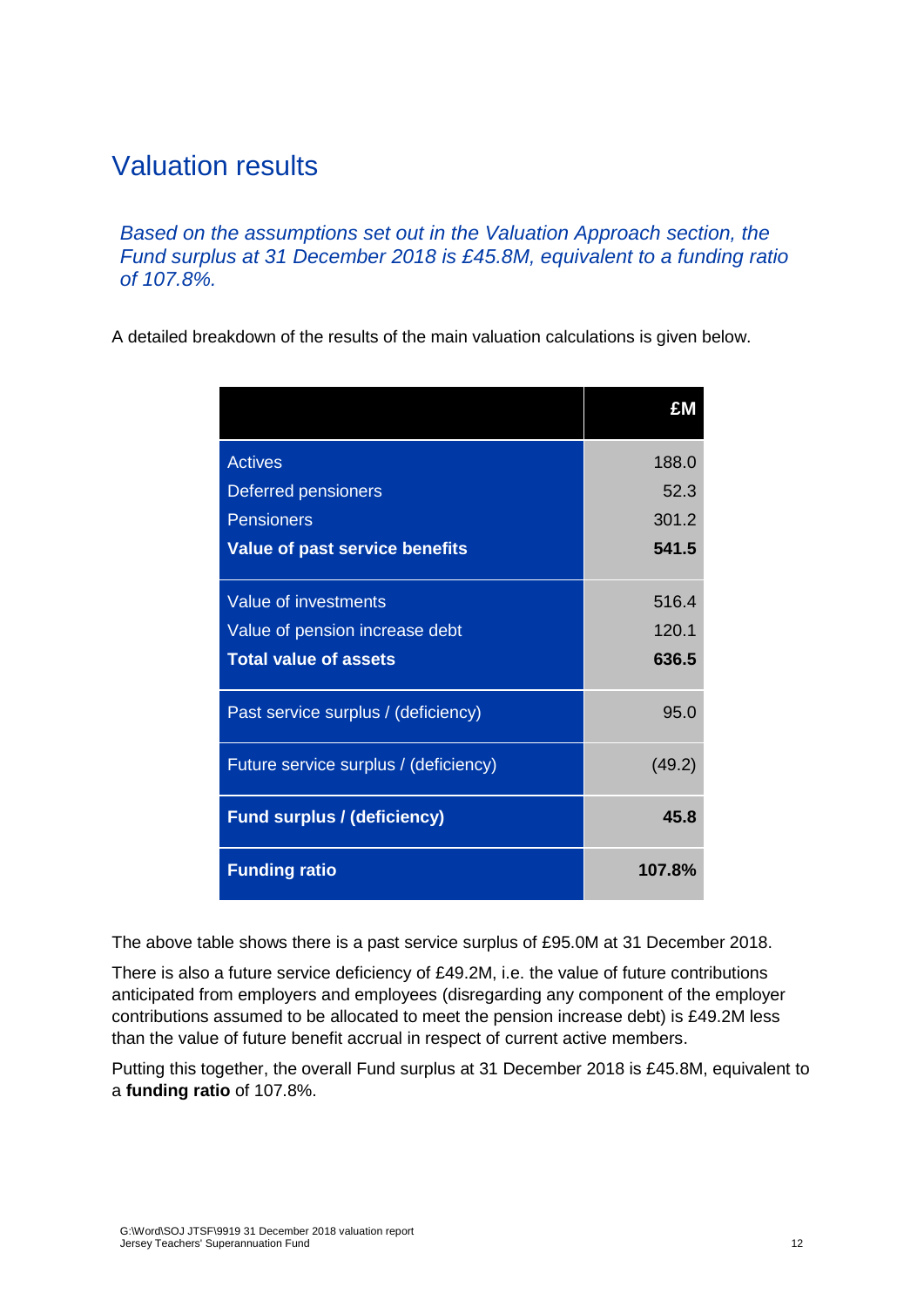### <span id="page-18-0"></span>Reasons for change in funding position

### *The funding position has improved from a surplus of £35.1M at 31 December 2016 to a surplus of £45.8M at 31 December 2018.*

The chart below shows the key reasons for the change in funding position between 31 December 2016 and 31 December 2018.



The analysis shows that the main factor which has contributed to the improvement in the funding position since the previous valuation has been lower actual salary increases than assumed at the previous valuation.

This factor has been partially offset by higher pension increases, the increase in the allowance for future promotional salary increases and the reduction in assumed future investment returns relative to inflation, which have worsened the position.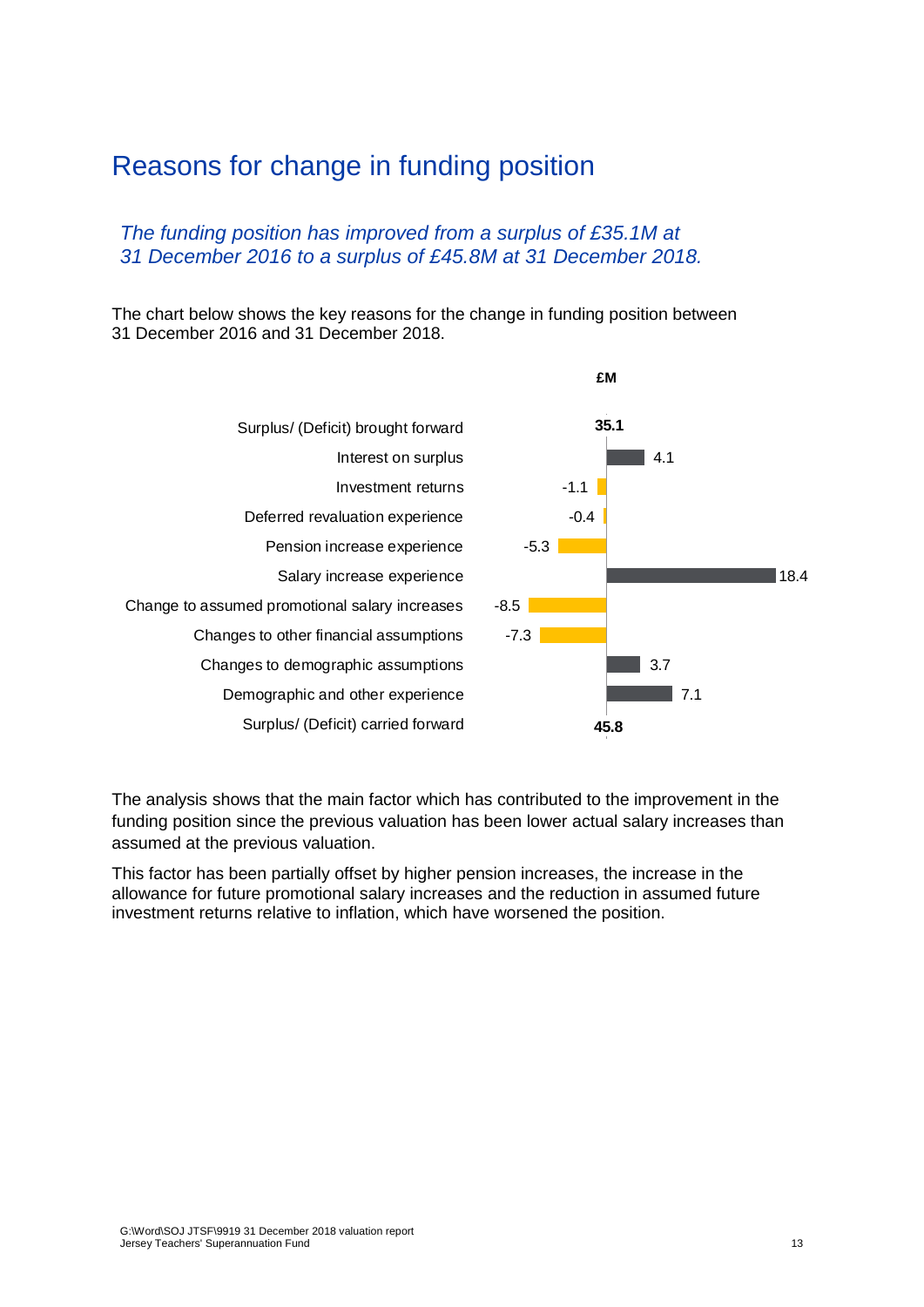### <span id="page-19-0"></span>New entrant cost

### *The current contribution rate is insufficient to meet the cost of future benefits for new joiners to the Fund.*

The table below shows the contribution rate required to meet the cost of future benefits for new joiners to the Fund at the valuation date, compared to the contributions expected to be received (which are fixed in the Orders).

For joiners in future years, the rate required is expected to gradually increase as continued improvements in life expectancy take effect.

|                                                                                     | % of salaries |
|-------------------------------------------------------------------------------------|---------------|
| Cost of future benefits<br><b>Expenses</b>                                          | 18.5<br>1.2   |
| <b>Total cost</b>                                                                   | 19.7          |
| Employer contribution rate (net of 5.6% allocated to meet<br>pension increase debt) | 10.8          |
| Member contribution rate                                                            | 5.0           |
| <b>Total contribution rate</b>                                                      | 15.8          |
| Underpayment of contribution rate                                                   | 3.9           |

Based on recent levels of new joiners (the total annual salary for new joiners in 2018 was £4.3M), the emerging strain on the Fund generated in relation to new entrants over the next 10 years may be of the order of £25M.

### **Assumptions**

The assumptions used to calculate the cost of future benefits above are consistent with those used to calculate the main valuation results. In addition, we have assumed the following:

- New entrants are aged 32 on joining the Fund (this is an expected average age); and
- Two-thirds of the new entrants are females and one-third are males.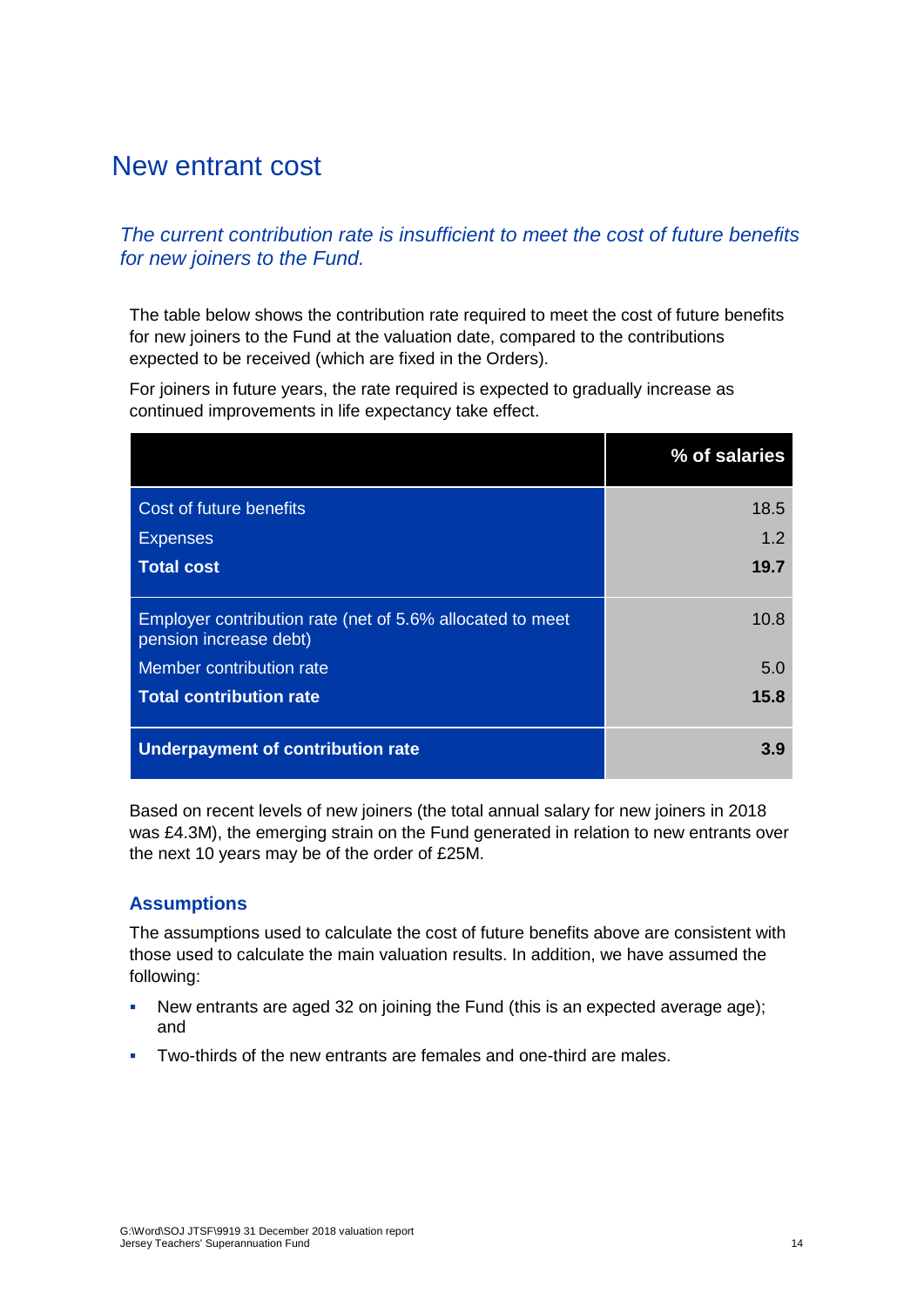### <span id="page-20-0"></span>Risks and sensitivity analysis

### *The Fund faces a number of key risks which could affect its funding position.*

This section comments on some of the key risks faced by the Fund. It concentrates on the deterioration to the Fund's finances that may arise in various hypothetical downside scenarios (where the actual experience is less favourable than the assumptions made at this valuation).

However, as the assumptions used to determine the **funding target** are best-estimate assumptions, it needs to be recognised that upside scenarios (where the experience is more favourable than the assumptions) are just as likely.

### **Key risks**

Here is a recap of some of the key factors that could lead to deficiencies in future:

- Investment risks the risk that the return achieved on the Fund's assets may be lower than allowed for in the valuation, and also that the assets may not move in line with the value of the benefits. The Fund invests in assets (e.g. equities) that are expected to achieve a greater return than the assets (i.e. index-linked gilts and investment grade derivatives) that most closely match the expected benefit payments (index-linked gilts and derivatives would provide a reasonable match but these assets are linked to UK RPI whereas the Fund's benefits are linked to Jersey RPI). The less matched the investment strategy is, the greater the risk that the assets may not move in line with the value of benefits.
- Liquidity risk the risk that cashflows are higher than expected as members commute more than is assumed or take transfer values, possibly leading to the sale of assets at inopportune times.
- **•** Longevity risk  $-$  the risk that members could live longer than foreseen, for example, as a result of a medical breakthrough. This would mean that benefits are paid for longer than assumed, resulting in a higher cost of providing the benefits.
- **•** Options for Members the risk that members may exercise options resulting in unanticipated extra costs. For example, members could swap less of their pension for cash at retirement than is assumed.
- **•** Other risks issues relating to climate change and other environmental risks as well as long-term uncertainty around geopolitical, societal and technological shifts may also impact on the funding and investments of the Scheme.

### **Quantifying the risks**

To help the Management Board understand the susceptibility of the funding position on the valuation assumptions, we have considered the hypothetical impact on the liabilities of a reduction in future investment returns relative to inflation.

▪ A 0.25% p.a. decrease in the assumed rate of future investment returns (or a 0.25% p.a. increase in the inflation assumption) reduces the **funding ratio** by approximately 6% (to 102%).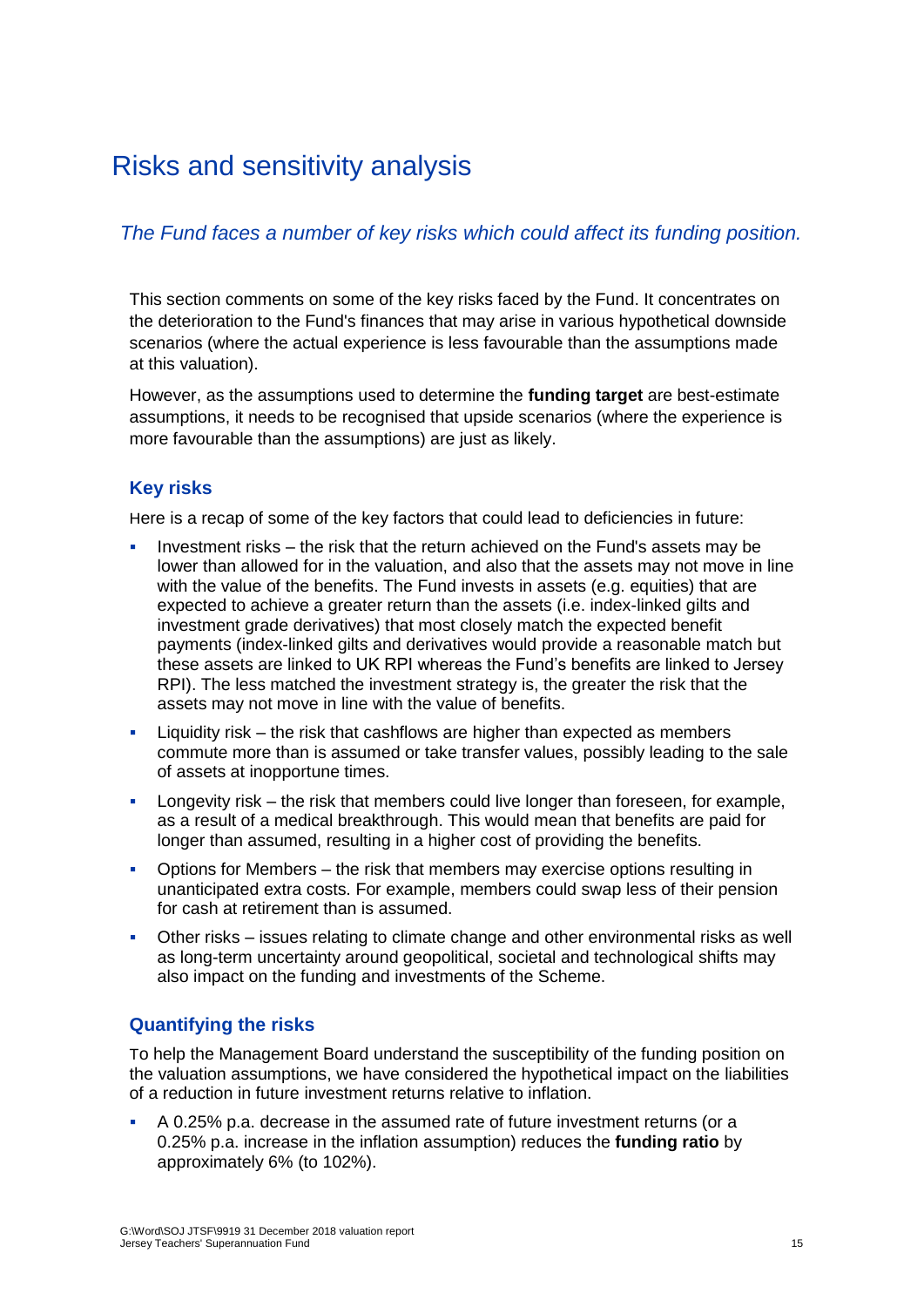Opposite step changes, such as what happens if the inflation assumption reduces by 0.25% p.a. for example, would improve the funding position by a broadly similar amount to the reduction identified above.

#### **Investment strategy**

The Fund's liabilities are influenced by Jersey inflation either directly via pension increases or indirectly via pay increases. The assets that most closely match the Fund's liabilities are index-linked gilts and investment grade derivatives. However, a large proportion of the Fund's assets are invested in asset classes such as equities which are expected to produce higher returns over the long term than those more closely matching assets.

The Management Board recognises the degree of risk, as well as the potential reward that this holds for the Fund. In particular the financial position of the Fund can be affected by sudden (or gradual) changes in market values of return seeking assets, changes in expected future returns and/or changes in inflation.

The investment strategy of the Fund is set by the Management Board and is kept under regular review.

### **Pension increase debt repayments**

The valuation results rely on the pension increase debt being repaid over an appropriate period.

### **Summary**

In summary, the Fund is highly susceptible to:

- Equity markets falling or inflation expectations rising; and
- **Members living longer than expected.**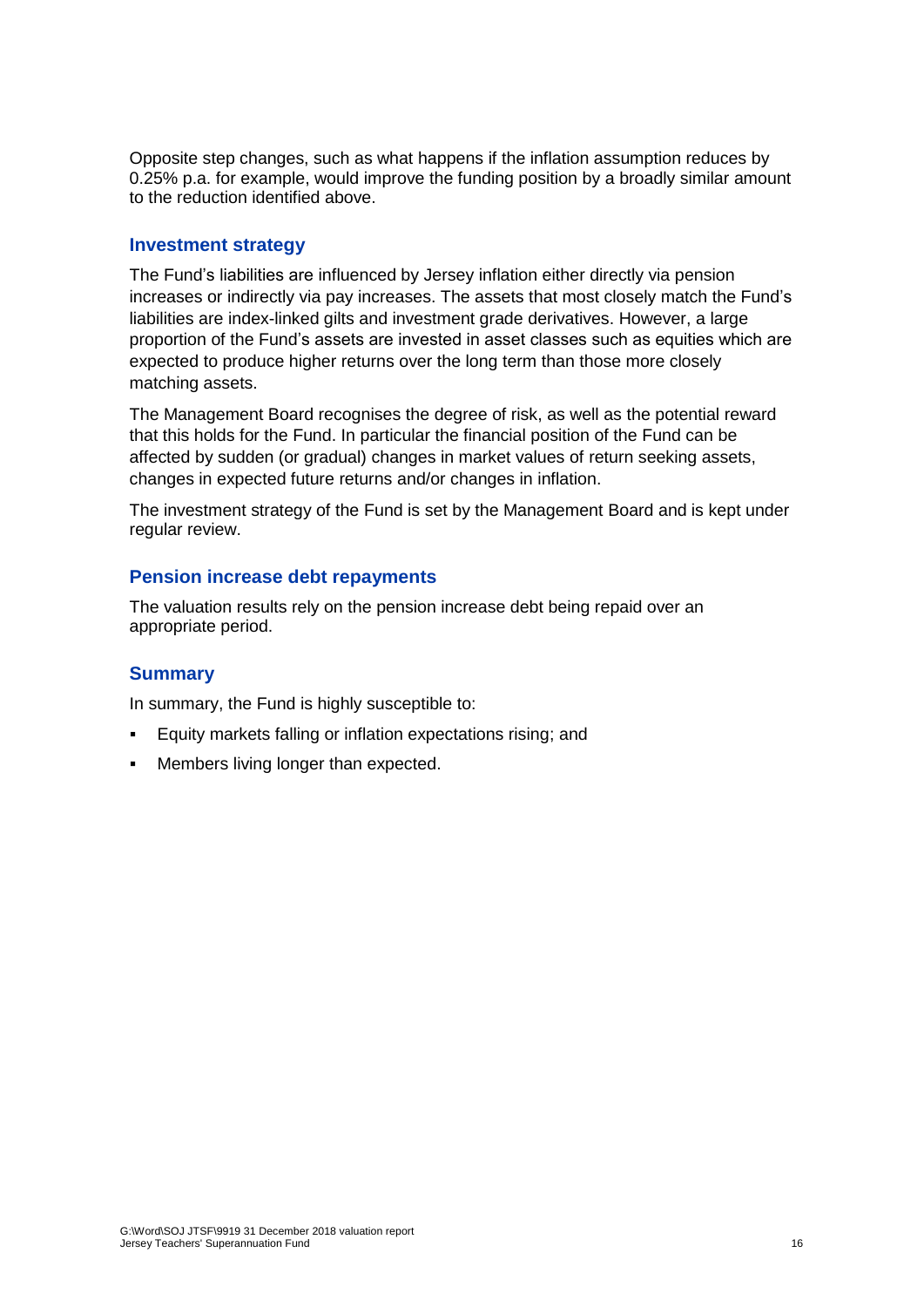### <span id="page-22-0"></span>Summary and conclusions

*The surplus in the Fund at 31 December 2018 is £45.8M, equivalent to a funding ratio of 107.8%. We recommend that this surplus is retained as a buffer against future adverse experience.*

The headlines at the valuation date are:

- There is a past service surplus of £95.0M.
- The overall surplus, after allowing for the anticipated shortfall in future contributions, is £45.8M. This corresponds to a **funding ratio** of 107.8%.

A key feature underlying the valuation results is that we have assumed the pension increase debt, amounting to £120.1M as at 31 December 2018, for which provision has been made in the Government balance sheet, is repaid in full by the Government over an appropriate period of time. There is currently no formal agreement between the Management Board and the Government of Jersey regarding the repayment of the pension increase debt.

The surplus of £45.8M will need to be dealt with in accordance with the terms of the Fund's Orders.

### **Developments since the valuation date**

The current funding position is estimated to be broadly similar to the position at the valuation date. The funding position has improved because investment returns since the valuation date have been above those assumed in the valuation but this has been offset by a reduction in expected future investment returns.

### **Dealing with the surplus**

Article 18(4) of the Teachers' Superannuation (Administration) (Jersey) Order 2007 requires the Chief Minister, within 3 months of this report being laid before the States of Jersey, to consult with the Management Board and to submit to the States proposals for disposing of the surplus. The proposals may consist of (but are not limited to) the following:

- **.** If the surplus appears to be of a temporary nature, a recommendation that no action should be taken;
- **•** The retention of a surplus no larger than the Actuary advises is a prudent reserve; or
- An increase in the benefits under the Fund.

Our advice to the Management Board is that the surplus of £45.8M is no larger than we would advise is a prudent reserve against future adverse experience. In particular, this takes account of the following:

**•** The funding strain expected when new members join the Fund, due to contributions being lower than the cost of accrual. The strain in relation to new entrants over the next 10 years may be of the order of £25M in total;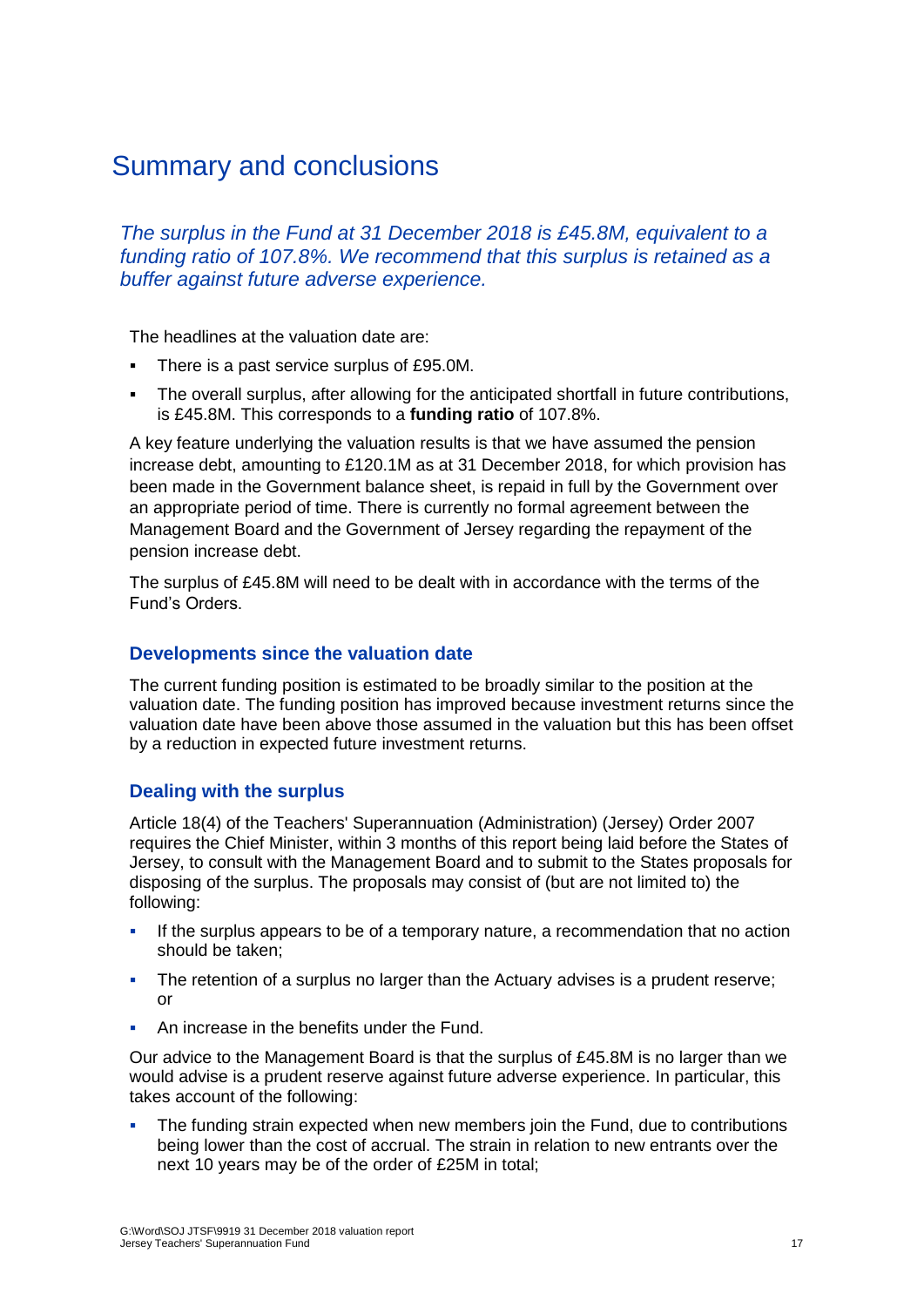- **·** There is currently no formal agreement between the Management Board and the Government of Jersey regarding the repayment of the pension increase debt; and
- The volatility inherent in the value of the Fund's assets relative to liabilities.

We therefore recommend the surplus is retained as a buffer against future adverse experience.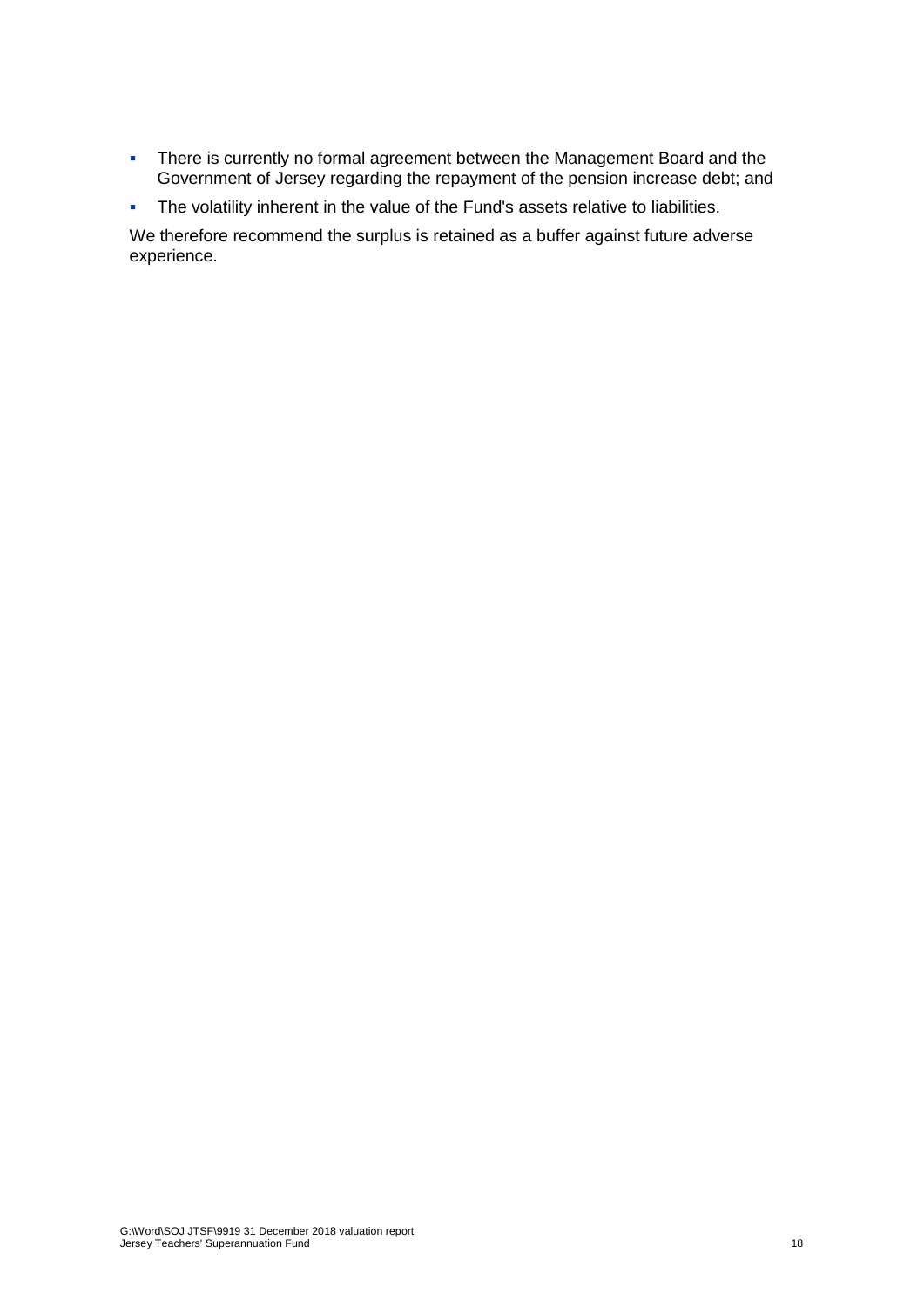### <span id="page-24-0"></span>Appendix 1: Scope of advice

This report is prepared under the terms of the Actuary Agreement dated 14 July 2016 between Aon Hewitt Limited and the Management Board, on the understanding that it is solely for the benefit of the addressee.

Unless prior written consent has been given by Aon Hewitt Limited, this report should not be disclosed to or discussed with anyone else unless they have a legal right to see it.

Notwithstanding such consent, Aon Hewitt Limited does not accept or assume any responsibility to anyone other than the addressee of this report.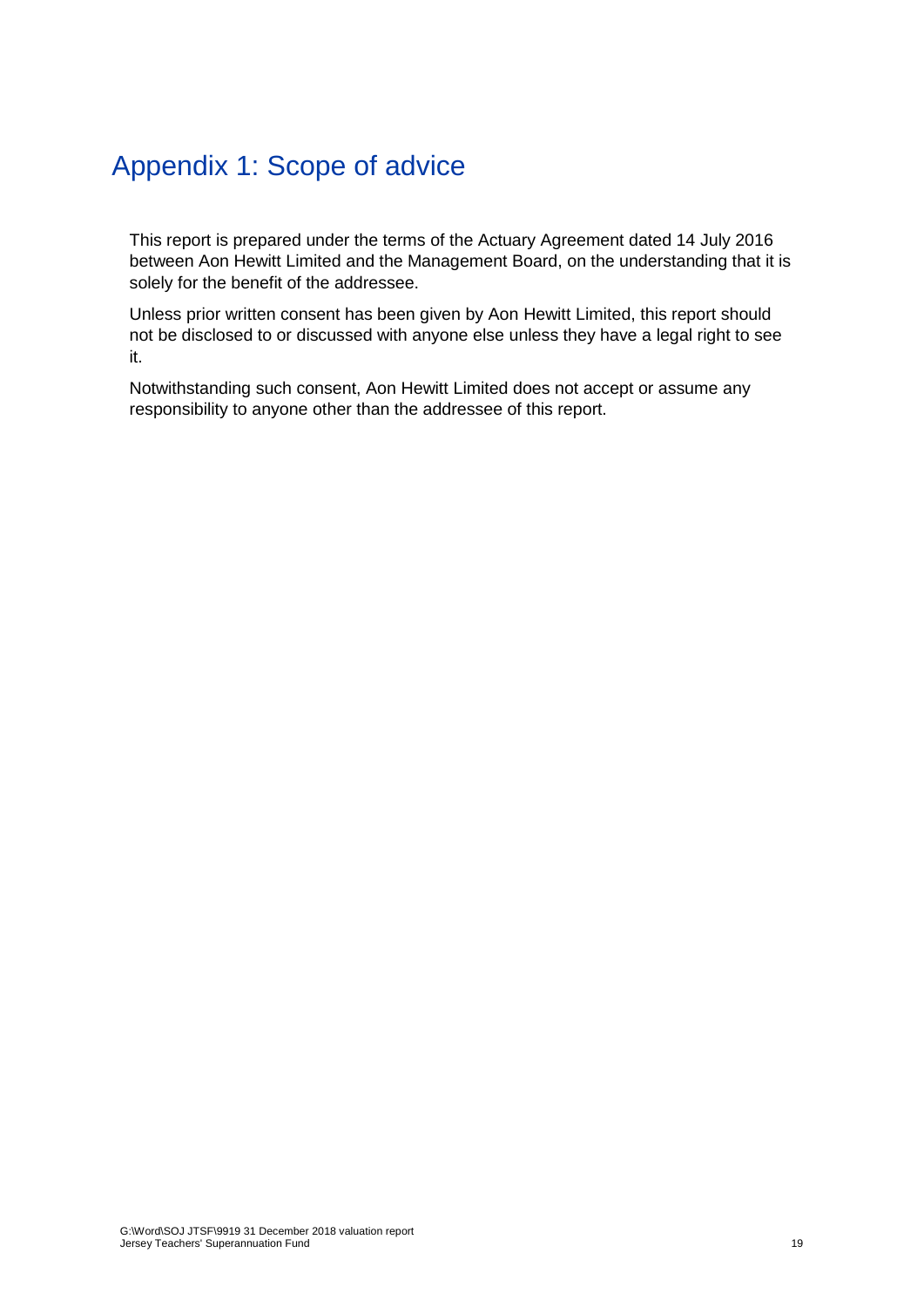### <span id="page-25-0"></span>Appendix 2: Provisions of Fund

### **Orders**

The Fund is governed by Orders made under the Teachers' Superannuation (Jersey) Law 1979 (as amended). At the valuation date, the provisions of the Fund were specified in the following Orders, namely:

- a) The Teachers' Superannuation (Existing Members) (Jersey) Order 1986 known as the Existing Members Order
- b) The Teachers' Superannuation (New Members) (Jersey) Order 2007 known as the New Members Order
- c) The Teachers' Superannuation (Administration) (Jersey) Order 2007 known as the Administration Order

### Main features

The main features of the Fund in force at the valuation date are summarised on the following pages.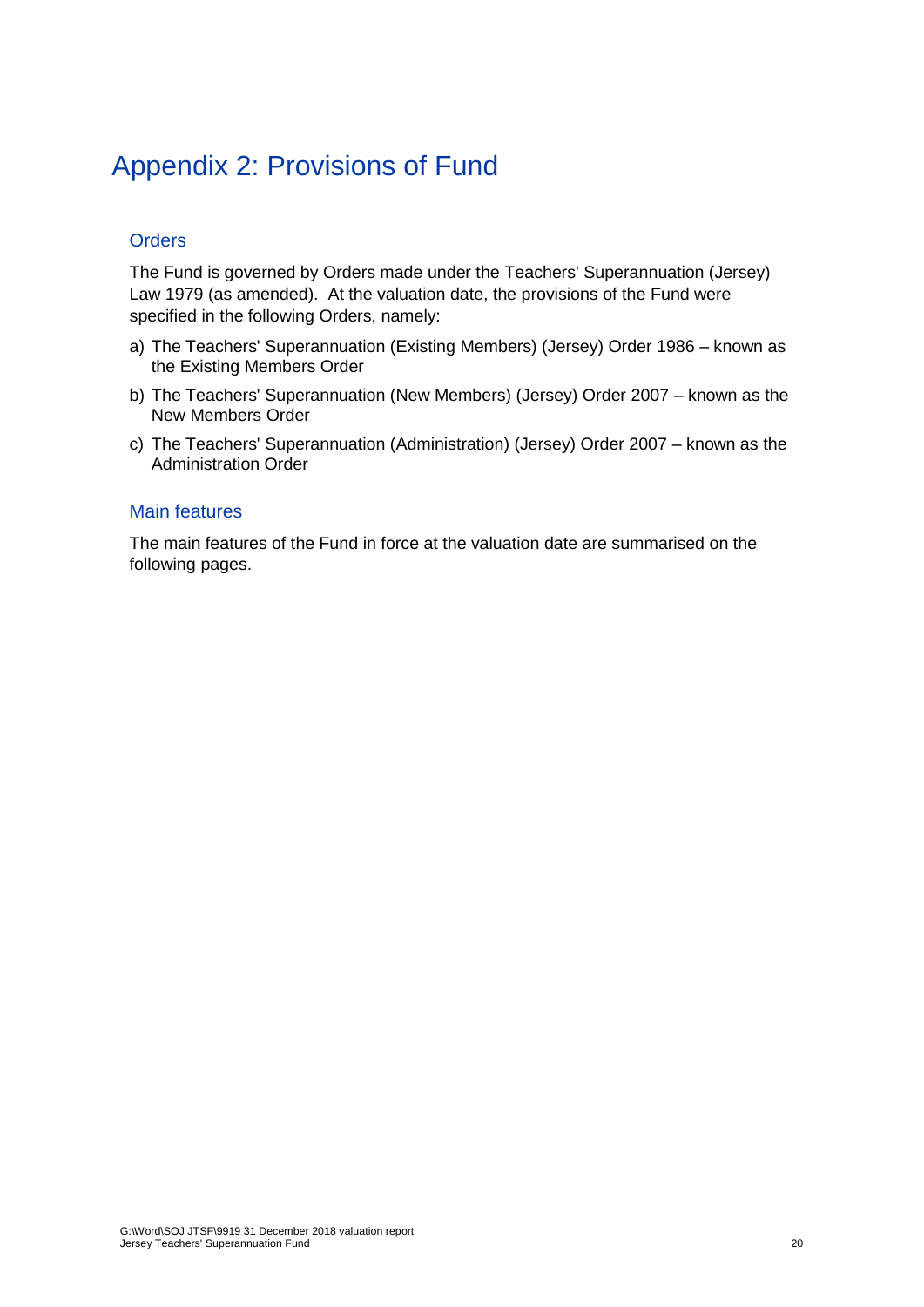|                                                      | <b>Existing Members Order</b>                                                                                                                                                                                               | <b>New Members Order</b>                                                                                                                                                                                                       |
|------------------------------------------------------|-----------------------------------------------------------------------------------------------------------------------------------------------------------------------------------------------------------------------------|--------------------------------------------------------------------------------------------------------------------------------------------------------------------------------------------------------------------------------|
| <b>Normal Retiring</b><br>Age                        | 60                                                                                                                                                                                                                          | 65                                                                                                                                                                                                                             |
| <b>Average Salary</b>                                | Salary received during the best<br>successive 365 days in the 3<br>years prior to leaving service or<br>retirement                                                                                                          | Salary received during the best<br>successive 365 days in the 3<br>years prior to leaving service or<br>retirement                                                                                                             |
| <b>Normal</b><br><b>Retirement</b><br><b>Pension</b> | 1/80 <sup>th</sup> of average salary for each<br>year of service                                                                                                                                                            | 1/80 <sup>th</sup> of average salary for each<br>year of service                                                                                                                                                               |
| <b>Cash at</b><br><b>retirement</b>                  | A tax free cash sum of 3/80ths of<br>average salary for each year of<br>service                                                                                                                                             | Option to exchange up to 30% of<br>commencing pension for a tax<br>free cash sum of £13.50 for each<br>£1 of pension given up.                                                                                                 |
| <b>Optional</b><br><b>Retirement</b>                 | No provision for early retirement<br>in normal health                                                                                                                                                                       | Generally any time up to 5 years<br>before normal retiring age subject<br>to 2 years' pensionable service.<br>Members' pensions are reduced<br>by 2.4% for each year the<br>pension is being taken early.                      |
| <b>III-Health</b><br><b>Retirement</b>               | Subject to 2 years' service,<br>immediate benefits on grounds of<br>serious ill health or incapacity.<br>Benefits based on enhanced<br>pensionable service as set out in<br>Article 52(3) of the Existing<br>Members Order. | Subject to 2 years' qualifying<br>service, immediate benefits on<br>grounds of serious ill health or<br>incapacity. Benefits based on<br>enhanced pensionable service as<br>set out in Article 18 of the New<br>Members Order. |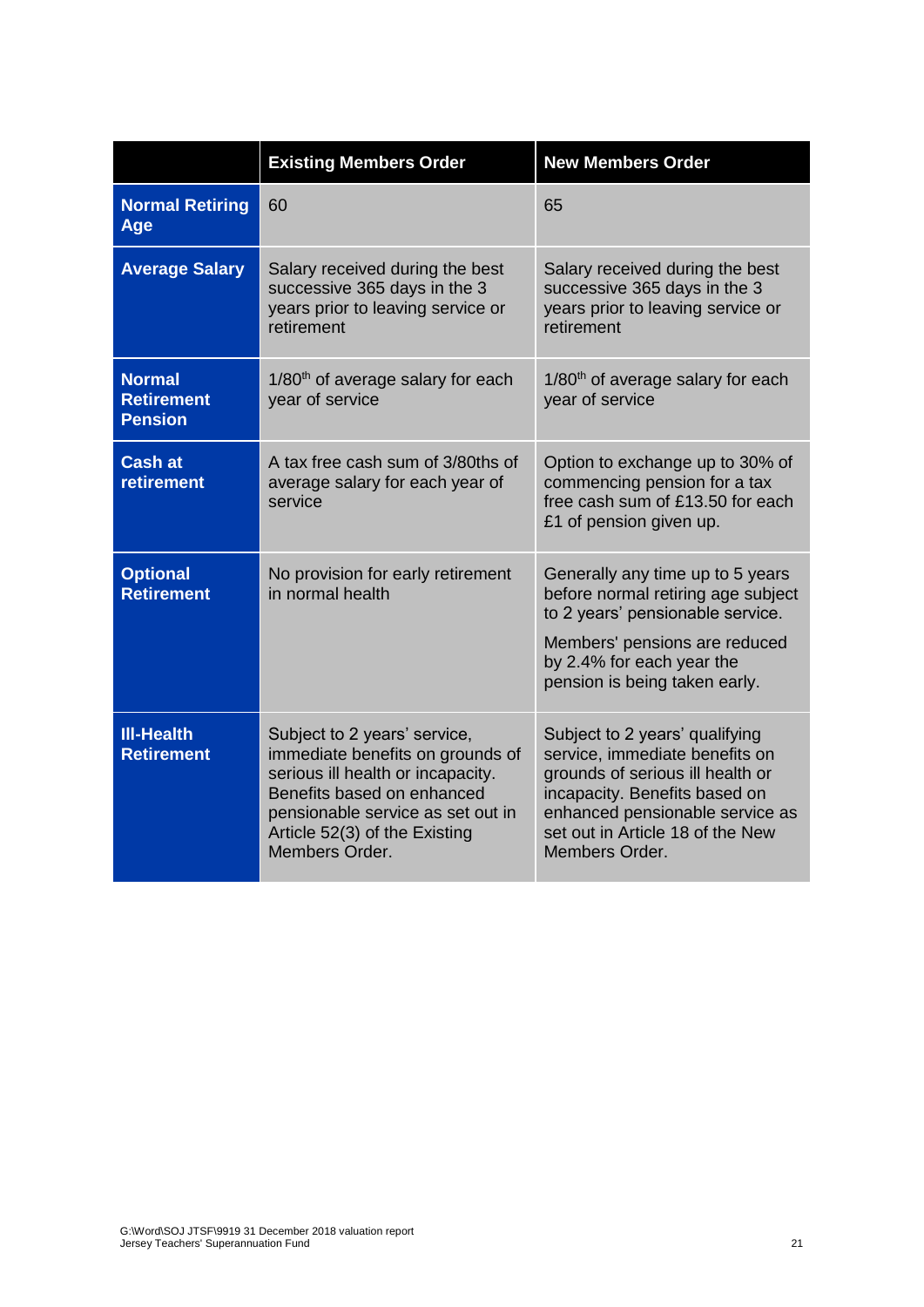|                                   | <b>Existing Members Order</b>                                                                                                                                                                                                                                                                                                                                                                        | <b>New Members Order</b>                                                                                                                                                                                                                                                                                                                                                       |
|-----------------------------------|------------------------------------------------------------------------------------------------------------------------------------------------------------------------------------------------------------------------------------------------------------------------------------------------------------------------------------------------------------------------------------------------------|--------------------------------------------------------------------------------------------------------------------------------------------------------------------------------------------------------------------------------------------------------------------------------------------------------------------------------------------------------------------------------|
| <b>Death in</b><br><b>Service</b> | 1. Cash sum:<br>a) Less than 5 years'<br>reckonable service: a cash<br>sum of 2/5ths of current<br>salary for each year of<br>service<br>b) At least 5 years'<br>reckonable service: a cash<br>sum of twice current salary                                                                                                                                                                           | 1. Cash sum:<br>a) Less than 5 years'<br>qualifying service: a cash<br>sum of 2/5ths of current<br>salary for each year of<br>service<br>b) At least 5 years' qualifying<br>service: a cash sum of<br>twice current salary                                                                                                                                                     |
|                                   | 2.<br>Spouse's Pension (widow /<br>widower / civil partner):<br>50% of member's pension<br>based on the pension which<br>the member would have<br>received on immediate ill-<br>health retirement. Pensions<br>are only payable to widowers<br>in respect of service after 6<br>April 1988. An increased<br>pension is payable for the first<br>3 months after the date of<br>death (in most cases). | Spouse's Pension (widow /<br>2.<br>widower / civil partner):<br>Subject to 2 years' qualifying<br>service: 50% of member's<br>pension, based on salary at<br>death and pensionable<br>service to normal retiring age.                                                                                                                                                          |
|                                   | 3.<br>Dependant's Pension:<br>An amount equal to a<br>spouse's pension may be paid<br>to an adult dependant -<br>except that no dependant's<br>pension can be awarded<br>where a spouse's or child's<br>pension is payable.                                                                                                                                                                          | 3.<br>Dependant's Pension:<br>Subject to 2 years' qualifying<br>service: an amount equal to a<br>spouse's pension may be<br>paid to an adult dependant -<br>except that no dependant's<br>pension can be awarded<br>where a spouse's pension is<br>payable.                                                                                                                    |
|                                   | <b>Children's Pension:</b><br>4.<br>A pension is payable to each<br>eligible child. The total<br>payable is restricted to the<br>equivalent of the spouse's<br>pension, but no one child may<br>receive more than half that<br>sum. The child's pension is<br>increased if a spouse's<br>pension is not payable.                                                                                     | <b>Children's Pension:</b><br>4.<br>Subject to 2 years' qualifying<br>service, a pension is payable<br>to each eligible child. The<br>total payable is restricted to<br>the equivalent of the<br>spouse's pension, but no one<br>child may receive more than<br>half of that sum. The child's<br>pension is doubled if a<br>spouse's or dependant's<br>pension is not payable. |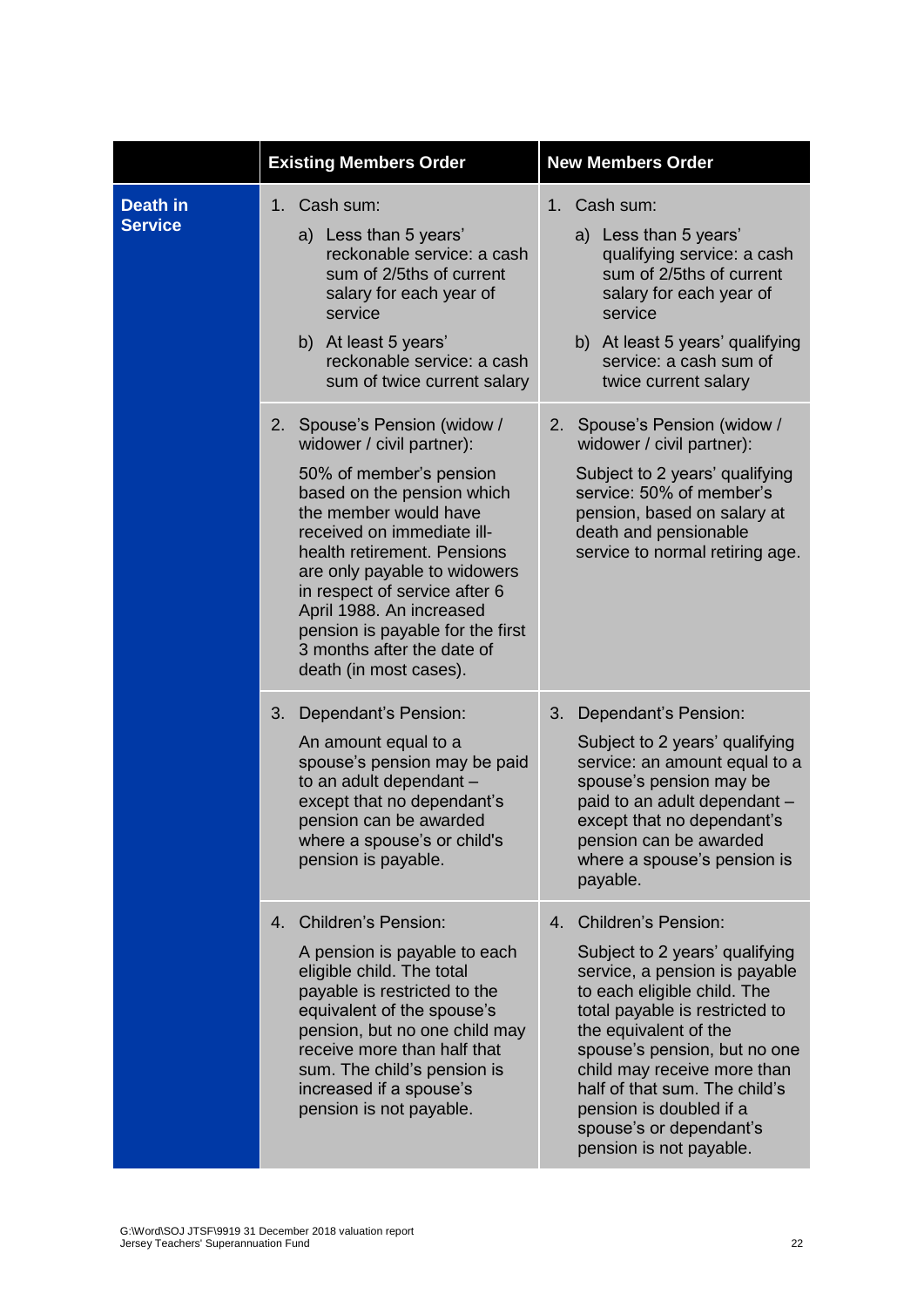|                                         | <b>Existing Members Order</b>                                                                                                                                                                                                                                                                                                                                                                | <b>New Members Order</b>                                                                                                                                                                                                                                                                                                         |
|-----------------------------------------|----------------------------------------------------------------------------------------------------------------------------------------------------------------------------------------------------------------------------------------------------------------------------------------------------------------------------------------------------------------------------------------------|----------------------------------------------------------------------------------------------------------------------------------------------------------------------------------------------------------------------------------------------------------------------------------------------------------------------------------|
| <b>Death after</b><br><b>Retirement</b> | Spouse's Pension (widow /<br>1.<br>widower / civil partner):<br>50% of member's pension in<br>respect of service for which a<br>spouse's pension is payable<br>according to Article 64. An<br>increased pension is payable<br>for the first 3 months after the<br>date of death (in most cases).                                                                                             | Spouse's Pension (widow /<br>$1_{-}$<br>widower / civil partner):<br>From date of death, 50% of<br>member's pension, ignoring<br>any reduction for lump sum<br>taken at retirement.                                                                                                                                              |
|                                         | Dependant's Pension:<br>2.<br>An amount equal to a<br>spouse's pension may be paid<br>to an adult dependant -<br>except that no dependant's<br>pension can be awarded<br>where a spouse's or child's<br>pension is payable.                                                                                                                                                                  | Dependant's Pension:<br>2.<br>An amount equal to a<br>spouse's pension may be<br>paid to an adult dependant -<br>except that no dependant's<br>pension can be awarded<br>where a spouse's pension is<br>payable.                                                                                                                 |
|                                         | 3.<br><b>Children's Pension:</b><br>A pension is payable to each<br>eligible child. The total<br>payable is restricted to the<br>equivalent of the spouse's<br>pension, but no one child may<br>receive more than half that<br>sum. The child's pension is<br>increased if a spouse's<br>pension is not payable.                                                                             | <b>Children's Pension:</b><br>3.<br>A pension is payable to each<br>eligible child. The total<br>payable is restricted to the<br>equivalent of the spouse's<br>pension, but no one child<br>may receive more than half<br>that sum. The child's pension<br>is doubled if a spouse's or<br>dependant's pension is not<br>payable. |
|                                         | 4. Cash sum<br>For members with less than<br>10 years' reckonable service,<br>a lump sum equal to 5 times<br>the annual pension less the<br>sum of the pension payments<br>made to the member. For<br>members with 10 or more<br>years' reckonable service, a<br>lump sum equal to the<br>member's average salary less<br>the sum of the pension and<br>cash payments made to the<br>member. | 4. Cash sum<br><b>None</b>                                                                                                                                                                                                                                                                                                       |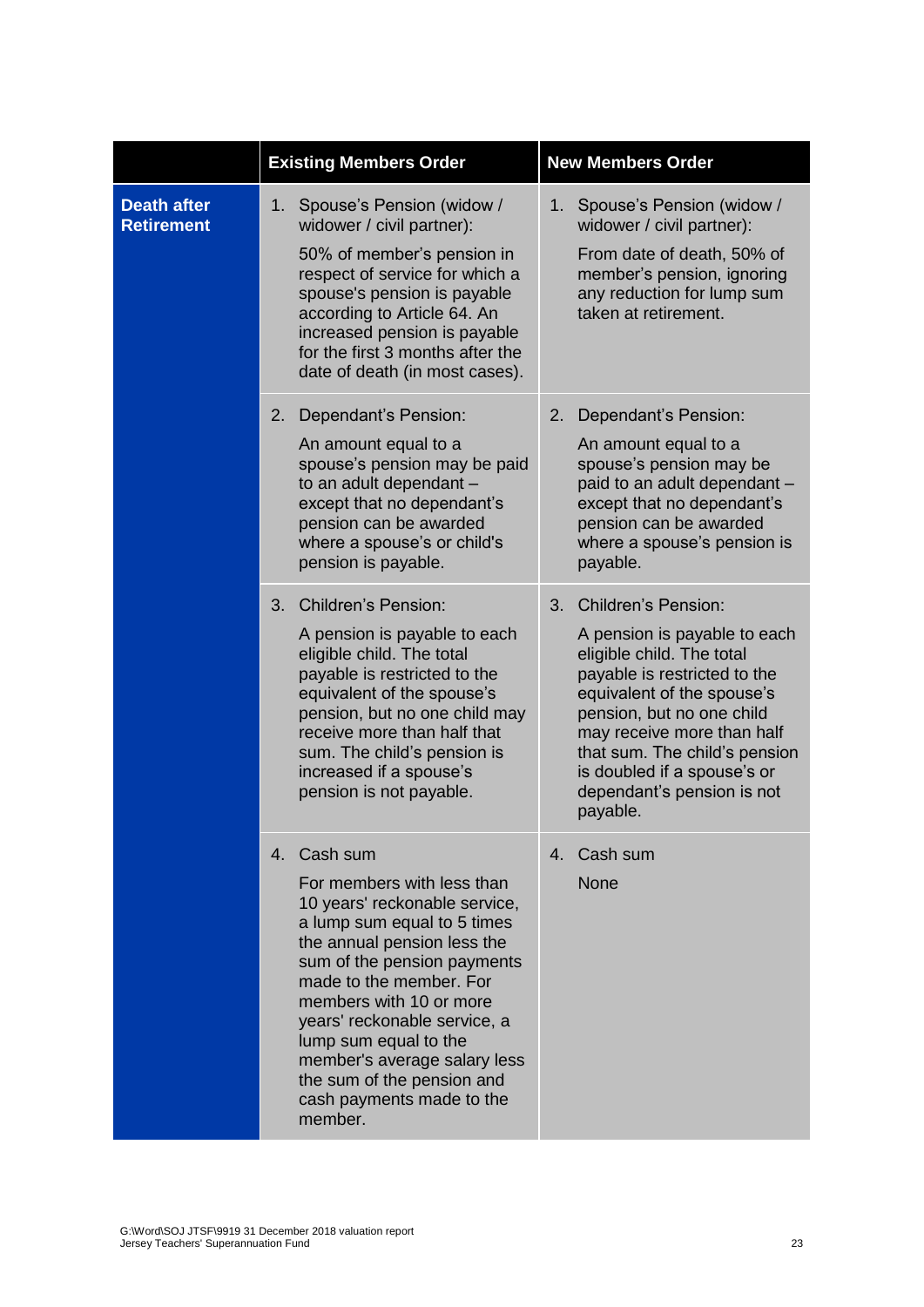|                                                               | <b>Existing Members Order</b>                                                                                                                                              | <b>New Members Order</b>                                                                                                                                                                                                                                                                                                              |  |
|---------------------------------------------------------------|----------------------------------------------------------------------------------------------------------------------------------------------------------------------------|---------------------------------------------------------------------------------------------------------------------------------------------------------------------------------------------------------------------------------------------------------------------------------------------------------------------------------------|--|
| <b>Leaving Service</b>                                        | Refund of contributions with<br>3% p.a. interest (not available if<br>left with 5 or more years'<br>qualifying service)<br><b>or</b><br>a deferred pension payable at      | Refund of contributions with<br>3% p.a. interest (not available if<br>left with 5 or more years'<br>qualifying service)<br>or<br>subject to 2 years' qualifying                                                                                                                                                                       |  |
|                                                               | normal retiring age<br>or                                                                                                                                                  | service at any age: a deferred<br>pension payable at normal<br>retiring age                                                                                                                                                                                                                                                           |  |
|                                                               | a transfer value payable to a new<br>employer's pension scheme or to<br>a personal pension scheme                                                                          | or<br>a transfer value payable to a new<br>employer's pension scheme or to<br>a personal pension scheme                                                                                                                                                                                                                               |  |
|                                                               | On future re-entry to the Fund,<br>earlier service may be aggregated<br>with current service.                                                                              | On future re-entry to the Fund,<br>earlier service may be<br>aggregated with current service.                                                                                                                                                                                                                                         |  |
| <b>Voluntary Early</b><br><b>Retirement</b>                   | No provision                                                                                                                                                               | Subject to being over age 55 (or<br>50 in special circumstances) and<br>not being entitled to an<br>immediate pension from the<br>Fund, the employer may offer a<br>supplementary pension equal to<br>the member's deferred pension<br>entitlement (which may be<br>enhanced), payable until the date<br>the deferred pension is due. |  |
| <b>Additional</b><br><b>Voluntary</b><br><b>Contributions</b> | May be paid to purchase extra years of service                                                                                                                             |                                                                                                                                                                                                                                                                                                                                       |  |
| <b>Increases to</b><br><b>Pensions</b>                        | Annual increases in line with the Jersey RPI, but not guaranteed<br>where actuarial review has disclosed the financial condition of the<br>Fund is no longer satisfactory. |                                                                                                                                                                                                                                                                                                                                       |  |
|                                                               | The first increase will be proportionate to the period of retirement in<br>the first year.                                                                                 |                                                                                                                                                                                                                                                                                                                                       |  |
| <b>Contributions</b><br>by members                            | 6% of salary                                                                                                                                                               | 5% of salary                                                                                                                                                                                                                                                                                                                          |  |
| <b>Contributions</b><br>by Employers                          | 16.4% of salary                                                                                                                                                            | 16.4% of salary                                                                                                                                                                                                                                                                                                                       |  |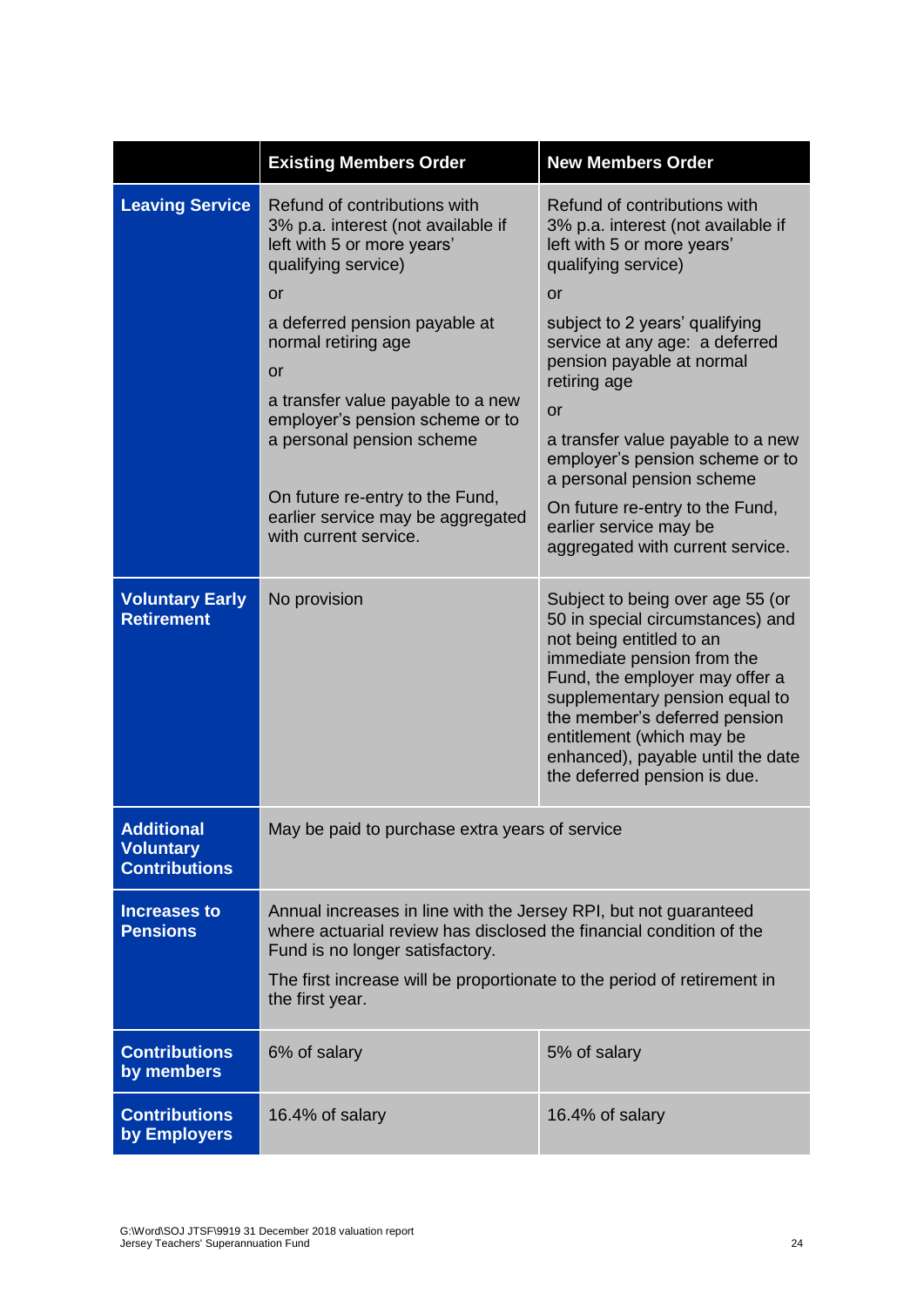## <span id="page-30-0"></span>Appendix 3: Membership data

| <b>Active members</b> |      | <b>Number</b> | Average<br>age | <b>Total salaries</b><br>(£000 p.a.) | Average<br>salaries<br>(£ p.a.) | Average<br>service<br>(years) |
|-----------------------|------|---------------|----------------|--------------------------------------|---------------------------------|-------------------------------|
| <b>Men</b>            | 2018 | 382           | 43.6           | 22.011                               | 57.620                          | 11.5                          |
|                       | 2016 | 372           | 43.8           | 20,939                               | 56,287                          | 13.3                          |
| <b>Women</b>          | 2018 | 841           | 40.9           | 44.551                               | 52.974                          | 10.4                          |
|                       | 2016 | 804           | 41.4           | 41.507                               | 51,626                          | 11.4                          |
| <b>Total</b>          | 2018 | 1,223         | 41.7           | 66,562                               | 54,425                          | 10.8                          |
|                       | 2016 | 1,176         | 42.1           | 62,446                               | 53,100                          | 12.0                          |

### **Active members at 31 December 2018** *(31 December 2016)*

Notes:

- 1) The average ages shown above are unweighted.
- 2) Figures shown are full-time equivalent salaries at 1 January 2019 (for 2018 valuation) and at 31 December 2016 (for 2016 valuation).
- 3) Average service includes added years arising from additional voluntary contributions.

| <b>Deferred pensioners</b> |      | <b>Number</b> | <b>Average</b><br>age | <b>Total pensions</b><br>(£000 p.a.) | Average<br>pension<br>(E p.a.) |
|----------------------------|------|---------------|-----------------------|--------------------------------------|--------------------------------|
| <b>Men</b>                 | 2018 | 153           | 50.6                  | 998                                  | 6,520                          |
|                            | 2016 | 144           | 51.4                  | 848                                  | 5,890                          |
| <b>Women</b>               | 2018 | 363           | 52.4                  | 1,810                                | 4,987                          |
|                            | 2016 | 358           | 52.9                  | 1,669                                | 4,661                          |
| <b>Total</b>               | 2018 | 516           | 51.9                  | 2,808                                | 5,442                          |
|                            | 2016 | 502           | 52.4                  | 2,517                                | 5,014                          |

### **Deferred pensioners at 31 December 2018** *(31 December 2016)*

Notes:

- 1) The average ages shown above are unweighted.
- 2) The pension amounts shown above include pension increases up to and including the following 1 January.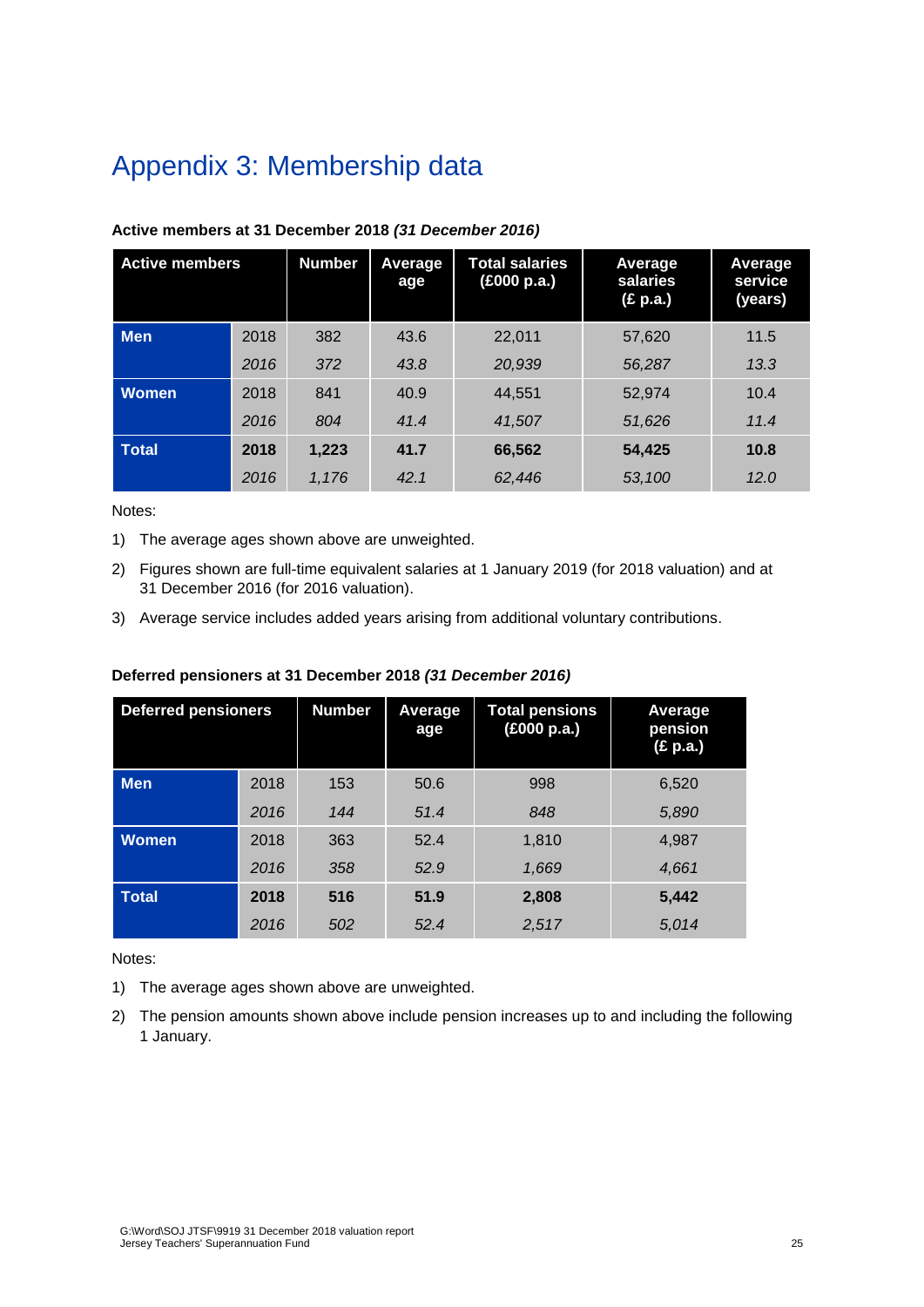| <b>Pensioners</b> |      | <b>Number</b> | Average<br>age | <b>Total pensions</b><br>(£000 p.a.) | Average<br>pension<br>(£ p.a.) |
|-------------------|------|---------------|----------------|--------------------------------------|--------------------------------|
| <b>Men</b>        | 2018 | 380           | 71.5           | 8,931                                | 23,502                         |
|                   | 2016 | 366           | 70.9           | 8,032                                | 21,944                         |
| <b>Women</b>      | 2018 | 608           | 70.7           | 10,873                               | 17,884                         |
|                   | 2016 | 562           | 69.9           | 9,411                                | 16.746                         |
| <b>Dependants</b> | 2018 | 103           | 75.5           | 846                                  | 8.212                          |
|                   | 2016 | 120           | 74.7           | 804                                  | 6.697                          |
| <b>Total</b>      | 2018 | 1,091         | 71.4           | 20,650                               | 18,928                         |
|                   | 2016 | 1.048         | 70.8           | 18.246                               | 17,411                         |

#### **Pensioners at 31 December 2018** *(31 December 2016)*

Notes:

1) The average ages shown above are unweighted.

2) The pension amounts shown above include pension increases up to and including the following 1 January.

3) "Dependants" consists of spouses, civil partners, children and adult dependants in receipt of a pension.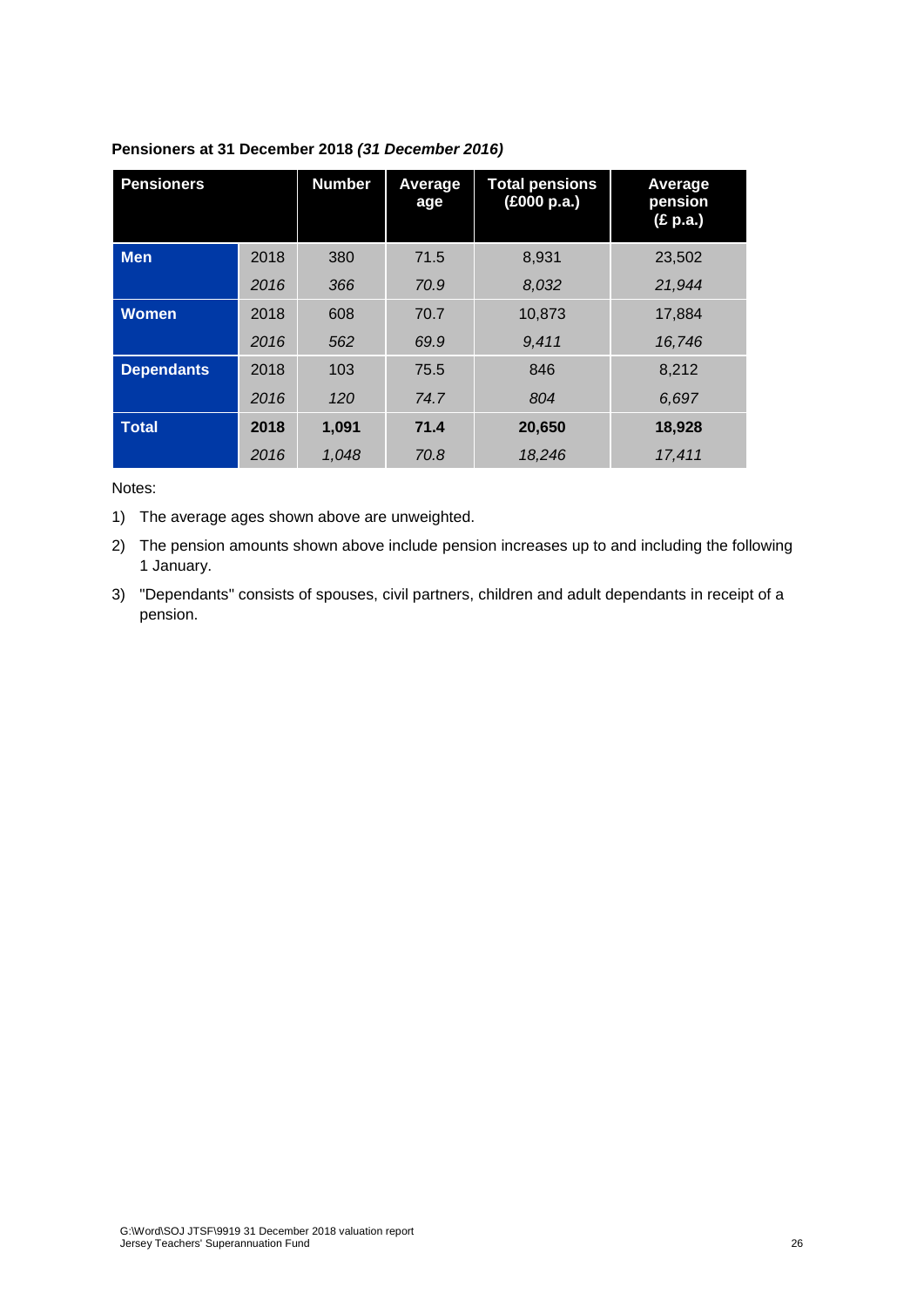### <span id="page-32-0"></span>Appendix 4: Rationale for best-estimate assumptions

### **Best-estimate assumptions**

Following advice from ourselves, the Management Board has confirmed that the assumptions adopted to determine the **funding target** should be best-estimate assumptions. The rationale for using best-estimate assumptions is discussed below.

### **Range of assumptions**

The results of a valuation are sensitive to the assumptions made and therefore the choice of appropriate assumptions is important.

There is a wide range of assumptions that could be used ranging from optimistic, through best-estimate to cautious:

- **•** Under optimistic assumptions the future outcome is more likely to be worse than assumed;
- **•** Under cautious assumptions the future outcome is more likely to be better than assumed;
- **•** Under best-estimate assumptions the future outcome is just as likely to be better or worse than assumed.

The Management Board has a duty to protect members' benefits. Therefore it would not be appropriate to use optimistic assumptions when determining the adequacy or otherwise of the contributions to support the benefits payable under the Fund.

This leaves a choice of assumptions in the range from best estimate to cautious. The more cautious the valuation assumptions, the greater the valuation liabilities will be and consequently the greater the possibility of members' benefits or future pension increases having to be cut back (or members' or employers' contributions having to be increased) if there is a deficiency.

### **Advantages of using best-estimate assumptions (and disadvantages of using more cautious assumptions)**

The advantage of using best-estimate assumptions is that it complies with the principle of only cutting back on the members' pensions where this appears genuinely necessary.

Using more cautious assumptions would lead to a larger deficiency, which may potentially trigger reductions to benefits or future pension increases (or increases to members' or employers' contributions). In the long term, given the extra returns targeted under the Fund's investment strategy, there would be quite a high probability that experience would prove more favourable than assumed, leading to surpluses at later valuations. Therefore, using more cautious assumptions may result in cutting back benefits (or increasing contributions) in a way that with hindsight was unnecessary.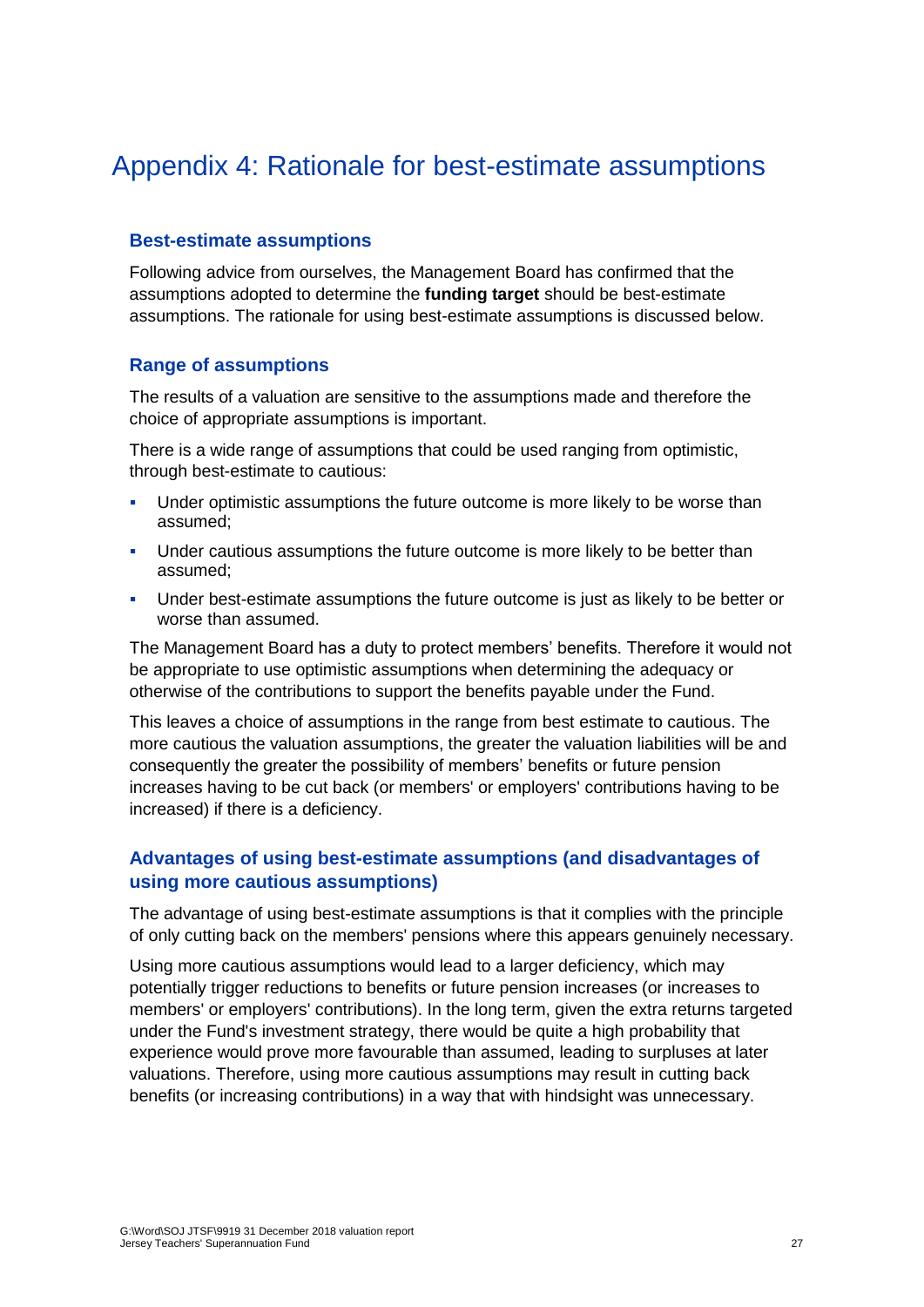### **Disadvantages of using best-estimate assumptions (and advantages of using more cautious assumptions)**

The disadvantage of using best-estimate assumptions is that it leads to a larger chance of actual Fund experience being worse than assumed than if more cautious assumptions are used. This increases the likelihood of deficiencies arising at later valuations which have to be dealt with through future reductions in benefits, or by increasing members' or employers' contributions. If experience is adverse, the reductions in benefits (or increases in contribution) eventually required may need to be bigger at that time than if they had been made earlier (and therefore impacting disproportionately on a later "generation" of members). Although there is no provision in the Orders for the Fund to be discontinued, this could be particularly problematic if the Fund were discontinued. It could be equally problematic if the financial strength of the Government of Jersey were to become poor. Significant benefit reductions may be required in such situations.

A further potential disadvantage of using best-estimate assumptions is that it involves anticipating a degree of outperformance from growth assets, which may limit the Management Board's scope to reduce the Fund's investment allocation to growth assets in future.

### **Recommendation**

Following advice from ourselves, the Management Board has confirmed that the assumptions used to determine the **funding target** should be best-estimate because:

- It complies with the principle of only cutting back on members' pensions where this appears genuinely necessary, and
- The Management Board does not currently consider the financial strength of the Government of Jersey to be poor.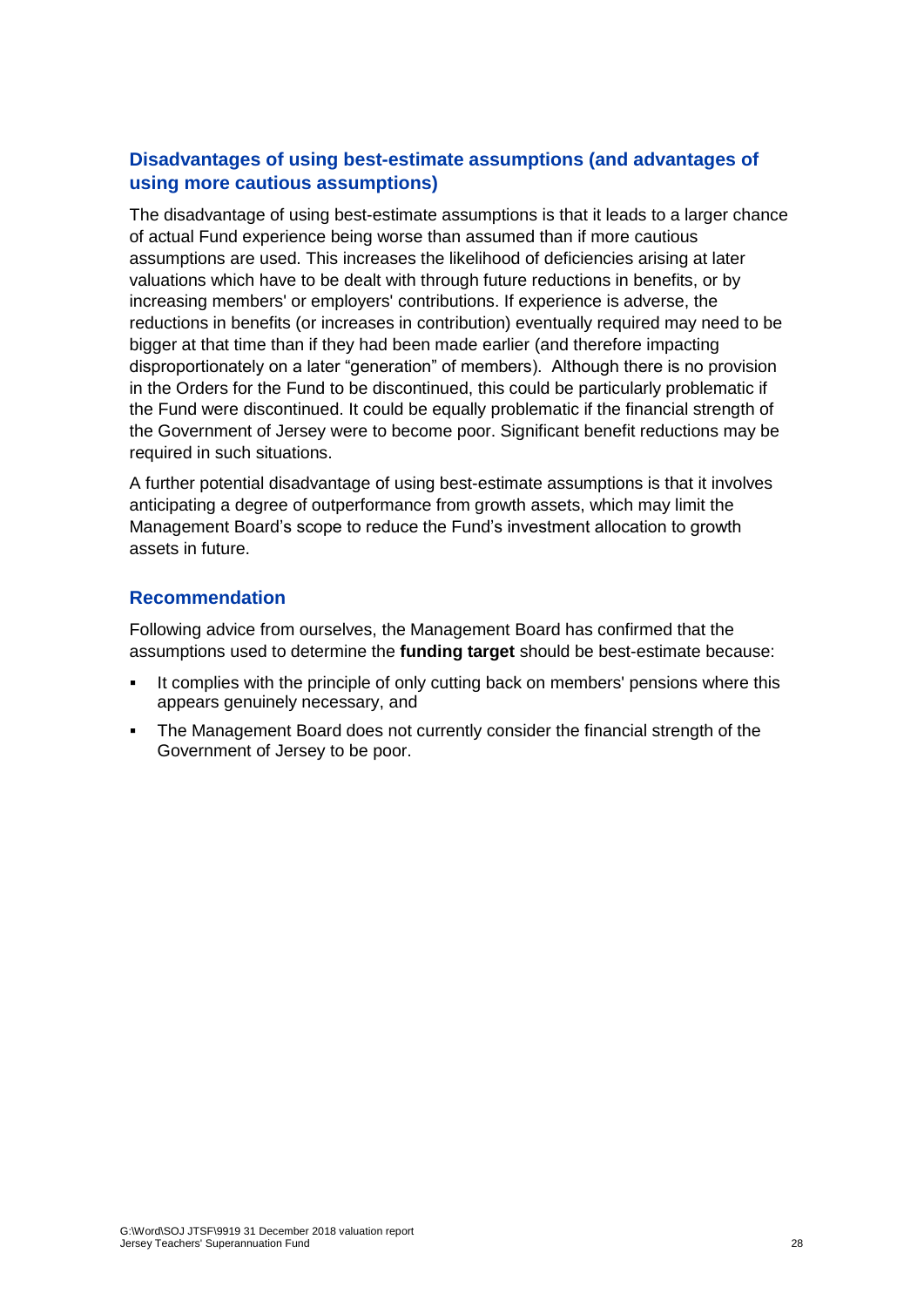### <span id="page-34-0"></span>Appendix 5: Valuation method

### **Valuation method**

The valuation method for the main valuation calculations is known as the "aggregate funding" method. To establish whether the **funding target** is met, we have compared the value of the benefits payable in respect of all current members (including pensioners and deferred pensioners), with the sum of the following:

- the value of the Fund's existing assets;
- **•** the pension increase debt; and
- **•** the value of future contributions due from and in respect of current active members.

This approach involves taking credit for the future pension increase debt repayments. For previous valuations, the Management Board specified that contributions equal to 5.6% of salaries should be allocated to meet the pension increase debt, leaving employer contributions of 10.8% of salaries to cover the cost of future benefit accrual and administration expenses.

This approach has been retained for this valuation. The contributions to meet the pension increase debt are included in the value of assets used in calculating the past service surplus / deficiency, and employer contributions equal to 10.8% of salaries are allowed for in calculating the future service surplus / deficiency.

### **Value of liabilities and future contributions**

To calculate "the value" of the benefits payable we use our assumptions to estimate the payments which will be made from the Fund throughout the future lifetimes of current members, pensioners, deferred pensioners and their dependants. We then calculate the amount of money which, if invested now, would be sufficient to make these payments in future, using our assumptions about investment returns. The same technique is adopted to value future contributions to the Fund.

### **Value of assets**

We have taken the assets into account at their market value.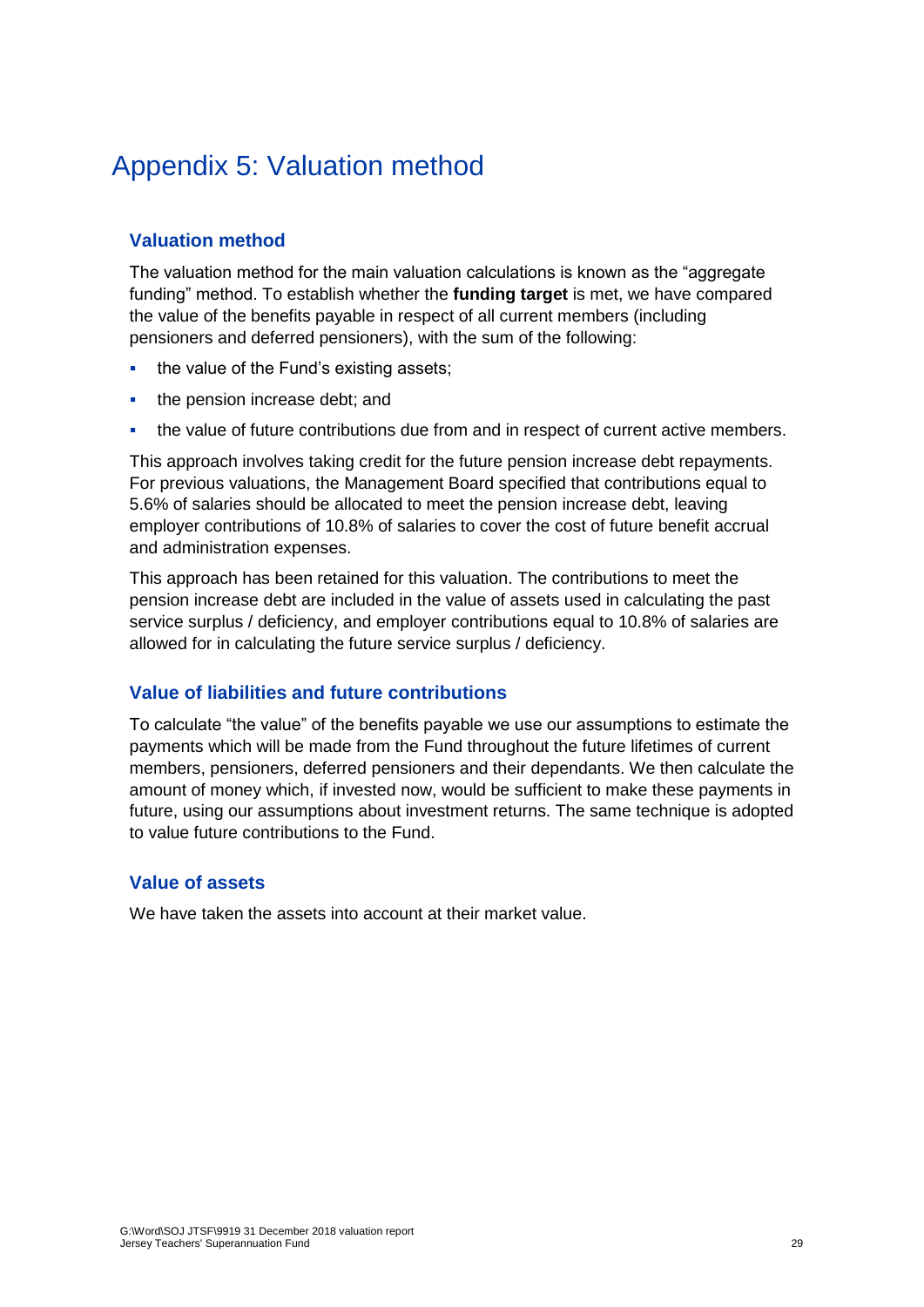### <span id="page-35-0"></span>Appendix 6: Financial assumptions

### **Introduction**

In this appendix we describe the financial assumptions. The financial assumptions that have been chosen are consistent with the **funding target** and each assumption is intended to represent a reasonable best estimate of the future.

When assessing a set of financial assumptions, greater importance should be attached to the relative differences between the assumptions, rather than to the individual assumptions in isolation. This is because the differences have a greater effect on the results of the valuation than the absolute values of each assumption.

### **Discount rate (investment return)**

The most important individual assumption in terms of its impact on the overall valuation results is the choice of **discount rate**, i.e. assumed future investment returns. The discount rate is used to value payments due out of the Fund (benefit payments) and into the Fund (future contributions).

For valuing the liabilities, an assumption which could be described as "low risk" would be to discount future benefit payments at the market yields available on index-linked gilts at the valuation date. This approach recognises that a good matching asset for the Fund's cash flows is obtained by investing in index-linked gilts of appropriate term.

It is common for UK occupational schemes to adopt a **funding target** which incorporates a higher discount rate than the returns available on gilts. The consequence of using a higher discount rate is that a lower **funding target** is adopted. This does not mean that the actual cost of providing the benefits is reduced, but it does result in an increase in disclosed surpluses or decrease in disclosed deficiencies.

The **funding target** adopted requires that the assumptions chosen should be reasonable best estimates. In principle, we need to set the discount rate at this valuation by considering the best estimate returns available on the Fund's invested assets, over the period starting now and ending in the long-term future. The expected returns depend critically on what asset classes are assumed to be held.

The discount rate has been determined using the strategic investment benchmark at the valuation date as a starting point (with assets held within each class consistent with those held at the valuation date). The best-estimate returns assumed for each asset class as at the valuation date are set out in the table below.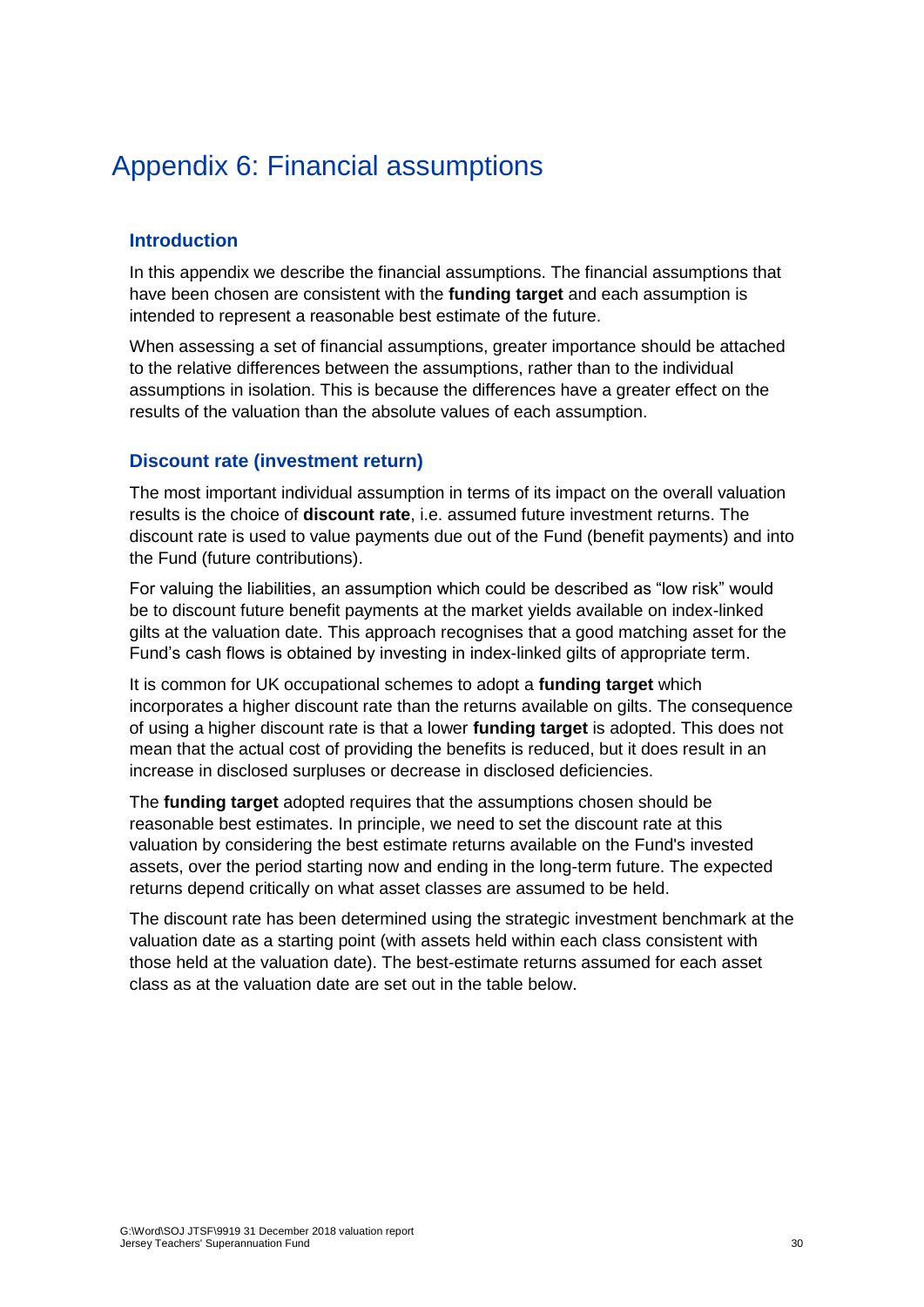| <b>Assets at 31 December 2018</b> | <b>Strategic</b><br>benchmark % | <b>Best-estimate long-</b><br>term return |
|-----------------------------------|---------------------------------|-------------------------------------------|
| <b>Equities</b>                   | 50.0                            | 7.2% p.a.                                 |
| Property                          | 15.0                            | 5.3% p.a.                                 |
| <b>Hedge Funds</b>                | 15.0                            | 3.4% p.a.                                 |
| <b>Opportunities</b>              | 10.0                            | 7.2% p.a.                                 |
| <b>Absolute Return Bonds</b>      | 10.0                            | $3.4\%$ p.a.                              |
| <b>Total</b>                      | 100.0                           | 6.0% p.a.*                                |

\* Weighted average of median returns on component asset classes. The median returns on those asset classes represent best-estimate returns as at the valuation date over the 30 year period from the valuation date.

Applying a weighted average, this approach would suggest a discount rate equal to 6.0% p.a. based on the strategic investment benchmark at the valuation date.

We understand that the Management Board is planning to reduce the risk within the investment strategy by divesting part of its holding in equities into other asset classes. We anticipate that this will lead to slightly lower expected returns on the Fund as a whole. We have reflected the anticipated impact of this change by applying a reduction of 0.25% p.a. to the above weighted return, resulting in an assumed discount rate for the 2018 valuation of 5.75% p.a..

The same discount rate has been used for valuing future contributions.

### **Increases to pensions in payment and deferred pensions**

The Fund provides for annual increases to pensions in payment and deferred pensions in line with increases in the Jersey RPI.

The Bank of England produces data, based on UK fixed and index-linked gilt markets, which can be used to calculate market-implied ("break-even") UK RPI inflation. At 31 December 2018, the single break-even UK RPI inflation assumption that would give approximately the same value of liabilities as using the full Aon UK RPI curve is 3.4% p.a..

Aon's view is that at the valuation date, break-even inflation over the duration of the liabilities overstates likely inflation over that period, due to supply/demand distortions in the gilt market. Our best estimate is that actual inflation over the duration of the liabilities will be around 0.2% p.a. below break-even inflation (this difference is called an "inflation risk premium"). We have allowed for this in the valuation.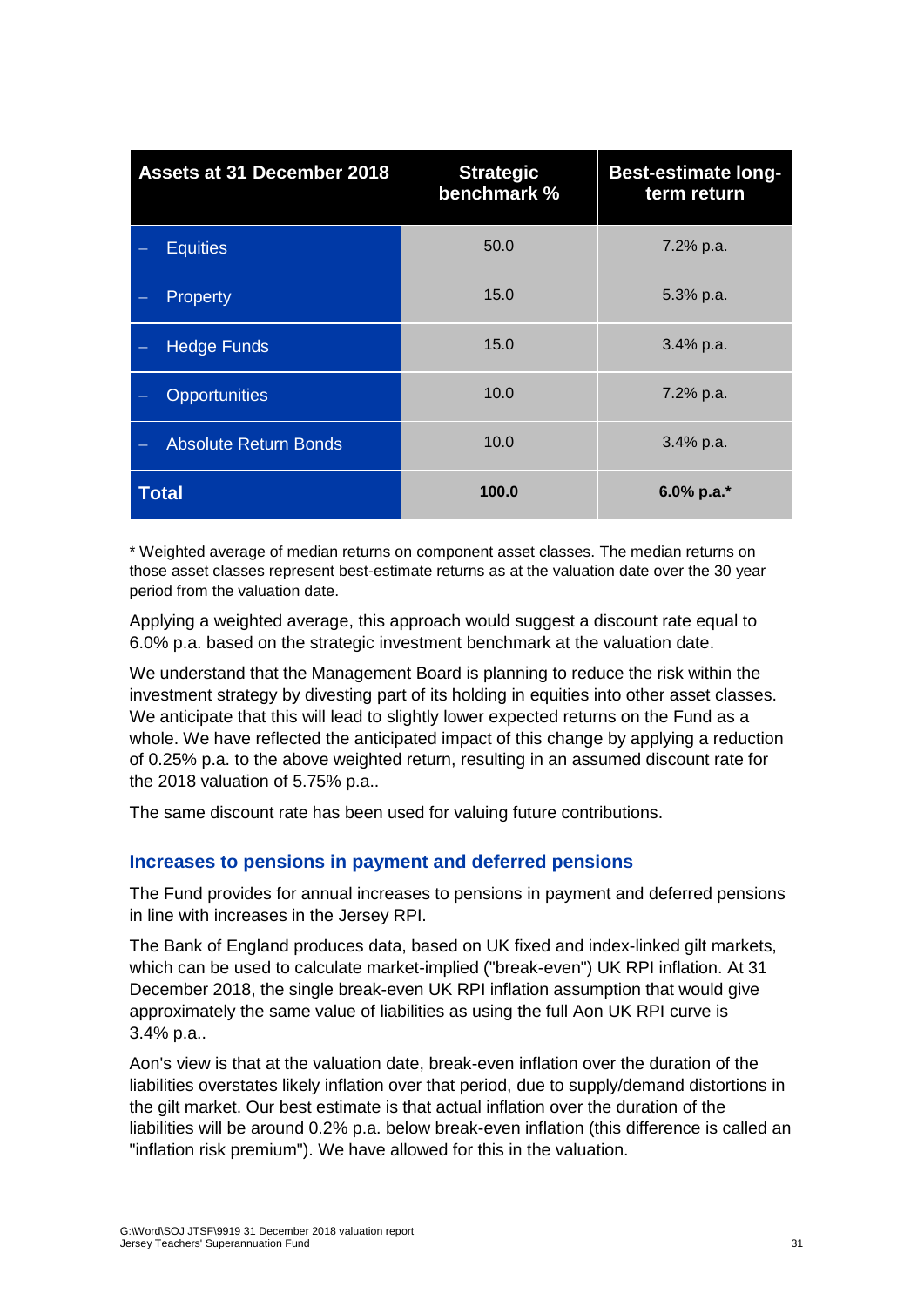We have therefore assumed increases in UK RPI inflation will be 3.2% p.a..

Given that the two economies have a tied currency and the same interest rates, our view is that over the medium to long term, underlying Jersey inflation can be expected to be fairly close to UK inflation. However, due to the different current calculation methodologies for calculating RPI in Jersey and in the UK, assuming Jersey RPI is equal to UK RPI is consistent with assuming that underlying inflation in Jersey will be a little higher than in the UK.

Over the period since 1990 there have been periods where Jersey RPI inflation has been considerably higher than UK RPI inflation. However, the gap between UK and Jersey RPI has continued to fall and, since 2010, the 5 year average of Jersey RPI has been lower than the 5 year average of UK RPI.

Given that we would expect Jersey RPI to be lower than UK RPI due to the different current calculation methodologies for calculating RPI and consistent with actual experience since 2005, we have assumed that Jersey RPI will be on average equal to UK RPI less 0.25% p.a.. This is consistent with assuming that underlying inflation in Jersey will be marginally higher than in the UK.

The assumption for Jersey RPI is therefore 2.95% p.a..

### **General salary increases**

In recent years, pay awards have generally been at or below Jersey RPI, reflecting a policy of pay restraint.

On the basis that recent experience may not be representative of the long-term future we have retained an allowance for general salary inflation of 1% p.a. above Jersey RPI, in line with the assumption adopted for the previous valuation.

### **Promotional salary increases**

In addition to the allowance for general salary increases, an explicit age-related promotional scale was adopted at the 2016 valuation (a different scale is used for males and females).

Experience over 2014-2018 suggests that promotional increases have been higher than assumed. Having discussed with the Treasury and Exchequer, we understand that this may have arisen due to a reduction in starting salaries with no change in salary at higher grades, resulting in higher promotional increases at younger ages. The experience also suggests that promotional increases continue at older ages, and this has happened to a greater extent for women (conversely, women tend to have had lower pay growth mid-career).

Considering the experience, we have increased the allowance for promotional salary increases at this valuation.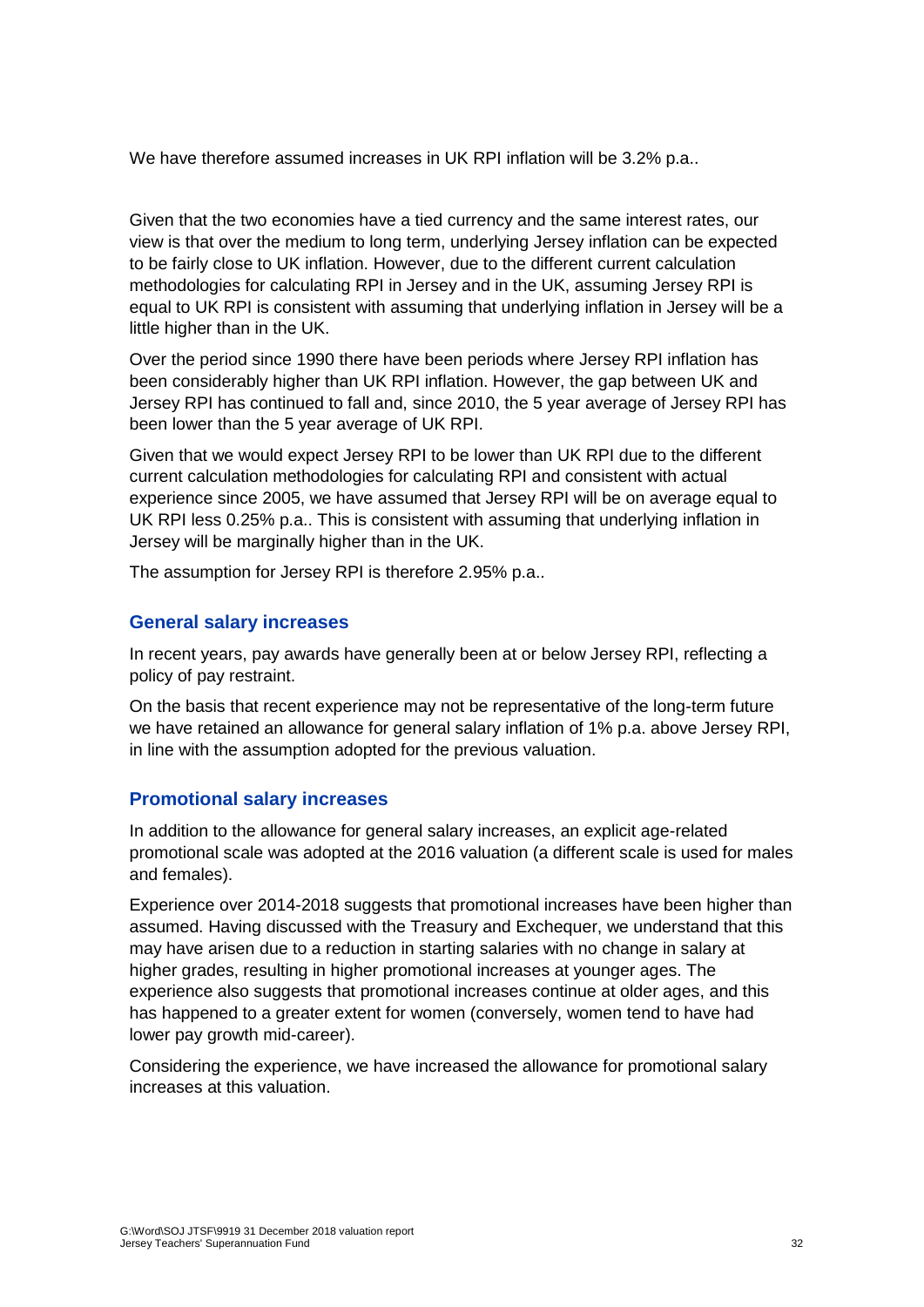The allowance included for promotional salary increases (in addition to general salary increases) at specimen ages is shown below, with the assumptions adopted for the 2016 valuation shown in brackets:

| Age | <b>Promotional salary increases</b> |                                  |
|-----|-------------------------------------|----------------------------------|
|     | <b>Males</b>                        | <b>Females</b>                   |
| 20  | 4.5% p.a. (3.2% p.a.)               | 4.5% p.a. (3.1% p.a.)            |
| 25  | 3.4% p.a. (2.8% p.a.)               | 3.4% p.a. (2.7% p.a.)            |
| 30  | 2.3% p.a. (2.3% p.a.)               | 2.0% p.a. (2.4% p.a.)            |
| 35  | 1.5% p.a. (1.5% p.a.)               | 1.3% p.a. (1.3% p.a.)            |
| 40  | 1.0% p.a. (1.0% p.a.)               | 1.0% p.a. (1.1% p.a.)            |
| 45  | 0.5% p.a. $(0.5%$ p.a.)             | 0.8% p.a. $(0.8\% \text{ p.a.})$ |
| 50  | 0.5% p.a. $(0.4\%$ p.a.)            | 0.8% p.a. $(0.4\%$ p.a.)         |
| 59  | 0.5% p.a. $(0.0\%$ p.a.)            | 0.8% p.a. $(0.0\%$ p.a.)         |
| 60  | 0.0% p.a. (0.0% p.a.)               | 0.0% p.a. $(0.0\%$ p.a.)         |

### **Expenses**

Excluding investment-related expenses (which are taken into account in the net investment return assumption), we have analysed the expenses of administering the Fund during 2017-2018 and compared this with the assumption of 1.2% of salaries adopted at the 2016 valuation. Our analysis confirmed that the 2016 valuation assumption remains appropriate.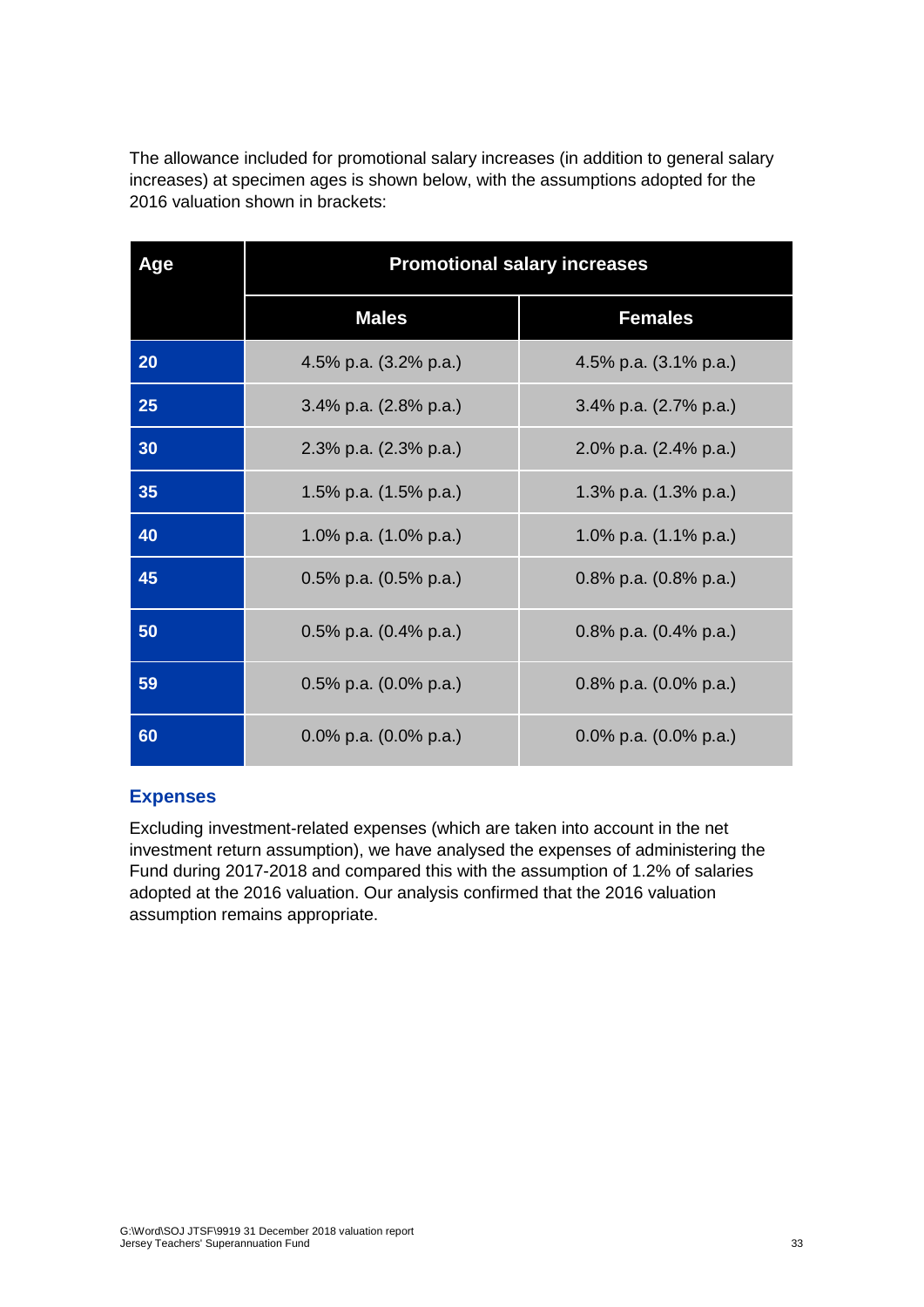### <span id="page-39-0"></span>Appendix 7: Demographic assumptions

### **Introduction**

In this appendix, the demographic assumptions are described and we comment on how they compare with actual experience. The demographic assumptions that have been chosen are consistent with the **funding target** set out in the "Valuation approach" section of this report and each assumption is intended to represent a reasonable best estimate of the future.

### **Mortality rates before retirement**

There have been only 3 deaths before retirement during 2014-2018. As there is insufficient data to carry out a credible analysis, and this assumption has little impact on the liabilities, we have retained the assumptions used for the 2016 valuation.

Specimen rates of death before retirement assumed at this valuation are set out below (per 100,000 members):

| Age | <b>Males</b> | <b>Females</b> |
|-----|--------------|----------------|
| 30  | 20           | 23             |
| 35  | 30           | 34             |
| 40  | 48           | 49             |
| 45  | 80           | 68             |
| 50  | 138          | 101            |
| 55  | 215          | 173            |
| 60  | 323          | 274            |

### **Mortality rates after retirement – current mortality rates**

We have analysed the mortality experience of the Fund over the five year period from 1 January 2014 to 31 December 2018. We have compared against both the tables used at the 2016 valuation (i.e. the SAPS S2 tables) and the latest set of standard tables (i.e. the SAPS S3 tables).

We have set out below the ratio of actual deaths to expected deaths over the period (weighted by pension amount), with expected deaths based on 100% of the standard SAPS S2 or S3 "All lives" tables.

The 2016 valuation used the S2 "All lives" tables with a scaling factor of 95%.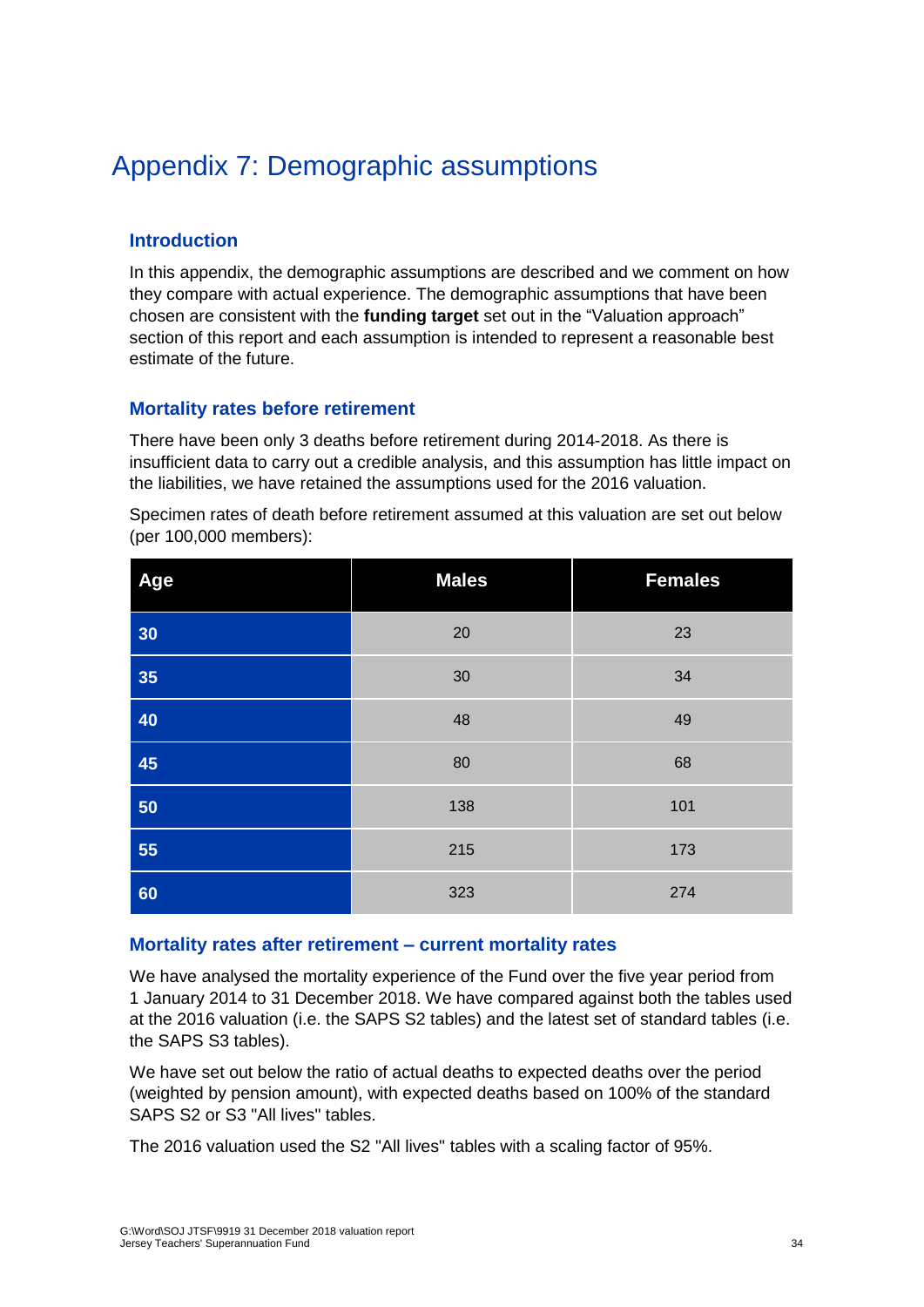| <b>Mortality assumption</b>    | <b>Males</b> | <b>Females</b> |
|--------------------------------|--------------|----------------|
| 100% of SAPS S2 "All<br>lives" | 98%          | 83%            |
| 100% of SAPS S3 "All<br>lives" | 99%          | 89%            |

The experience investigation over the five years to 31 December 2018 indicates that there have been fewer female deaths but slightly more male deaths (by pension amount) than suggested by the assumptions adopted at the previous valuation.

However, the small amount of experience data (107 deaths) over the 2014-2018 period means that the results of the analysis are not definitive.

The increase in the female scaling factor from the S2 tables to S3 tables is because S3 tables have significantly more public sector mortality data than the S2 series tables. For females in particular, the public sector schemes which have submitted data have lighter mortality and somewhat higher pensions than the private sector schemes that have submitted data. This means that the S3 All Female Pensioner tables (S3PFA) have lighter mortality than the S2 equivalent (S2PFA).

For the 2018 valuation, we have updated to the latest tables and assumed current mortality rates in line with the SAPS S3 "All lives" tables (S3PXA) with 95% scaling factor.

For males, this retains a similar level of current mortality as assumed in the 2016 valuation. For females, this represents slightly lighter mortality than assumed in the 2016 valuation, to partially reflect the lighter mortality experienced in the last 5 years.

Taking into account the nature of the workforce, we believe that this is a reasonable best-estimate assumption.

### **Mortality rates after retirement – allowance for improvements**

It is not straightforward to make an assumption about future rates of mortality improvement. In forming a best-estimate assumption, we believe it is appropriate to have regard to:

- Current trends;
- **•** Long-term trends;
- **Observed generational differences, which suggest faster improvements within** certain generations of pensioner (known as the cohort effect); and
- The outlook for future medical advances.

However, the allowance made must inevitably be subjective.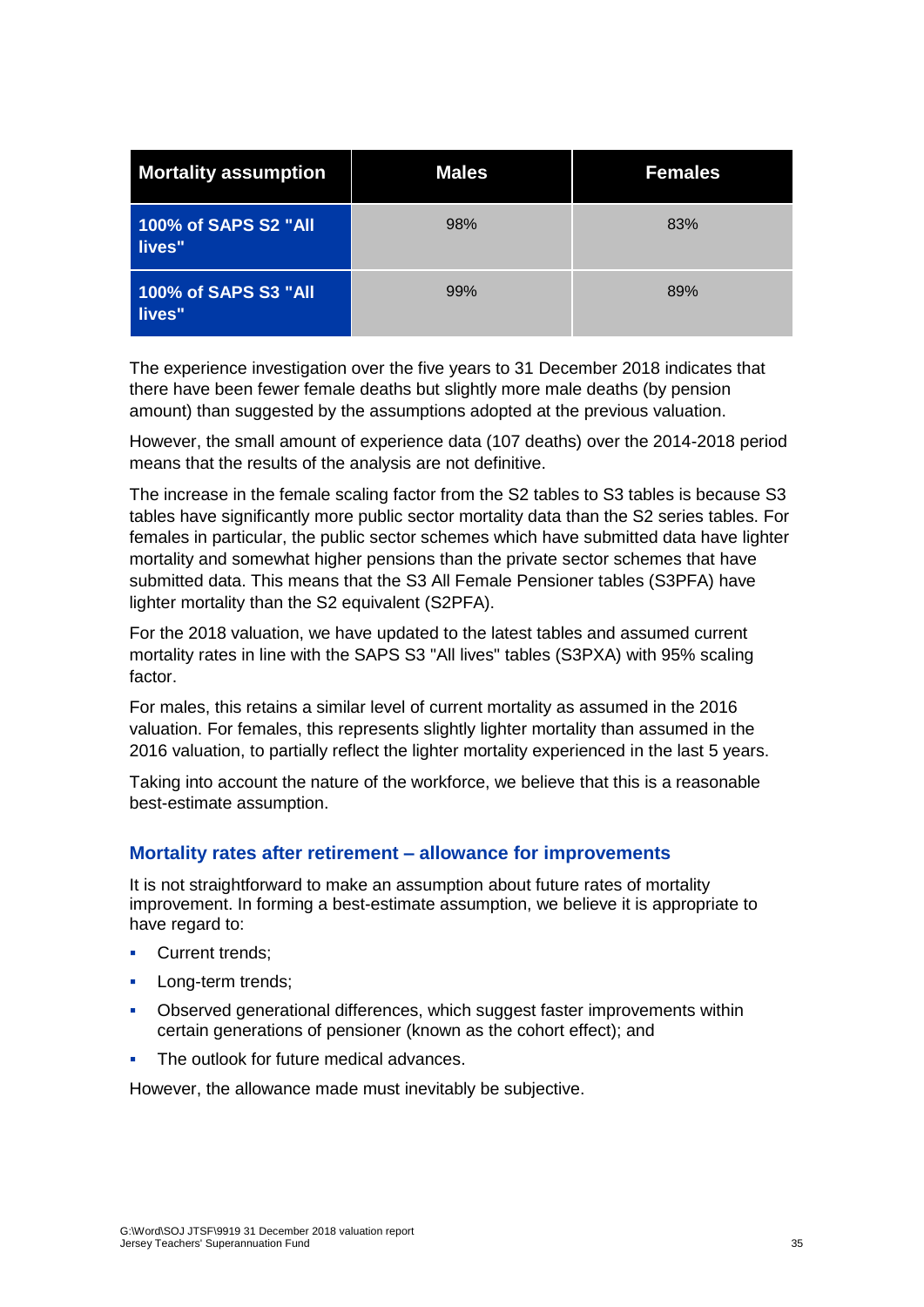In determining an allowance for future improvements in life expectancy, it makes sense to consider the near future and longer term separately:

- Recent improvements in life expectancy are likely to be the best guide for what will happen in the near future and so improvements in the near future are best modelled by continuing recent trends.
- The forces driving longer term improvements may be very different to those behind recent improvements. This means that the assumption for long-term improvements is more subjective and should take into account analysis of historic long-term rates of improvements (and what has caused them) as well as opinions on what might happen in the future.

In November 2009, the Continuous Mortality Investigation (CMI), a group set up by the UK Actuarial Profession, published its Mortality Projections Model. The model uses complex methods for taking recent rates of mortality improvements and blending these to the long-term rate of improvements. The latest annual update to the model was published in March 2019. Projections from the 2018 version of the CMI's model are known as the 'CMI\_2018' projections. Apart from the long-term rate of improvements, the CMI has provided default values for the model inputs such as the smoothing parameter  $(S_k)$  and a new parameter for the initial addition to mortality (A), which are known as the 'Core Projections'.

The responsiveness of CMI\_2018 to new data can be controlled by changing the parameter Sκ. A higher value applies more smoothing of experience data, which means an increase in life expectancy, resulting in an increase in the actuarial value of liabilities. For CMI\_2018, the CMI suggest a core assumption of Sκ=7.0.

The new parameter ("A") allows for additional improvements to the historic initial rates and near future. The choice of this value directly affects the rates of historic improvements, with this addition tapering to zero over the next 10 years or so. A greater value of parameter "A" results in an increase in life expectancy, and hence an increase in the actuarial value of liabilities. The core value in CMI\_2018 is A=0%.

At Aon we have analysed the UK population by socio-economic group; this suggests that longevity improvements have varied across the socio-economic spectrum for some time. (Although that analysis does not cover Jersey, we have no reason to believe the trends in Jersey would be different.) In particular, we note that the average Defined Benefit pension scheme membership does not appear to have seen such a large fall in recent longevity improvements as the national population, to which the CMI model is calibrated. Our conclusion is that there is good reason to allow for higher longevity improvements expected to be experienced by Defined Benefit pension scheme members by increasing the new parameter "A" to 0.5%, with Sκ set to the core parameter of 7.0 (for the previous valuation, this feature was allowed for by increasing the core parameter Sκ). This results in higher assumed life expectancies at age 65 compared with the suggested core assumption.

Our analysis also suggests that future long-term improvements in mortality rates of between 1.0% p.a. and 2.0% p.a. for both men and women may be considered reasonable.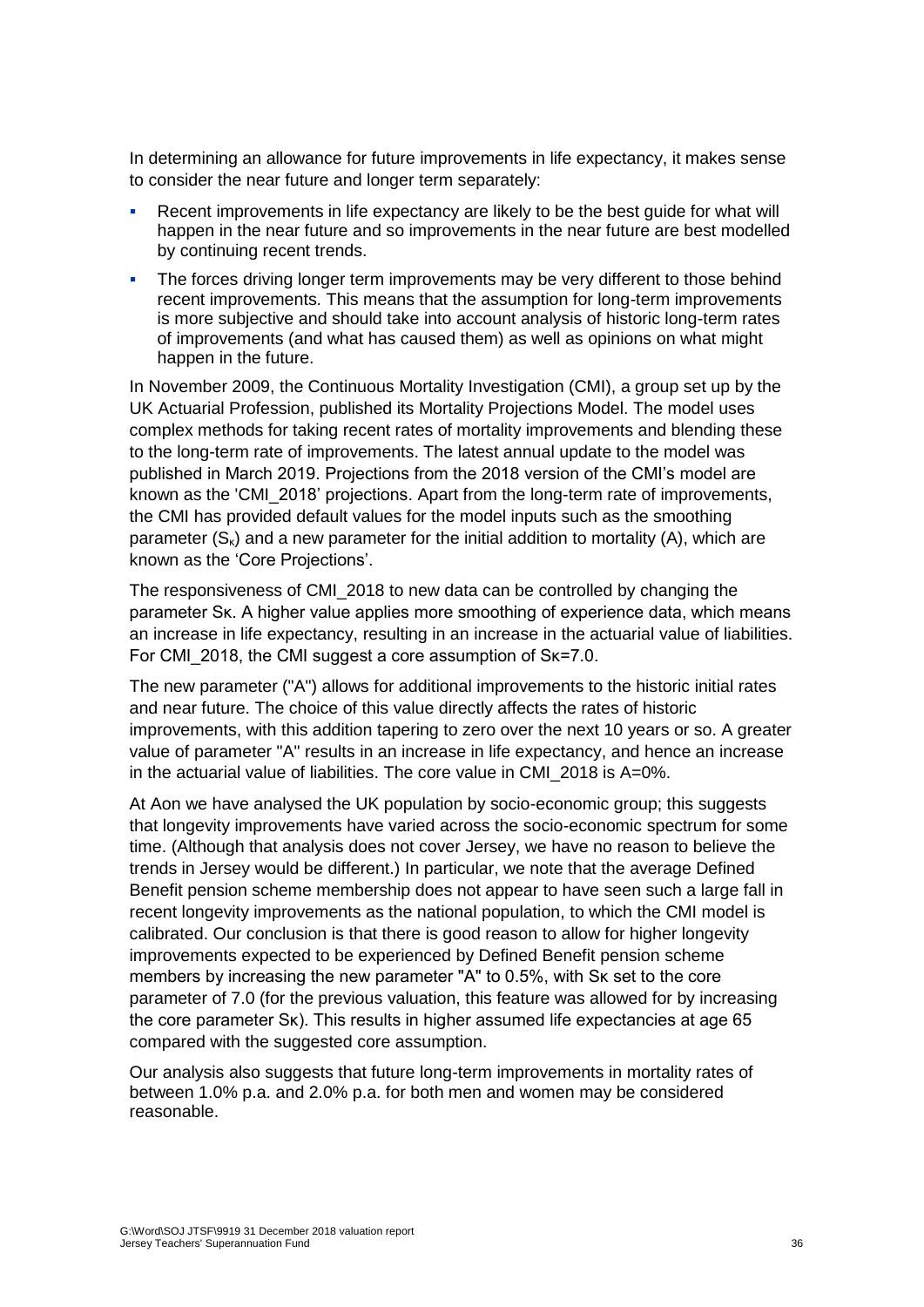We have therefore assumed future improvements in mortality rates in line with the CMI\_2018 Core Projections model with Sk=7.0, A=0.5% and a long-term rate of improvement of 1.5% p.a..

### **Retirement in normal health**

We have assumed that active members will retire at the ages set out in the following table:

| <b>Membership category</b>                         | <b>Normal</b><br><b>Retirement Age</b> | <b>Assumed age at</b><br>retirement |
|----------------------------------------------------|----------------------------------------|-------------------------------------|
| <b>Existing Members (actives and</b><br>deferreds) | 60                                     | 60                                  |
| <b>New Members (actives)</b>                       | 65                                     | 63                                  |
| <b>New Members (deferreds)</b>                     | 65                                     | 65                                  |

The analysis of the retirement experience over the period 2014-2018 for the Existing Members shows the average retirement age to be in line with the assumption adopted for the 2016 valuation.

There is only a small amount of experience data (9 retirements in normal-health) for New Members over the period 2014-2018 so we have retained the assumptions used for the 2016 valuation.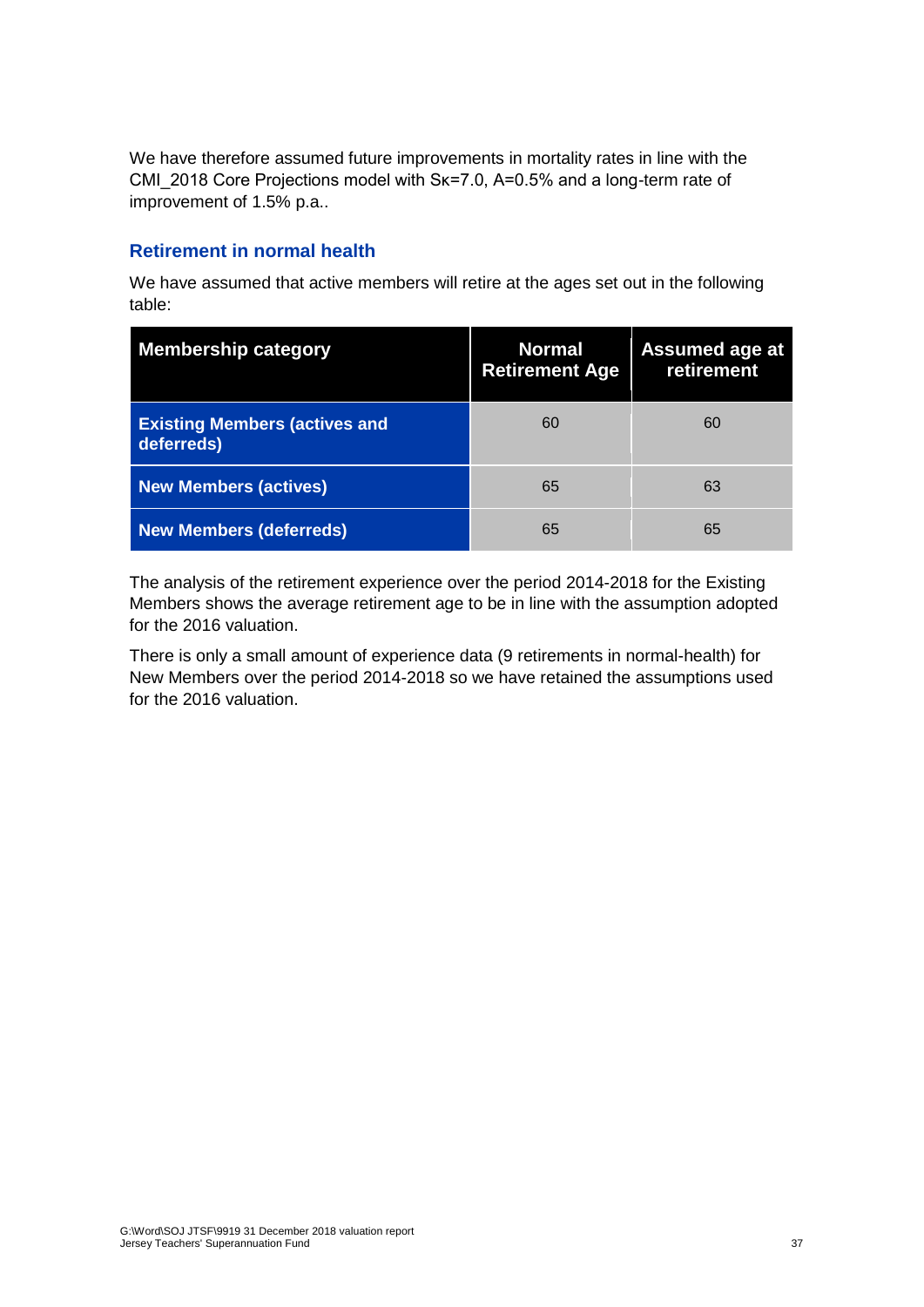### **Retirement in ill-health**

Over the period 2014-2018, there have been 12 ill-health retirements. As this is insufficient data for a credible analysis, we have not carried out a detailed analysis.

Experience prior to the 2013 valuation was broadly in line with the current assumptions so we have retained the assumptions used since the 2013 valuation.

Specimen rates of retirement due to ill-health assumed at this valuation are set out below (per 100,000 members):

| Age | <b>Males</b> | <b>Females</b> |
|-----|--------------|----------------|
| 30  | 16           | 24             |
| 35  | 50           | 50             |
| 40  | 120          | 83             |
| 45  | 310          | 195            |
| 50  | 866          | 476            |
| 55  | 1,487        | 935            |

### **Allowance for commutation**

The 2016 valuation made allowance for New Members to commute 21% of their pension on retirement (there is no provision for Existing Members to commute pension for an additional lump sum).

Based on the 11 retirements from this category during 2014-2018, New Members have commuted on average about 23% of their pension on retirement. The amount of data is not sufficient for the analysis to be statistically credible.

We note that the experience is broadly in line with the assumption adopted for the Public Employees Pension Fund (PEPF) valuation as at 31 December 2016 which is that members commute 22% of their pension on retirement. There is much more experience of commutation rates in PEPF so we suggest this is used as a guide in the absence of sufficient specific data for JTSF.

We have therefore assumed that New Members will commute 22% of their pension on retirement.

### **Withdrawal rates**

We have carried out an analysis comparing the actual number of withdrawals over 2014-2018 with the expected number of withdrawals. Our analysis showed that the actual number of withdrawals has been lower than expected for women and higher than expected for men.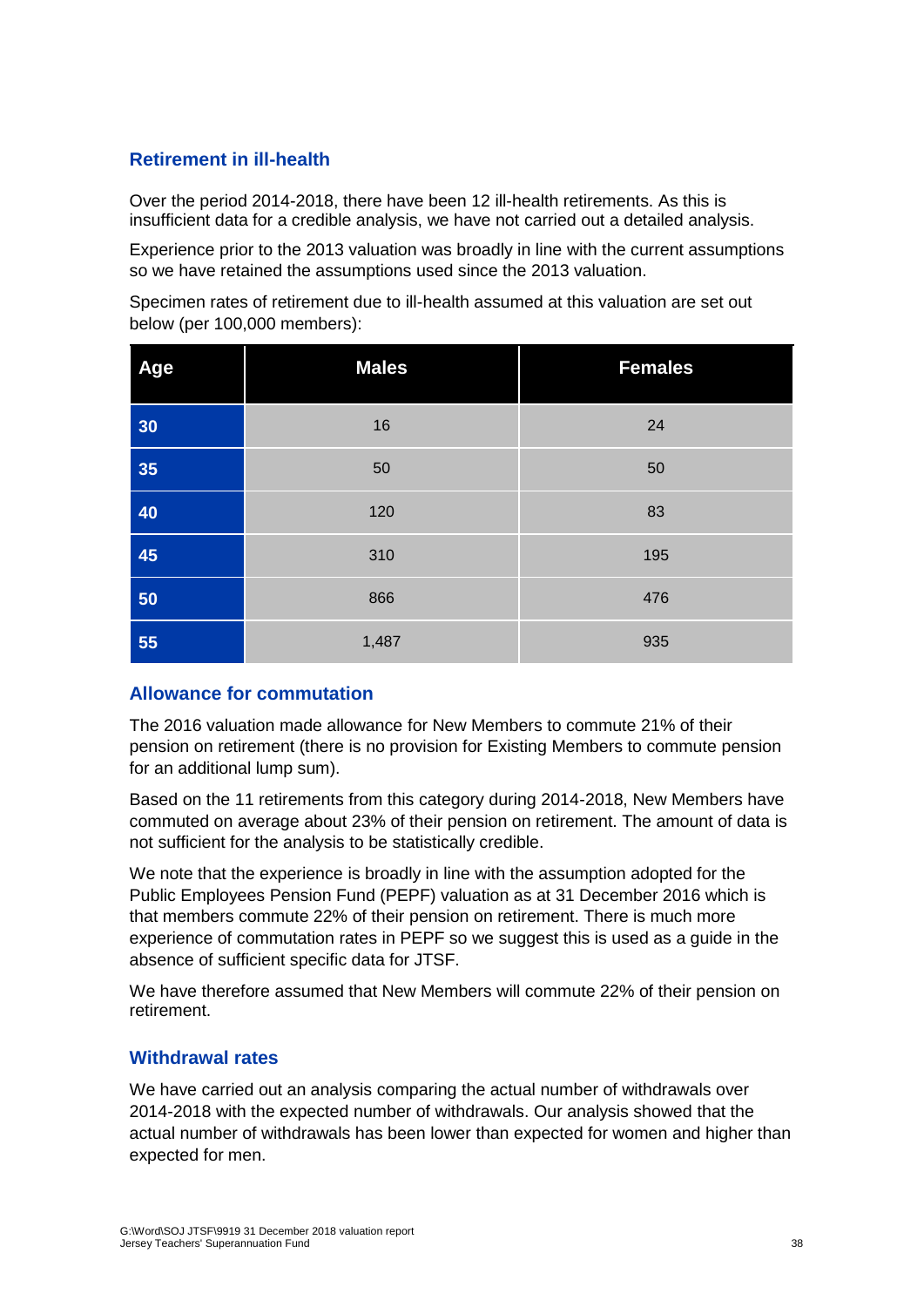The experience analysis at the 2013 valuation suggested that experience over a longer period to 2013 was broadly in line with expectations for females, although withdrawals were slightly higher than expected for males. It is not clear to us that recent experience will be a good quide to the future. So, in light of the longer term experience, we have retained the assumptions used since the 2013 valuation.

Specimen rates of withdrawal assumed at this valuation are as follows (per 1,000 members):

| Age       | <b>Males</b> | <b>Females</b> |
|-----------|--------------|----------------|
| <b>25</b> | 52           | 87             |
| 30        | 44           | 68             |
| 35        | 34           | 56             |
| 40        | 28           | 32             |
| 45        | 24           | 23             |
| 50        | 18           | 23             |
| 55        | 24           | 32             |
| 59        | 28           | 53             |
| 60        | $\mathbf 0$  | $\mathbf 0$    |

### **Family assumptions**

Family assumptions cover:

- the proportions of deaths of members and pensioners which give rise to a spouse's, civil partners' or dependant's pension;
- the age difference between the member and spouse/dependant at date of death;
- the proportions of widows and widowers who subsequently get remarried; and
- the allowance for children's pensions.

There is insufficient data to carry out a credible experience analysis for these assumptions.

We have retained the assumptions adopted for the 2016 valuation, as follows:

- 1) 85% of males and 70% of females are married, or have a dependant, at age 65 (or earlier death), reducing thereafter in line with spouse's mortality rates.
- 2) Male members are 5 years older than their dependants and female members are the same age as their dependants.
- 3) No allowance is made for the remarriage of widows and widowers.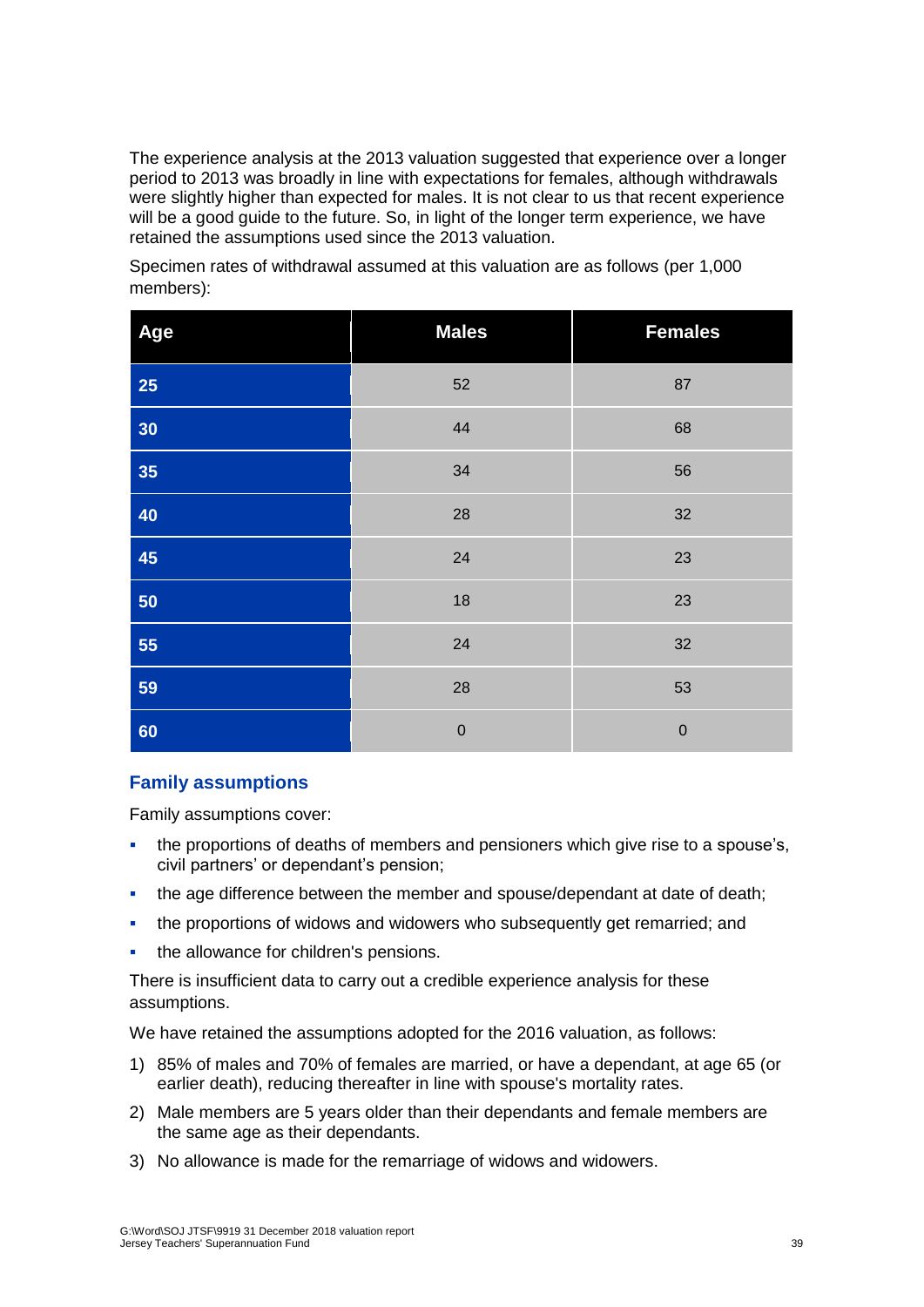4) An allowance for children's pensions is made via a loading of 10% to the liability for spouses' pensions on death before retirement.

#### **Re-entry to active service**

The 2016 valuation allowed for deferred members to re-enter active service in future by applying a loading of 0.5% pa to the revaluation in deferment assumption. There is insufficient data to analyse the experience but this does not seem an unreasonable allowance, as our understanding is that many teachers do re-enter service and are entitled to opt for final salary linkage on their former deferred benefits (which may generate additional liabilities). We have therefore retained the assumption used for the 2016 valuation.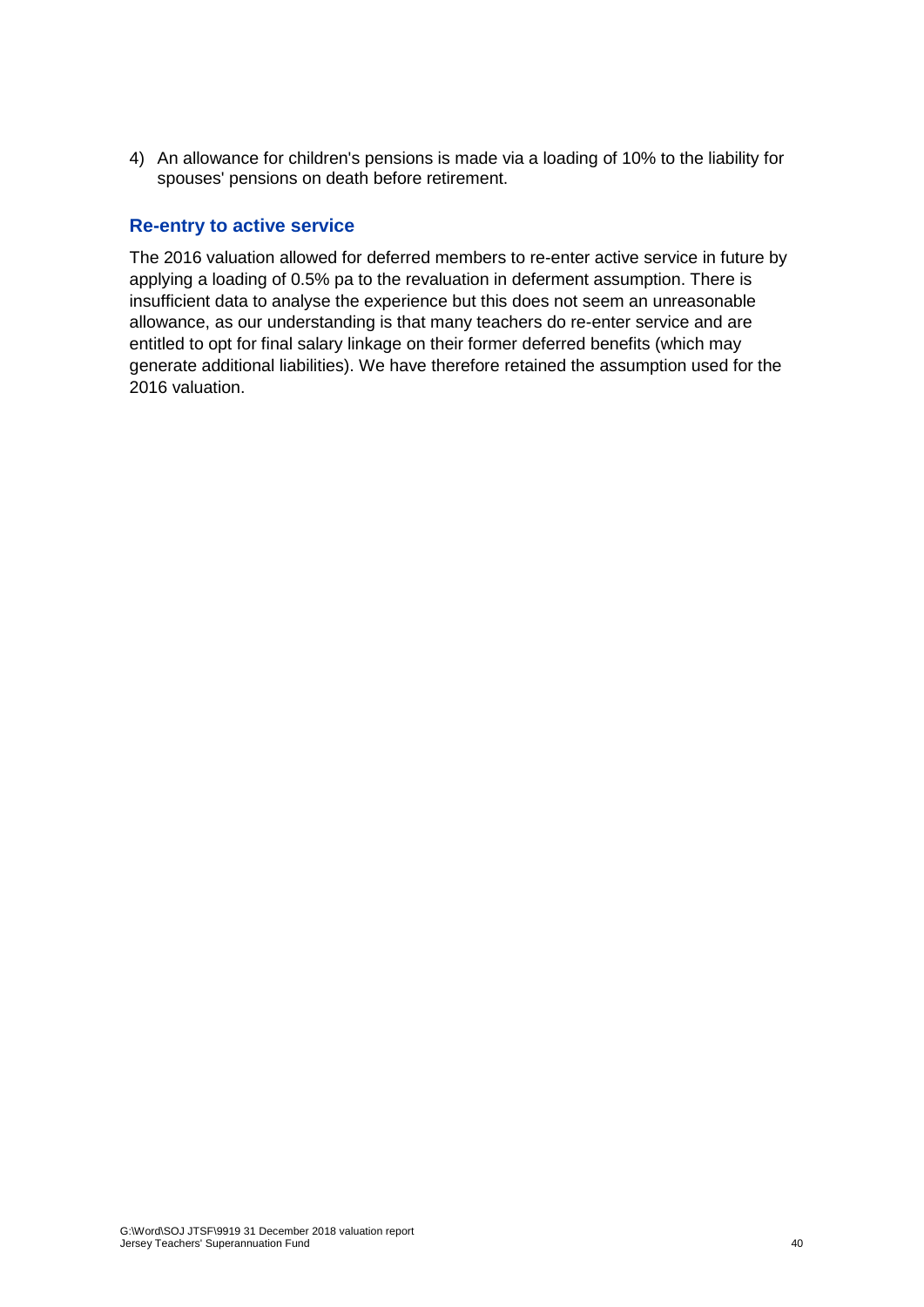# <span id="page-46-0"></span>Appendix 8: Summary of assumptions

### Financial assumptions

| <b>Discount rate</b>                                           | 5.75% p.a.                                                                                                            |
|----------------------------------------------------------------|-----------------------------------------------------------------------------------------------------------------------|
| <b>UK RPI inflation</b>                                        | $3.2\%$ p.a.<br>(i.e. UK gilt market break-even inflation less 0.2% p.a.)                                             |
| <b>Jersey RPI inflation</b>                                    | 2.95% p.a.<br>(i.e. UK RPI inflation less 0.25% p.a.)                                                                 |
| <b>Rate of deferred pension</b><br><i>increases</i>            | $3.45%$ p.a.<br>(i.e. Jersey RPI inflation plus 0.5% p.a. as an allowance for<br>future re-entry into active service) |
| <b>Rate of pension increases</b><br>in payment                 | 2.95% p.a.<br>(i.e. Jersey RPI inflation)                                                                             |
| <b>Rate of salary increases</b>                                | $3.95%$ p.a.<br>(i.e. 1.0% p.a. above Jersey RPI Inflation)<br>plus an allowance for promotional increases            |
| <b>Expenses (other than</b><br>investment related<br>expenses) | 1.2% of members' salaries                                                                                             |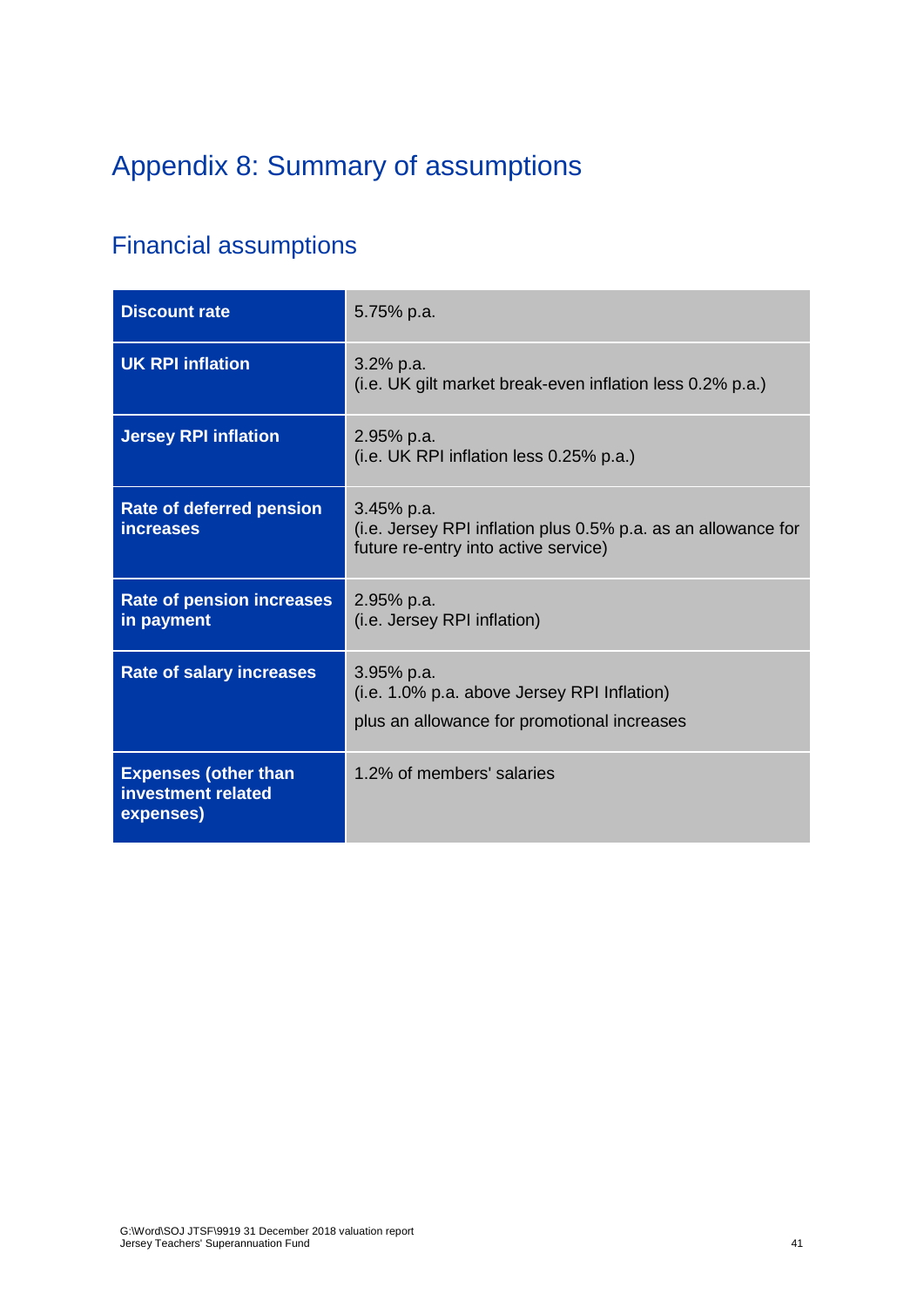### Demographic assumptions

| <b>Pre-retirement</b><br>mortality  | Allowance is made for death in service<br>(see sample rates in Appendix 7)                                                                                                                                                                                                                                                                                                                                                                                                     |
|-------------------------------------|--------------------------------------------------------------------------------------------------------------------------------------------------------------------------------------------------------------------------------------------------------------------------------------------------------------------------------------------------------------------------------------------------------------------------------------------------------------------------------|
| <b>Post-retirement</b><br>mortality | SAPS S3 "All lives" tables (S3PMA for males and S3PFA for<br>females) with 95% scaling factor allowing for year of birth.<br>Improvements from 2013 in line with the CMI_2018 Projections,<br>with $S_{k} = 7$ , A=0.5 and a long-term rate of future improvements in<br>mortality of 1.5% p.a.                                                                                                                                                                                |
| <b>Withdrawals</b>                  | Allowance is made for withdrawals from service<br>(see sample rates in Appendix 7)                                                                                                                                                                                                                                                                                                                                                                                             |
| <b>Retirement age</b>               | Allowance has been made for active members to retire before<br>Normal Retirement Age in normal health and in ill-health (see<br>tables in Appendix 7).<br>Deferred members are assumed to retire at the earliest age at<br>which they can retire with unreduced benefits.                                                                                                                                                                                                      |
| <b>Commutation</b>                  | New Members are assumed to commute 22% of their pension on<br>retirement.                                                                                                                                                                                                                                                                                                                                                                                                      |
| <b>Family details</b>               | 85% of males and 70% of females are assumed to be<br>٠<br>married, or have a dependant, at age 65 (or earlier death),<br>reducing thereafter in line with spouse's mortality rates<br>Male members are assumed to be 5 years older than their<br>٠<br>dependants and female members are assumed to be the<br>same age as their dependants<br>No allowance made for remarriage of widows and widowers<br>٠<br>10% loading to spouses' pensions on death before retirement<br>n, |
|                                     | to allow for children's pensions                                                                                                                                                                                                                                                                                                                                                                                                                                               |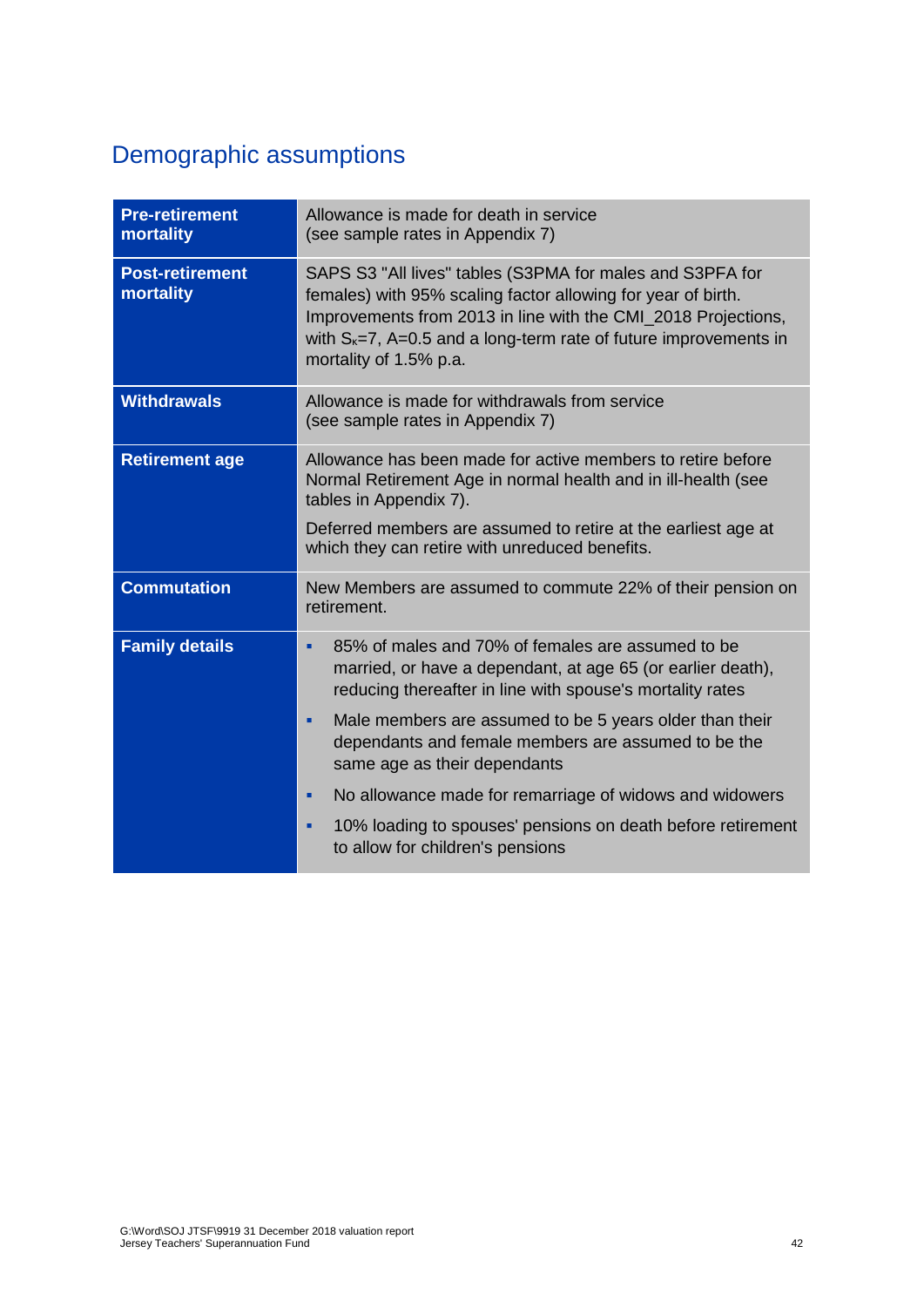### <span id="page-48-0"></span>Appendix 9: Discontinuance test

### *The discontinuance funding ratio at 31 December 2018 is 101%.*

Even though the Orders governing the Fund do not envisage the Fund's discontinuance (i.e. the future accrual of benefits and payment of contributions into the Fund being discontinued), it is our practice at valuations also to review what the financial position of the Fund would have been had discontinuance occurred on the valuation date. This is done by comparing the value of the basic accrued benefits as at 31 December 2018 with the value of the Fund's existing assets at that date.

By basic accrued benefits we mean:

- a) benefits in respect of current pensioners and their spouses and dependants;
- b) retirement and death benefits in respect of former employees entitled to deferred pensions;
- c) accrued retirement and death benefits in respect of current members based on pensionable pay at 31 December 2018, no allowance being made for pay increases after that date.

We have taken the value of the basic accrued benefits on discontinuance at the valuation date as an estimate of the terms that might be offered by insurance companies for determining the cost of immediate and deferred annuities, plus a provision to cover expenses.

In practice, if the Fund were ever to be discontinued, it is possible that the Fund would continue as a closed fund.

### Derivation of assumptions

In setting the assumptions for the discontinuance test we have taken into account actual buy-out terms available in the market at the valuation date. However, we have not carried out a detailed analysis of the cost of risks that might apply specifically to the Fund and so our estimate is only a guide. Market changes to both interest rates, and demand and supply for this type of business, mean that no reliable estimate can be made, and that ultimately the actual true position can only be established by completing a buy-out.

We have set the **discount rate** for this estimate equal to Aon's Bulk Annuity Market Monitor curves for pensioners and future pensioners.

The allowance we have made for expenses is separate.

The Orders governing the Fund provide for annual increases in line with the Jersey RPI at present, although lower increases may be paid where an actuarial review has disclosed that the financial condition of the Fund is no longer satisfactory. We have assumed that in a discontinuance situation the pension increases provided would be equal to the minimum increases specified in the Orders, i.e. nil increases.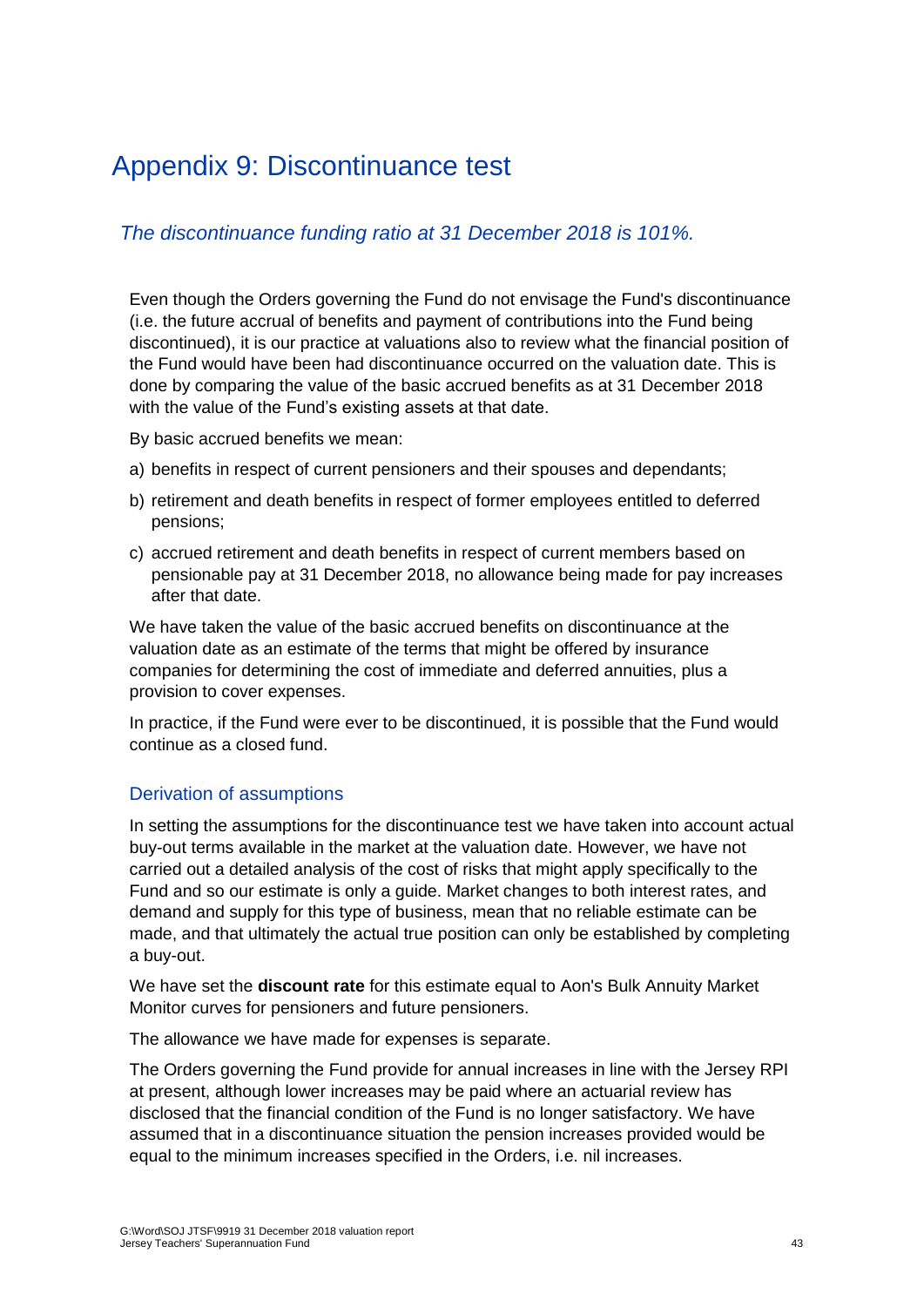### Expenses

The reserve for expenses allows for deductions to allow for the cost of forced sales of equity, bond and property holdings, an allowance for the management expenses associated with winding up the Fund, and an estimate of the per member charges expected to be levied by an insurance company on buy-out.

For the purposes of disclosure in the valuation, assets are taken at their audited market value. The above allowances for expenses are therefore all presented as additions to the liabilities.

### Discontinuance test results

We have considered the discontinuance position on the assumption that in the event of the Fund's discontinuance the capitalised value of the pension increase debt would be paid off in full by the Government of Jersey at that point or over a period of time. This is consistent with the Government of Jersey having publicly recognised a provision within its annual accounts for the debt to be settled in full, even though the mechanics of the debt repayment mechanism have not yet been formally agreed.

The results of the hypothetical discontinuance valuation are as follows:

|                                                                                      | £Μ    |
|--------------------------------------------------------------------------------------|-------|
| <b>Market value of assets</b>                                                        | 516.4 |
| Value of pension increase debt                                                       | 120.1 |
| <b>Total value of assets</b>                                                         | 636.5 |
| Cost of buying-out benefits (including expenses)                                     | 630.1 |
| <b>Discontinuance funding ratio</b><br>(value of assets / value of accrued benefits) | 101%  |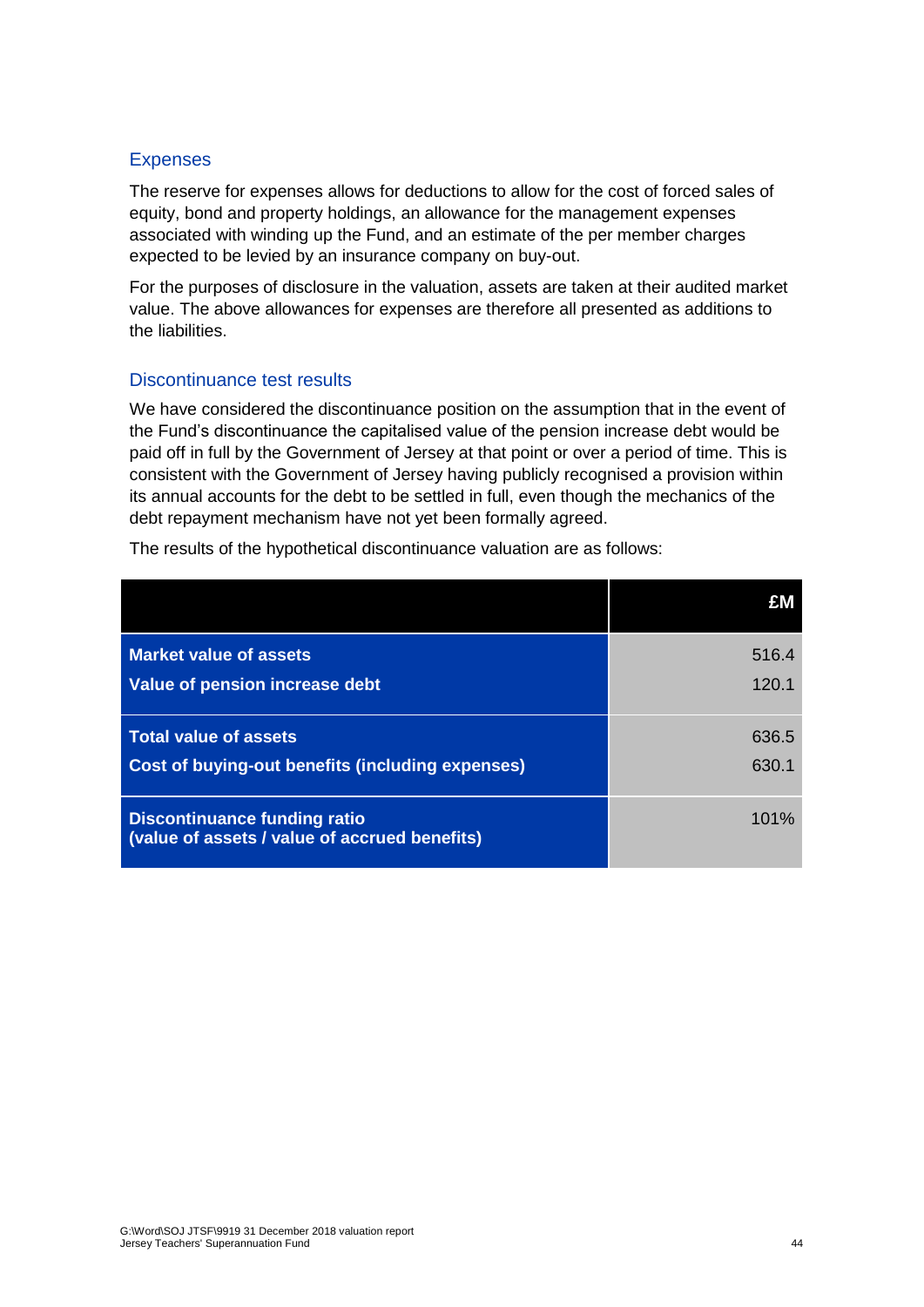### Summary of assumptions

The table below shows the main assumptions underlying the discontinuance test, where these are different from those used for the main valuation basis.

| <b>Pensioner discount</b><br>rate                                                  | Aon's Bulk Annuity Market Monitor curves for pensioners                                                        |
|------------------------------------------------------------------------------------|----------------------------------------------------------------------------------------------------------------|
| <b>Non-pensioner</b><br>discount rate<br>(before and after<br>retirement)          | Aon's Bulk Annuity Market Monitor curves for non-pensioners                                                    |
| <b>Increase in UK RPI</b>                                                          | Term-dependent rates derived from the RPI swap markets                                                         |
| <b>Pension increases</b><br>in payment and<br>deferred pension<br><b>increases</b> | <b>Nil</b>                                                                                                     |
| <b>Withdrawals</b>                                                                 | All members assumed to immediately withdraw from service with<br>entitlement to deferred pension               |
| <b>Commutation</b>                                                                 | No allowance                                                                                                   |
| <b>Post-retirement</b><br>mortality                                                | As for the main valuation basis except the long-term rate of future<br>improvements in mortality is 1.75% p.a. |

### Comparison with discontinuance funding ratio at previous valuation

The discontinuance funding ratio at the 2016 valuation was 95%.